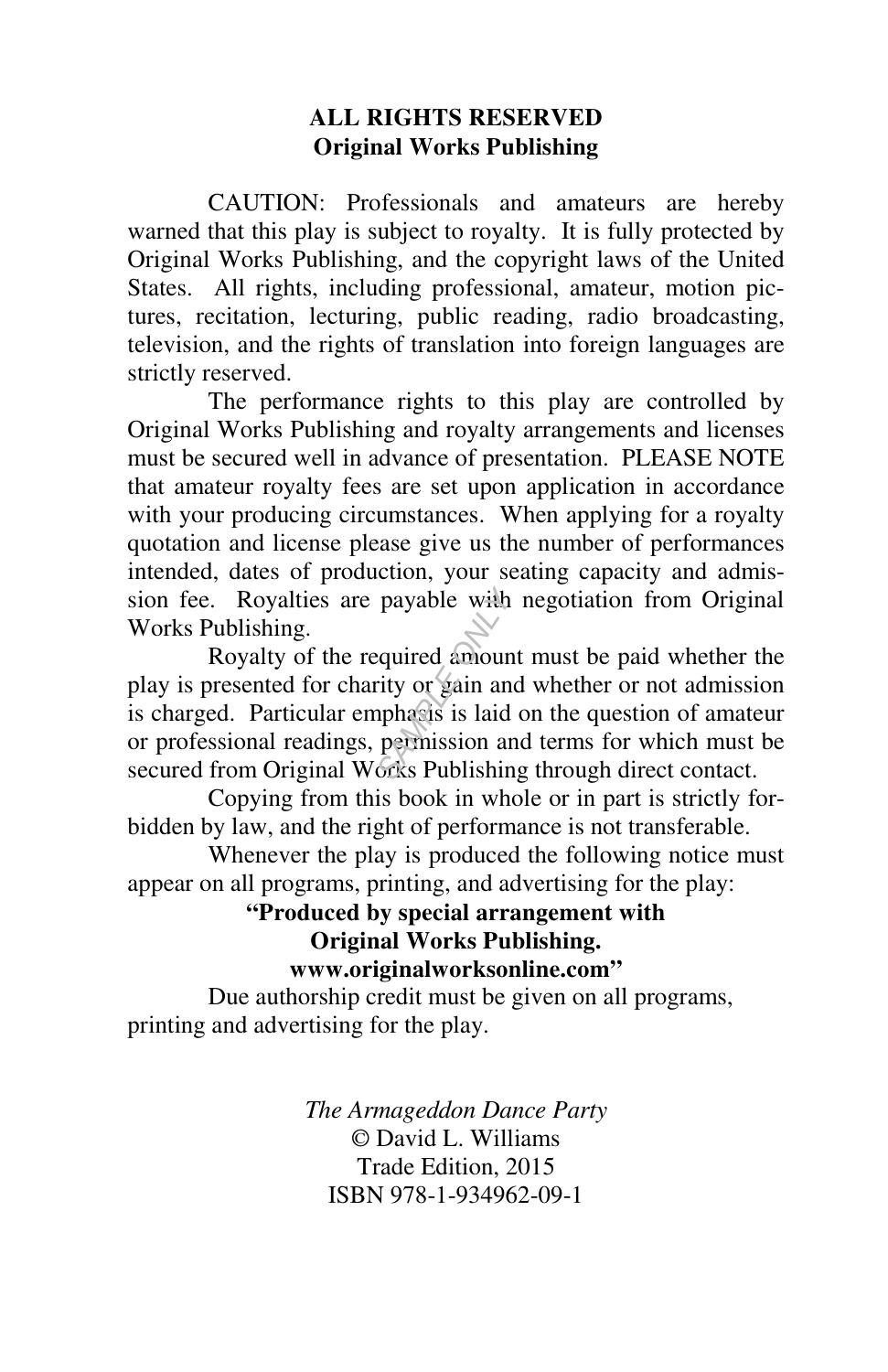# *Also Available From Original Works Publishing*



# **Age of Bees by Tira Palmquist**

**Synopsis:** The bees have gone, disease and scarcity are rampant, but Mel, a young pollinator, finds refuge on an isolated farm. This place is fertile and safe, and Mel counts herself lucky to have a place where – even if it is not exactly happy – she has a purpose. When that purpose and safety are threatened, Mel faces an awful choice: will she risk leaving this relative safety, or will she hide from greater dangers, even if it means giving up some chance that something good can grow in this ruined world?

**Cast Size:** 1 Male, 3 Females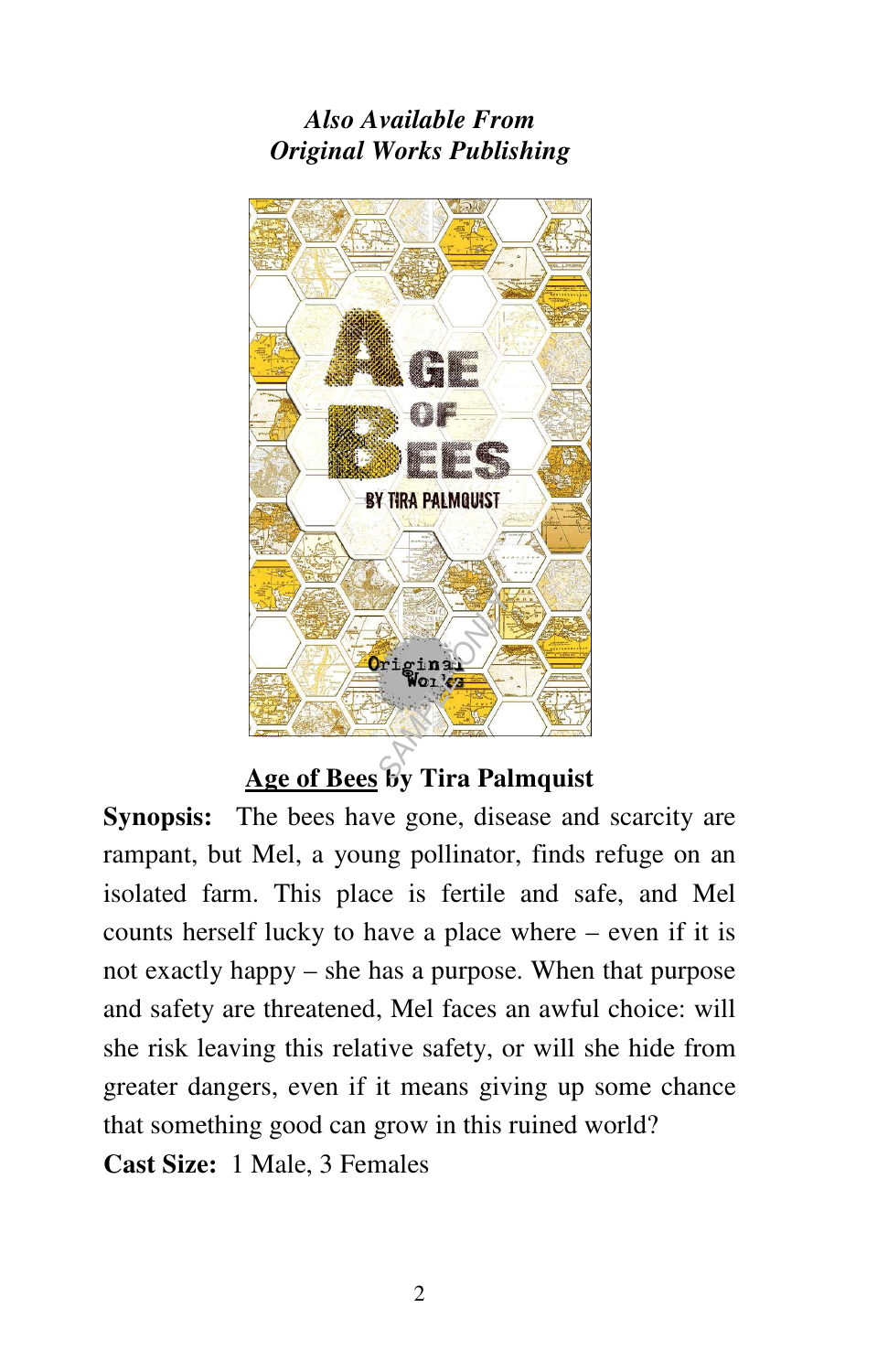# **THE ARMAGEDDON DANCE PARTY**

**by David L. Williams** 

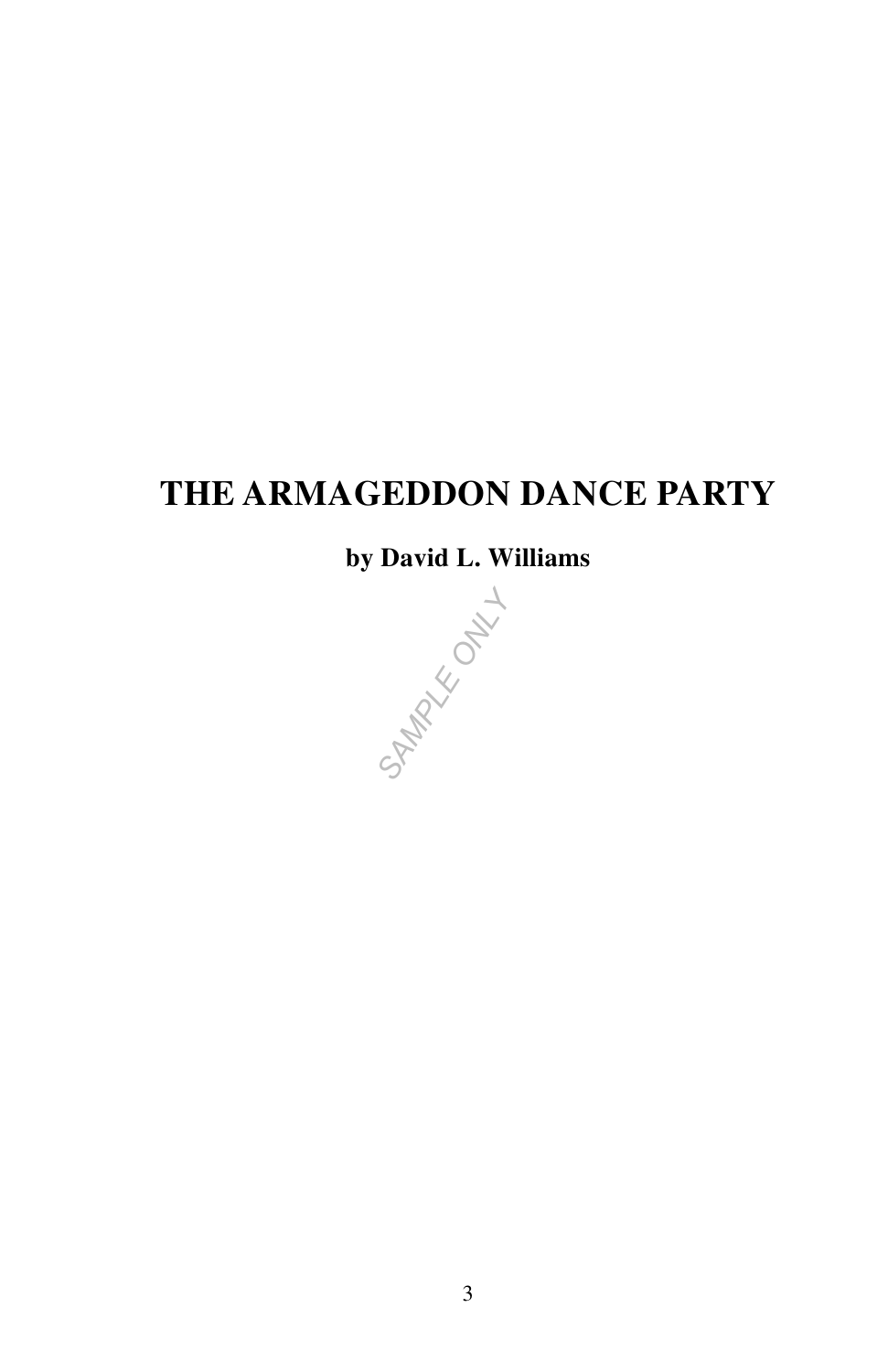**The Armageddon Dance Party,** written by David L. Williams, premiered in August of 2006 as part of the New York International Fringe Festival.

Cast of Characters:

Tommy Day Carey\* - John

Lordan Napoli\* - Michelle

David Matranga\* - Tom

Lindsay Joy - Trixie

Maya Parra\* - Clea

Lucas Howland\* - Charlie

Eve Udesky\* - Janis

Cedric Sanders\* - Monty

Brittany Scott - Erica May

\*Appearing courtesy of Actors' Equity Association

**MAX**<br>KKOOKL

Directed by Kara Lynn Vaeni

Costume Design by Camille Assaf

Set Design by Kanae Heike

Production Stage Manager: Kelly Shaffer\*

Stage Manager: Catherine Povinelli

Produced by W&W Productions and Lordan Napoli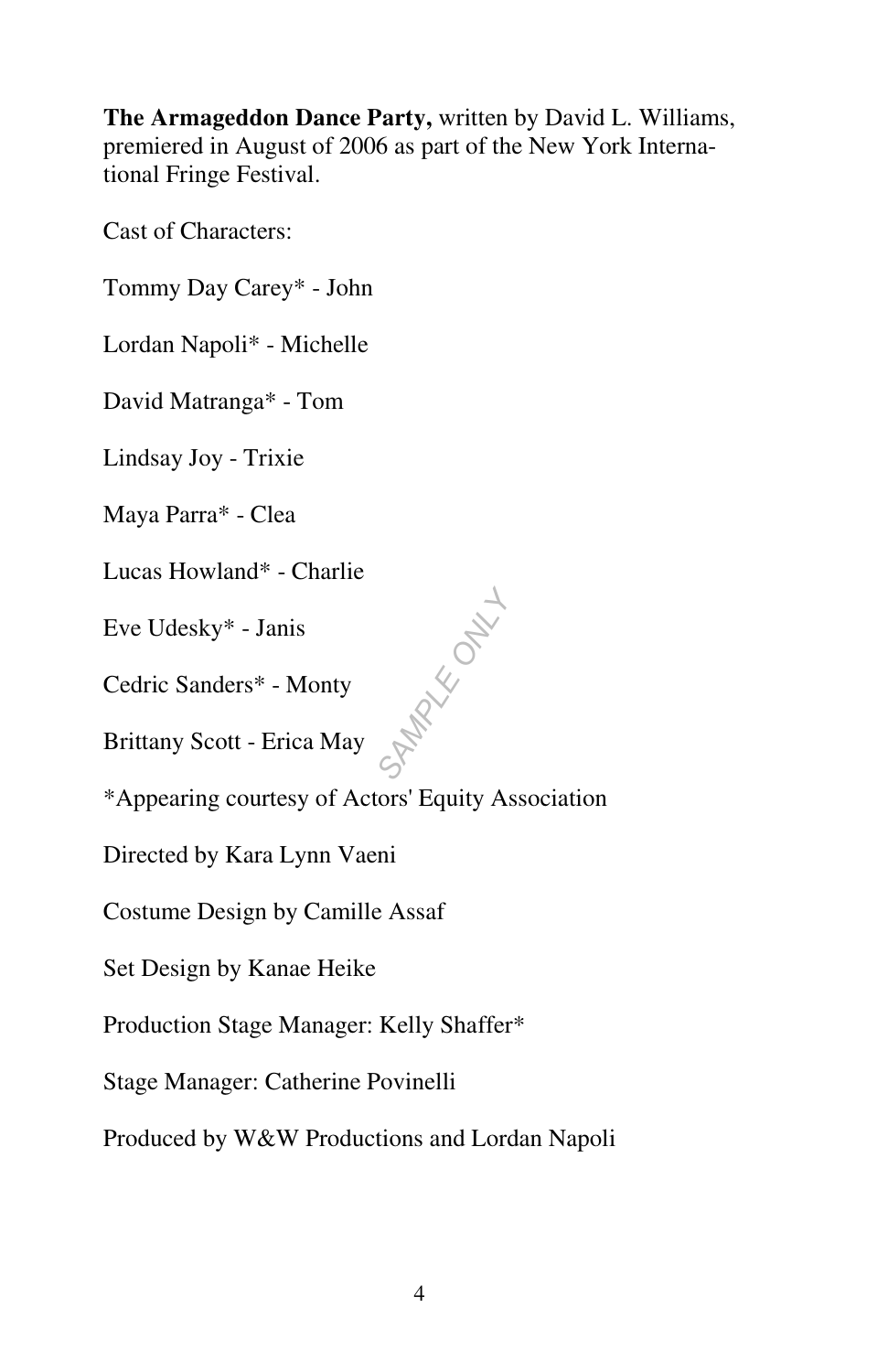# **Cast of Characters**

Michelle New Yorker, early thirties.

John Michelle's live-in boyfriend, early thirties.

Tom Michelle and John's friend, mid thirties.

Trixie Tom's girlfriend, late twenties

Clea Trixie's friend, mid twenties.

Charlie Clea's friend, late twenties

Janis Clea's friend, late twenties *SAMPLE ONLY*

**Monty** Clea's friend, late twenties.

Erika May Guest at Michelle and John's party, mid twenties.

# **PLACE**

The spacious living room of Michelle and John's New York City apartment.

# **TIME**

Next Friday night.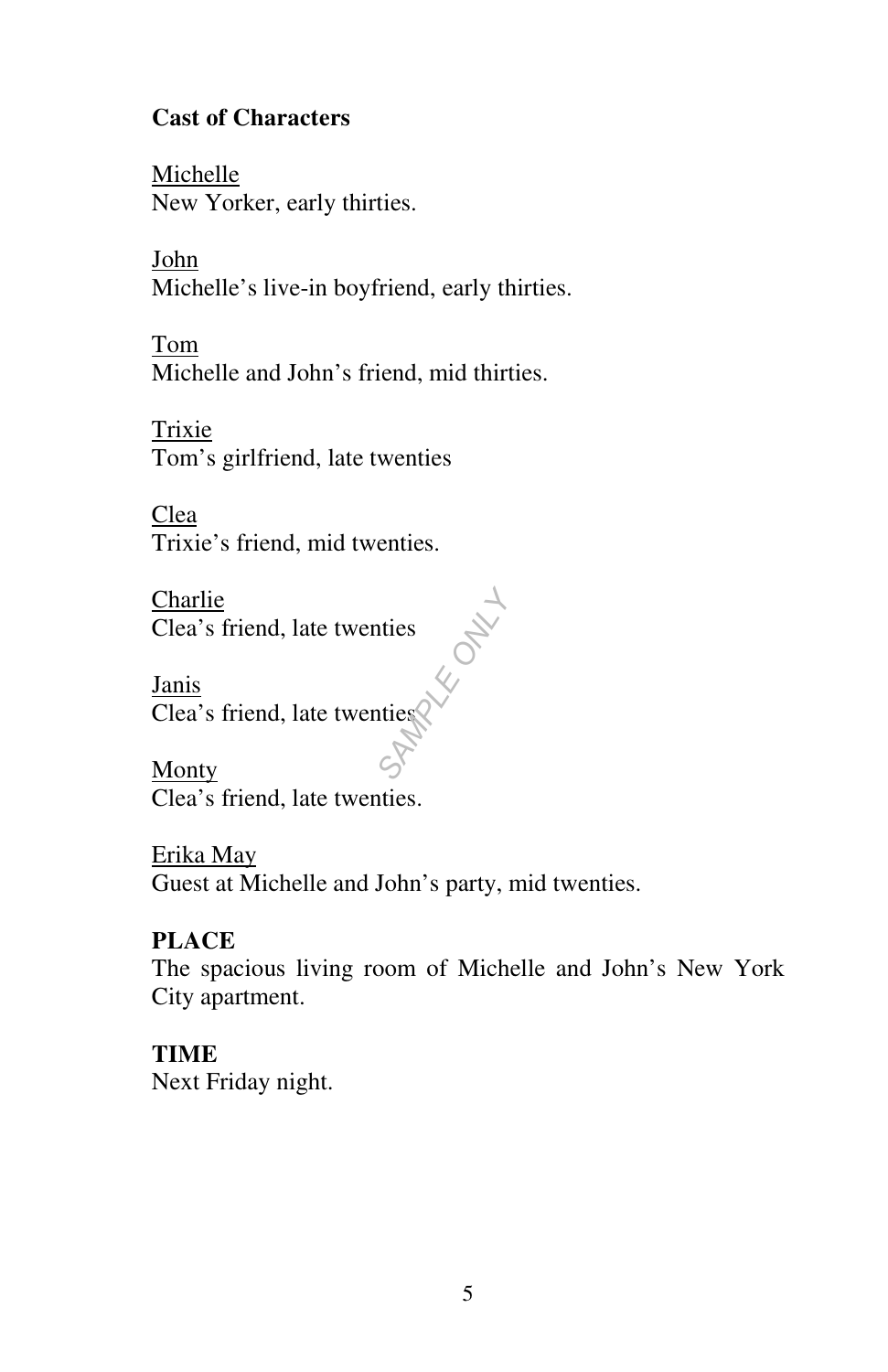"Because the Italians and the English in those consulates and even that illiterate clerk are all men. Their anxiety is the same as my father's, what is coming to be my own, and perhaps in a few weeks what will be the anxiety of everyone living in a world none of us wants to see lit into holocaust. Call it a kind of communion, surviving somehow on a mucked-up planet which God knows none of us like very much. But it is our planet and we live on it anyway."

# **-***V.* **- Thomas Pynchon**

"I know we're gonna meet someday in the crumbled financial institutions of this land, there will be tables and chairs there will be pony rides and dancing bears there'll even be a band First dancing bears<br>
dancing bears<br>
ere all be no m

'cause listen after the fall there'll be no more countries no currencies at all we're gonna live on our wits throw away survival kits trade butterfly knives for adderal and that's not all woah! there will be snacks, there will there will be snacks!!"

#### **-"Tables and Chairs" - Andrew Bird**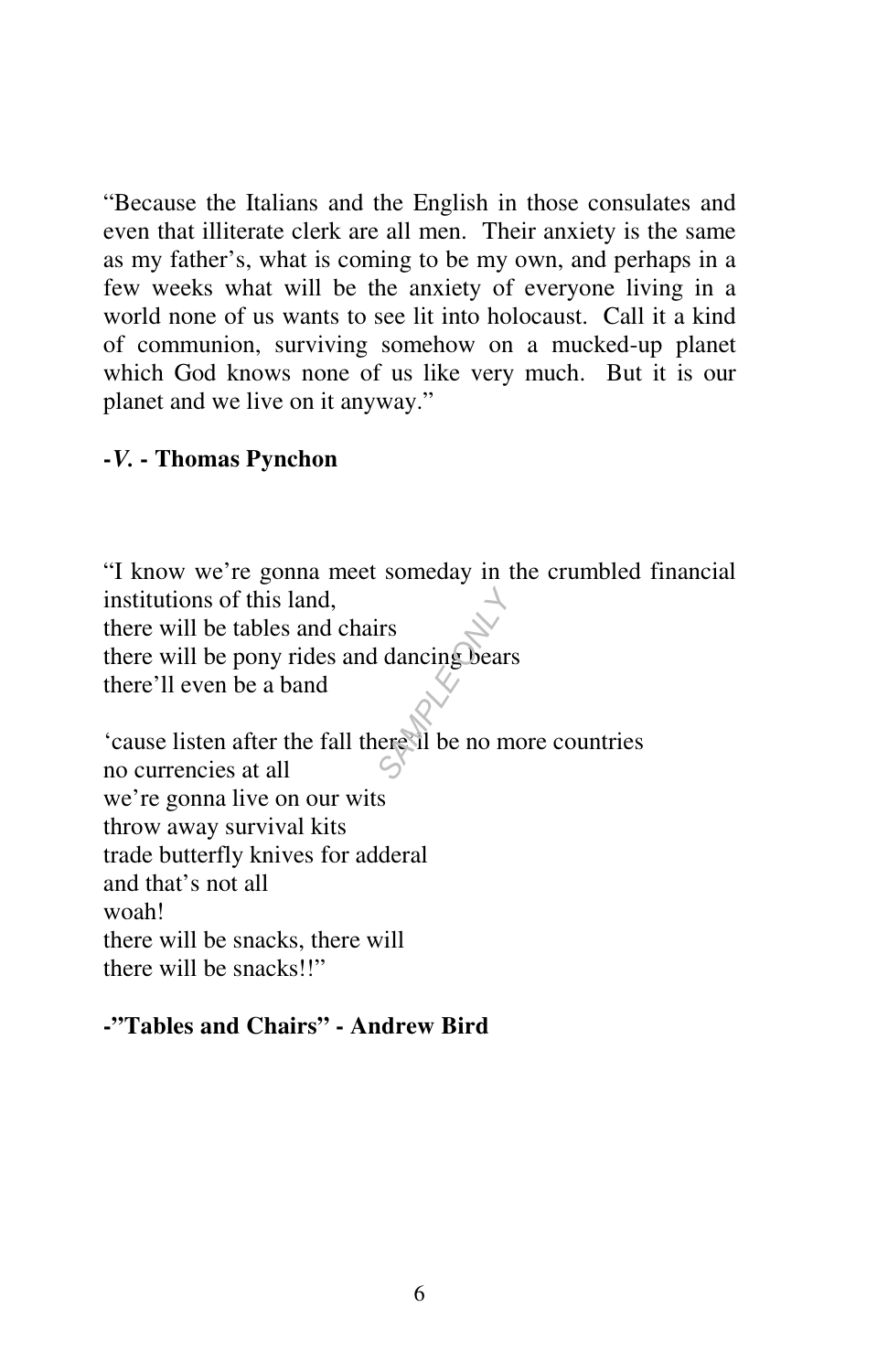#### *THE ARMAGEDDON DANCE PARTY*

#### **ACT I**

#### **Scene 1**

*(The New York City apartment living room of MICHELLE and JOHN. JOHN is sitting and MICHELLE is standing. There is a stereo in the room.)* 

JOHN: Oh God, oh God, oh God. Oh ... God.

MICHELLE: You're overreacting.

JOHN: I'm not.

MICHELLE: You are, John. You ... take it from me, you are.

JOHN: It's not that--

MICHELLE: Just because it's Armageddon doesn't mean it's the end of the world. Let's dance. *(She pushes play on the stereo. Loud, raucous music, Immacu-*<br> *(She pushes play on the stereo. Loud, raucous music, Immacu-*

*late Machine's "Broken Ship" plays. She dances with gusto, jumping up and down.)* 

JOHN: Michelle. *Michelle*.

MICHELLE: Why are you talking to me when I'm dancing?

JOHN: I'm--

MICHELLE: You know that never works.

JOHN: We need to talk.

*(He pauses the music.)*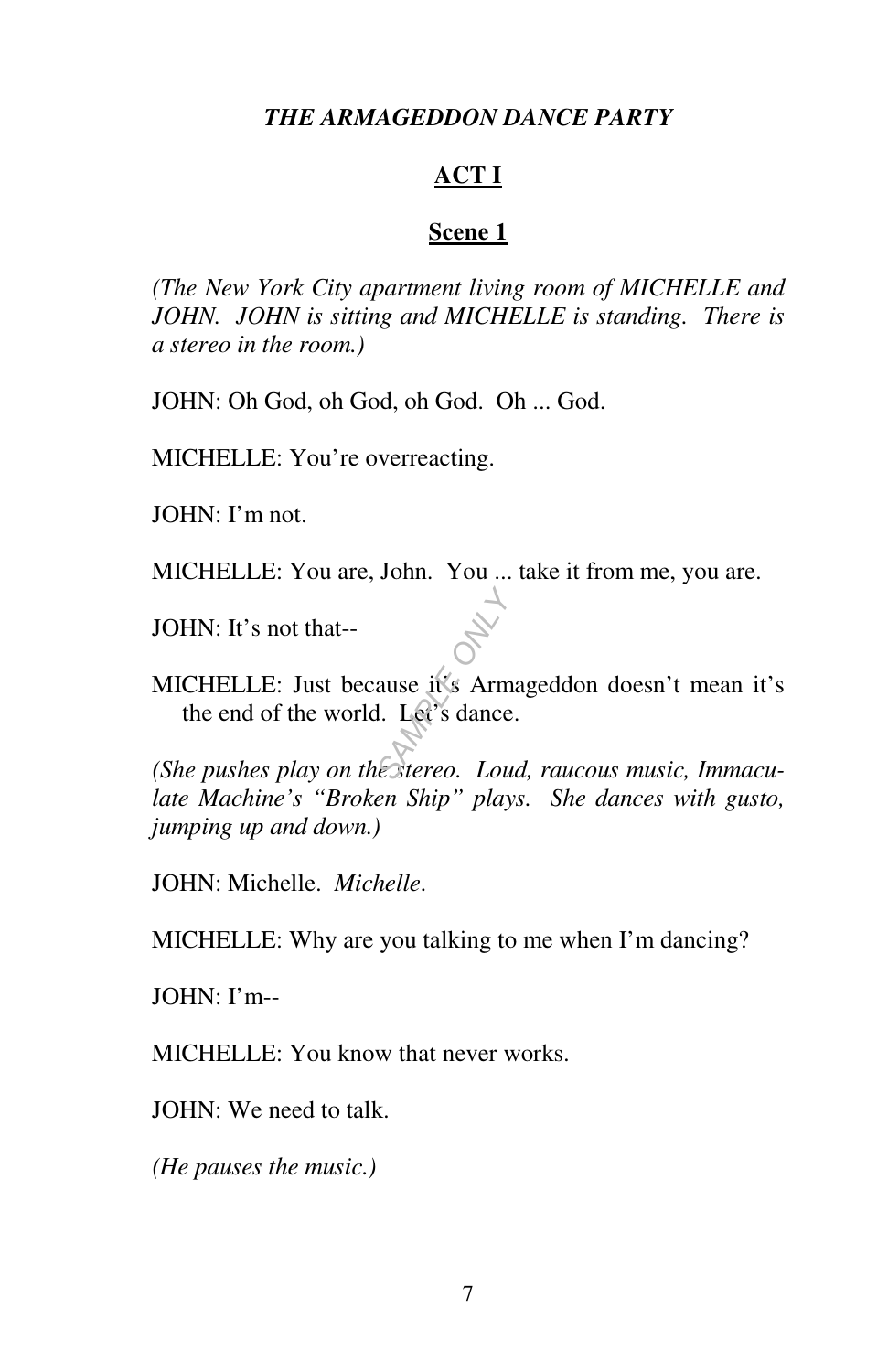MICHELLE: Put the music back on.

JOHN: Let me say one thing.

MICHELLE: Fine. What?

JOHN: Armageddon *is* the end of the world.

MICHELLE: John.

JOHN: Literally. It is. That's what "Armageddon" means.

MICHELLE: Oh.

JOHN: Yeah.

MICHELLE: Okay.

JOHN: You understand?

MICHELLE: Yes.

*(She looks like she's about to cry. JOHN sees this and he puts his arms out to her.)*  **SAMPLE ONLY ONLY** 

JOHN: Oh, Michelle.

*(She goes to hug him, but ducks out of the way and hits play on the stereo. The music starts and she dances again.)* 

JOHN: Oh, God.

*(Lights down.)*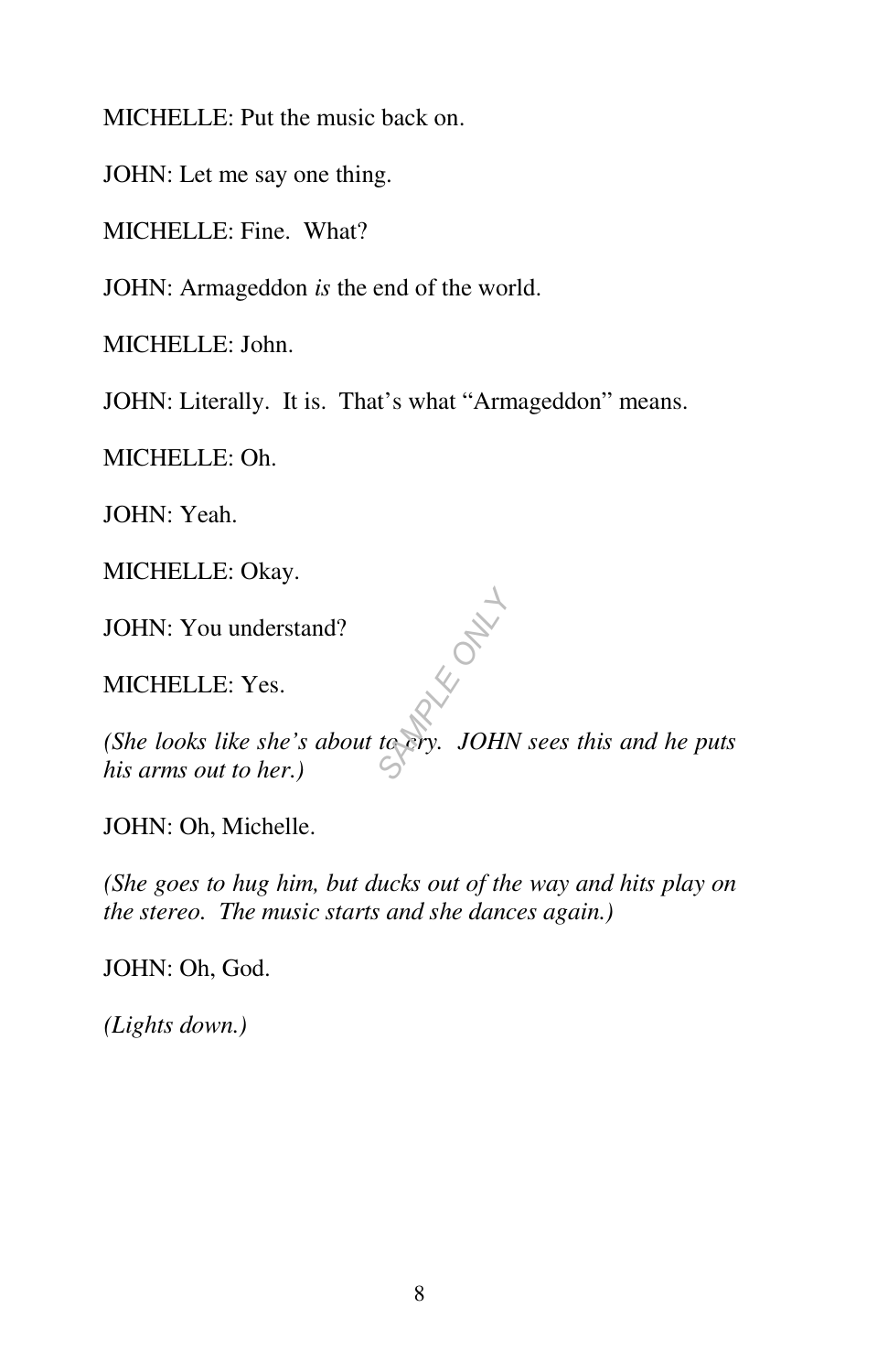*(Lights up. MICHELLE is dancing. JOHN is sitting, glum. MICHELLE turns off the stereo.)* 

MICHELLE: Could you have heard it wrong?

JOHN: What?

MICHELLE: I'm saying, you said you *heard* Armageddon was here.

JOHN: Yes.

MICHELLE: Could you have heard it wrong?

JOHN: I don't think so.

MICHELLE: But you don't *know*.

JOHN: I'm not following-- $\bigotimes$ 

- MICHELLE: What was said? When you heard it. How did you hear it? don't know
- JOHN: Okay. I came home, I turned on the news, it was already going, and the anchor said, "Armageddon is here."

MICHELLE: That's it? Nothing more?

JOHN: They went to commercial after that.

MICHELLE: Really?

JOHN: *(Shrugging)* You've gotta pay the bills.

MICHELLE: Hmm. *(Slight pause)* I think you heard it wrong.

JOHN: What else could it have been?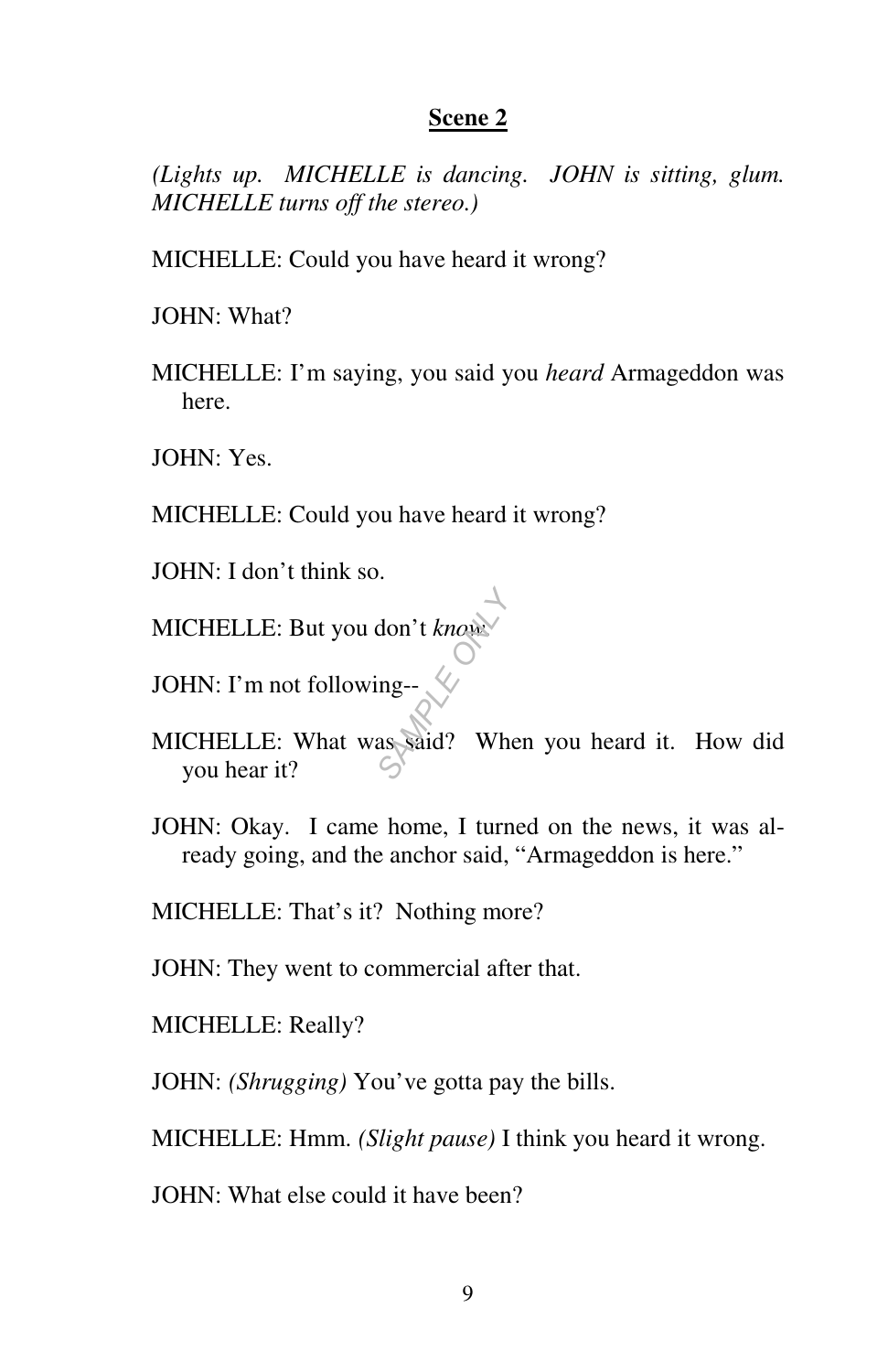MICHELLE: There's a--

JOHN: I mean, come on. Seriously.

MICHELLE: Please don't interrupt me.

JOHN: Sorry.

MICHELLE: There's a ... what do you call it? A demolition derby type thing that tours the country. It's very popular. You know what it's called?

JOHN: Armageddon?

MICHELLE: No. *Car*mageddon. *(Brief pause, quietly)* Smart ass.

JOHN: I guess it could be that.

MICHELLE: You see. You said the news was already going. at.<br> **SAMPLE ONLY**<br> **SAMPLE ONLY**<br>
SAMPLE ONLY SAMPLE OF SAMPLE OF SAMPLE OF SAMPLE

JOHN: I mean, I can't prove it's not.

MICHELLE: Right.

JOHN: I suppose I could turn on the news again.

- MICHELLE: Don't. I feel we've been watching too much TV lately. I'd like us to cut down.
- JOHN: Well, this is ... I feel like this is something I should know about.

MICHELLE: Don't end a sentence with a preposition.

JOHN: Leading grammarians have begun to question that rule in light of verbs that are inextricably linked to prepositions, such as "put up with."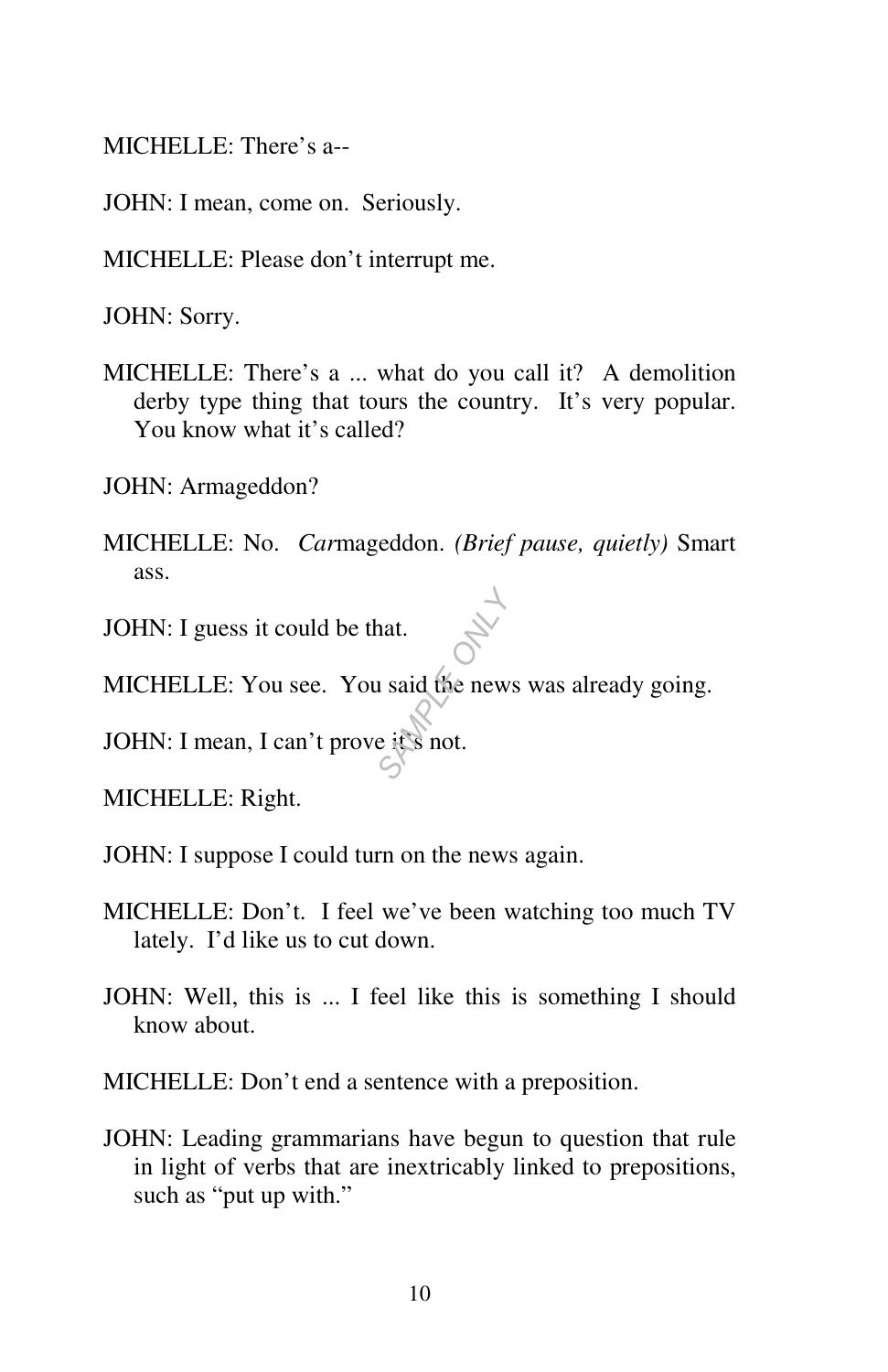- MICHELLE: *(A pause, then)* Even still. You know, you could call Tom.
- JOHN: Sure. Tom. *(He takes out his cell phone and calls.)* He watches the news all the time. He'll know if Armageddon is here or if Carmageddon is here. It's going to voicemail. *(Slight pause)* Tom has a really nice voice.

MICHELLE: Doesn't he?

JOHN: Hey, Tom, it's John. Michelle and I were hoping you could settle an argument for us. Give me a call please.

*(He hangs up.)* 

MICHELLE: We're good?

JOHN: We're good.

MICHELLE: Good.

*(She turns on the music and dances. This time JOHN joins her.*  **Lights down.**<br> *Lights down.*) *CHELLE:* Good.<br> *Che turns on the music and dances.*<br> *Lights down.*)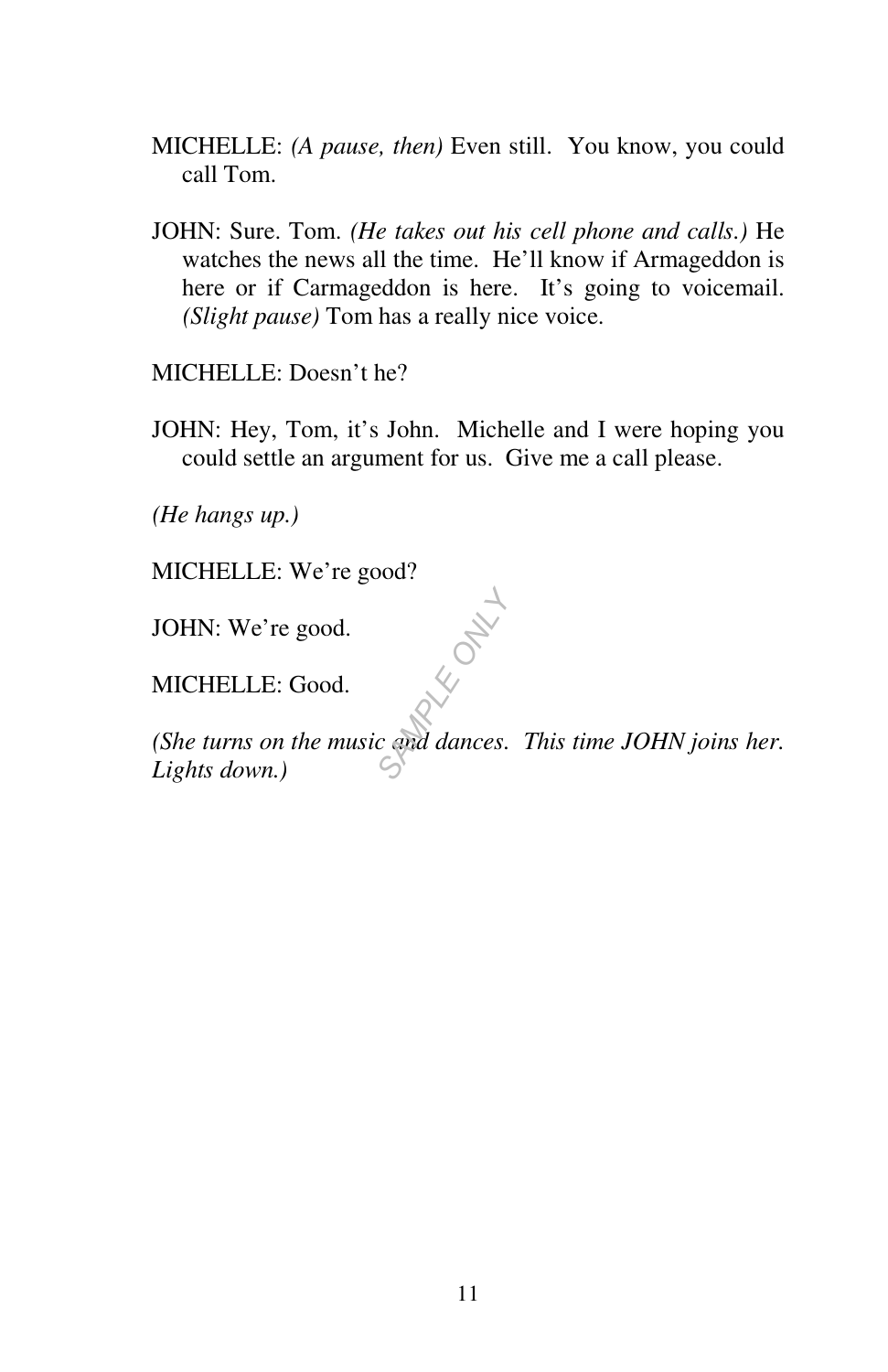*(Lights up. JOHN and MICHELLE are dancing. JOHN pauses the music.)* 

JOHN: I just had a really good idea.

MICHELLE: About the end of the world?

JOHN: No. I just had a really good idea for a reality show.

MICHELLE: Ooh, tell me, tell me.

JOHN: So, you take the staffs of a bunch of bars. You've got your Irish pub, your sports bar, your gay bar, your trendy downtown watering hole. The whole gamut.

MICHELLE: Sure.

JOHN: And every week they compete in wacky, you know, made-up, sort of bar-themed games. And the two bars placing lowest have to go head to head in a drink-off. **SAMPLE OF SAMPLE OF SAMPLE OF SAMPLE OF SAMPLE OF SAMPLE OF SAMPLE OF SAMPLE OF SAMPLE OF SAMPLE OF SAMPLE OF** 

MICHELLE: They all have to drink?

JOHN: No, they have to make drinks. Make an assortment of them.

MICHELLE: So it's not really a "drink-off."

JOHN: No.

MICHELLE: No, it's a ... a mix-off.

JOHN: Okay, a mix-off.

MICHELLE: And who judges it?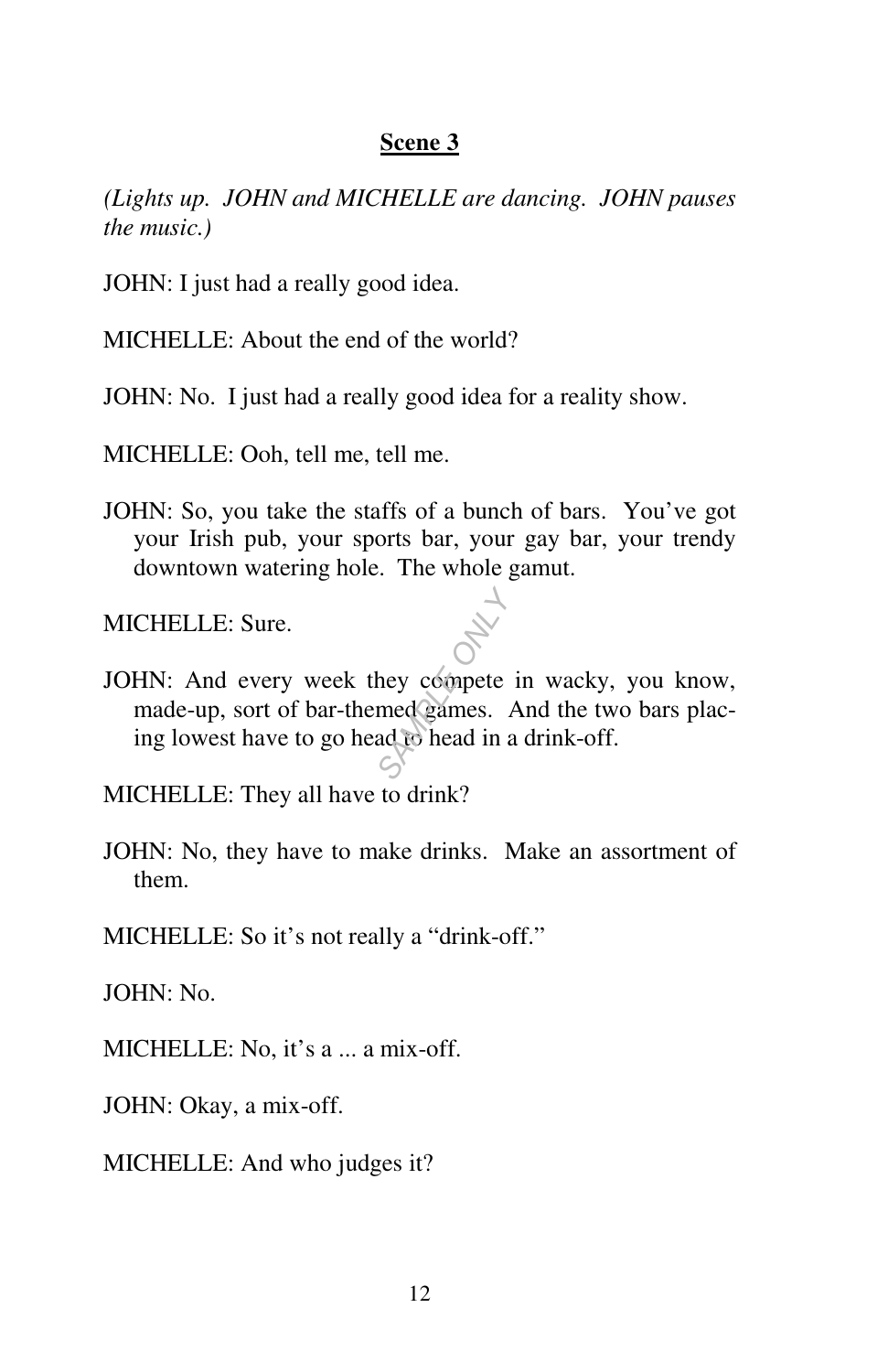- JOHN: I hadn't thought about ... okay, maybe a ... you get a college kid, a frat-boy type, a barfly, female, aging, you know the type. And then, I don't know, to add legitimacy, like a world class bartender. Someone who knows drinks. Someone with an accent.
- MICHELLE: And the losing bar is out.
- JOHN: Exactly. And every week there's a new type of drink. Like gin drinks one week, rum another.
- MICHELLE: Shots, girly drinks.
- JOHN: Sure. When it's all over, one bar is left standing. What do you think?
- MICHELLE: I don't know.
- JOHN: Oh, but you haven't heard the name of the show yet.

MICHELLE: Go ahead.

JOHN: *(A pause, then)* Barmageddon. *SAMPLE ONLY*

MICHELLE: *(A pause, then)* That's pretty good.

*(He hits the play button and they dance. Lights down.)*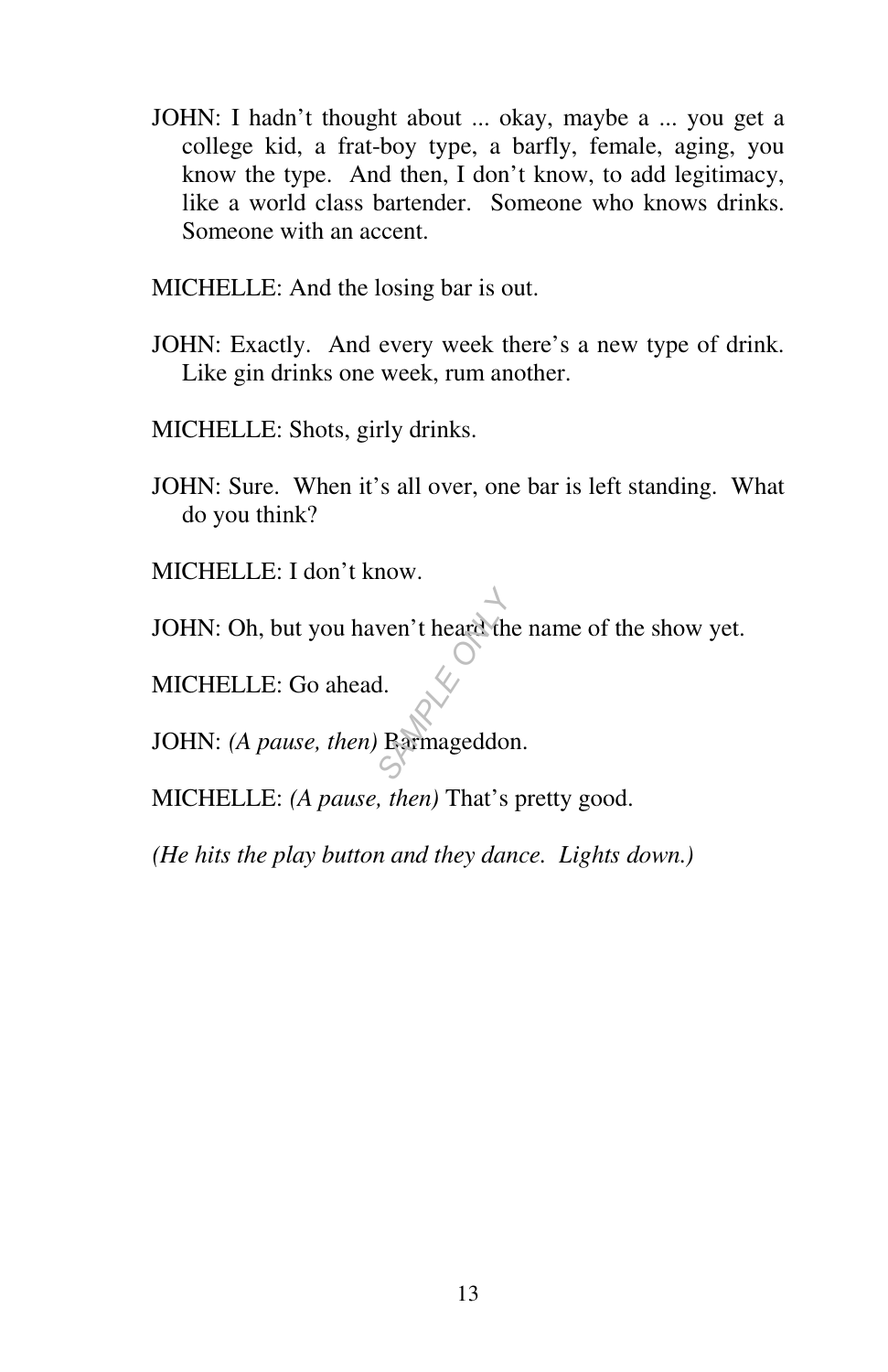*(Lights up. JOHN and MICHELLE are dancing. A knock on the door, and then it opens. MICHELLE stops the music. In comes TOM with CLEA and TRIXIE.)* 

TOM: Hi guys.

MICHELLE: Hey, Tom.

JOHN: Hi, Tom. You didn't have to come over, I just ... did we give you a key to the door?

TOM: It was unlocked.

JOHN: Michelle.

MICHELLE: Yes, John?

- JOHN: You left the door unlocked again. You know it's not safe. **SAMPLE OF STRAKE ORDER**<br>
SAMPLE OF STRAKE OF STRAKE OF STRAKE OF STRAKE OF STRAKE OF STRAKE OF STRAKE OF STRAKE OF STRAKE OF STRAKE OF STRAKE OF STRAKE OF STRAKE OF STRAKE OF STRAKE OF STRAKE OF STRAKE OF STRAKE OF STRAKE
- MICHELLE: Well, I figured since it was Armageddon, who cares?
- JOHN: No, you didn't. You didn't know it was Armageddon when you left it unlocked. You didn't even know what Armageddon means.
- MICHELLE: Well, it might not even be that. It might be Carmageddon.
- JOHN: Really, Michelle, that's what you want? A bunch of dirty demolition derby drivers coming in and out, willynilly?
- MICHELLE: I'll make you a deal.
- JOHN: With their greasy hands, their outfits dripping oil on our nice clean rug. I mean, if that's what you really want--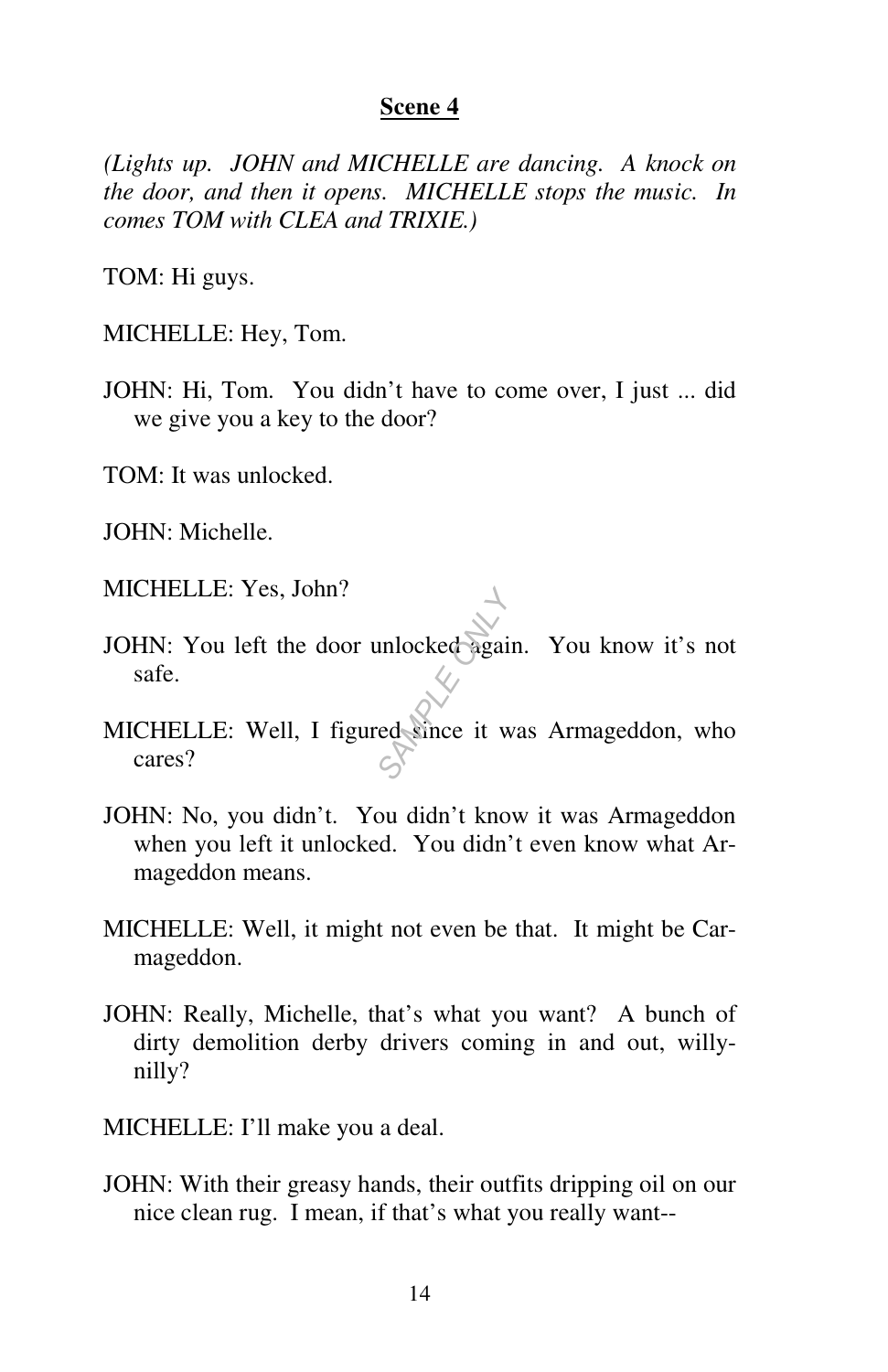MICHELLE: John.

- JOHN: Fine. A deal.
- MICHELLE: If it's Carmageddon, I'll be extra vigilant about locking the door.
- JOHN: I should hope so.

MICHELLE: But if it's Armageddon, we leave it unlocked.

JOHN: Deal.

*(They shake on it.)* 

- MICHELLE: So which is it, Tom? Armageddon or Carmageddon?
- TOM: It's Armageddon.
- JOHN: I knew it! *(Slight pause)* Oh, God. Oh, God. Oh, God. Oh ... God. **n**.<br>*sht pause*) Oh,<br>*Sat.*)

*(TRIXIE clears her throat.)* 

- TOM: Sorry, this is my girlfriend Trixie and her friend Clea. This is John and Michelle. John overreacts a lot.
- JOHN: You think I'm overreacting to this? To the end of the world?
- TOM: No. Not this time. But typically you do.
- JOHN: I guess that's true.
- TRIXIE: But on the bright side, you won't overreact ever again.
- JOHN: I guess that's true too.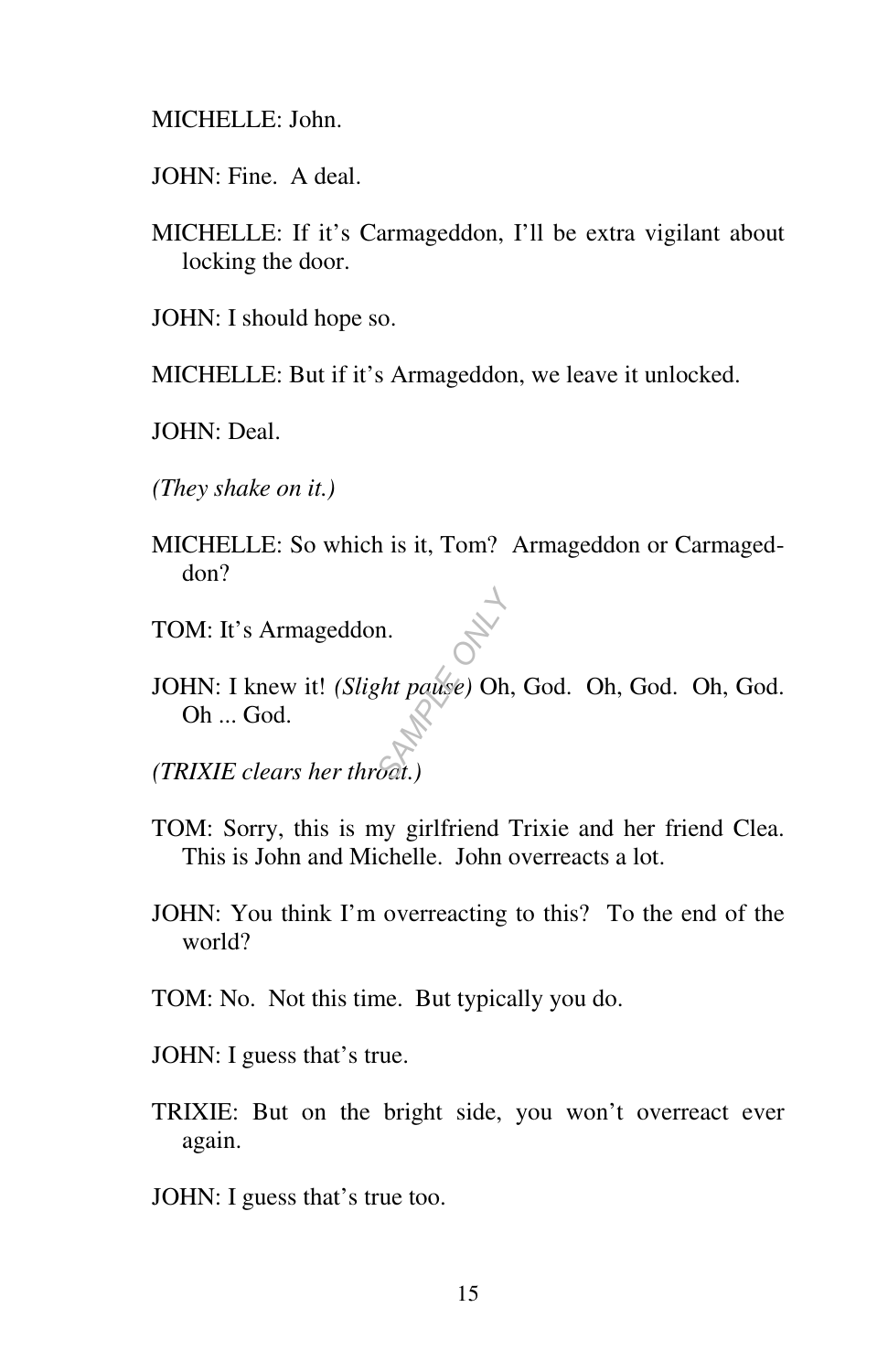MICHELLE: Trixie.

TRIXIE: Yes?

MICHELLE: What's that short for? I've always wondered.

TRIXIE: Beatrix. Like Beatrix Potter.

MICHELLE: Oh, Peter Rabbit. I have that book around here somewhere. I always wanted to read it again. Ah, well.

CLEA: What were you guys doing? We heard music.

MICHELLE: Dancing. Just dancing.

CLEA: That sounds like fun.

MICHELLE: You should dance too.

CLEA: I don't know.

TRIXIE: I like dancing. I thought you did too. ance too.

CLEA: I do. But after a while, the music will get slower. You'll be with Tom, and Michelle with John. I'd rather not dance alone.

MICHELLE: Call some friends if you like.

CLEA: Should I? Okay, thanks. Really.

JOHN: Sure.

*(MICHELLE turns on the music as CLEA ducks out into the hall. The couples dance. Lights down.)*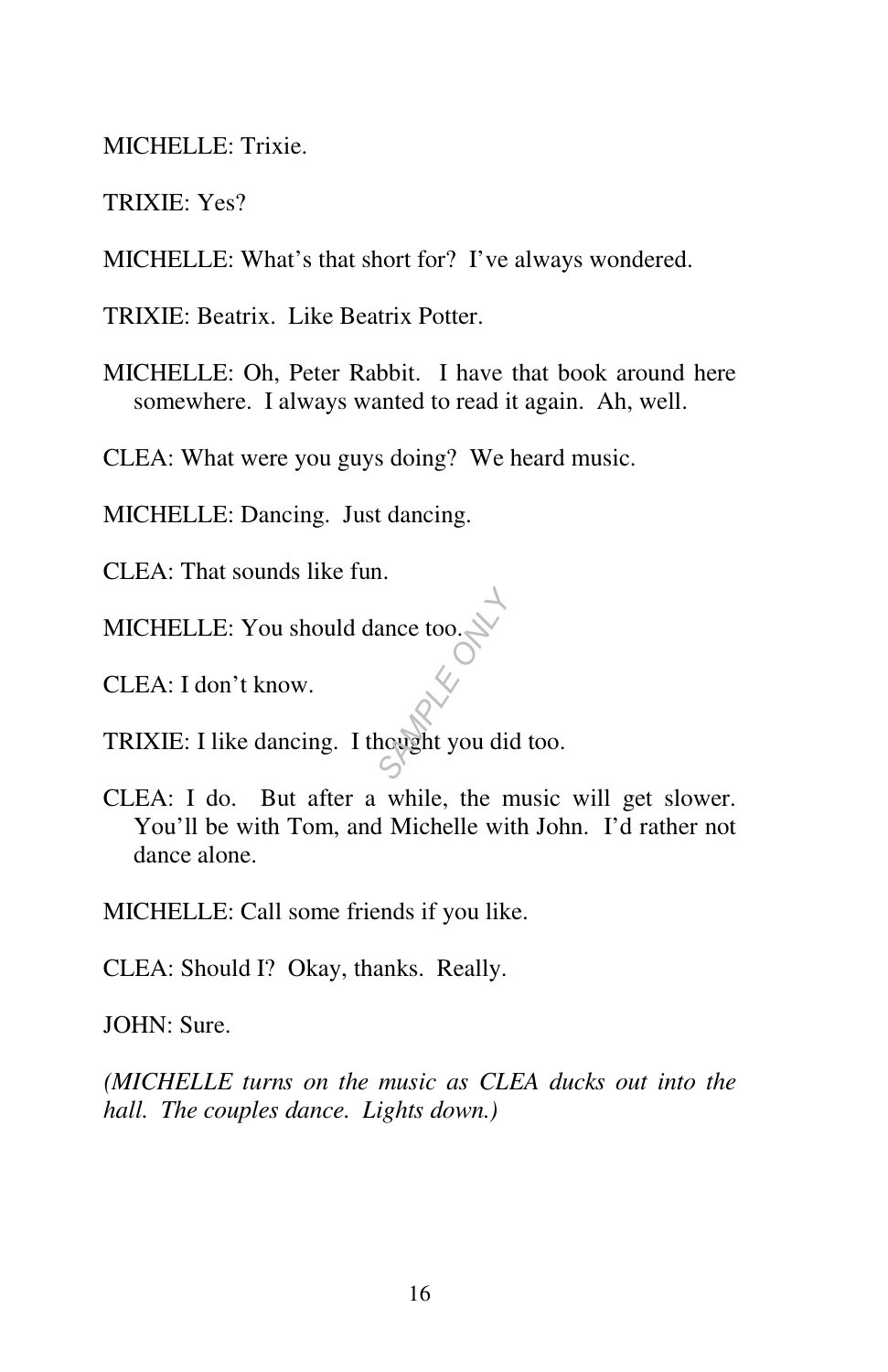*(Lights up. CLEA is downstage, in the hallway in front of the apartment. Music is playing in the background and the COU-PLES are dancing in low light. CLEA is on her cell phone.)* 

CLEA: Hey, Charlie ... nothing, I'm just at this party ... I dunno, friends of Trixie's boyfriend ... yeah, I think they're newlyweds who met in the military ... well, they said something about an Army wedding. That or a demolition derby party ... no, it's not good at all ... well, no, *you* should come *here.* They told me to invite people. I'm serious, so come. Bring Janis ... sure, Monty too. Whoever you ... What? ... No, I don't watch the news, but I TiVo'd it. You can watch it at my place tomorrow, 'k?

*(Lights down.)* 

**SAMPLE ONLY L**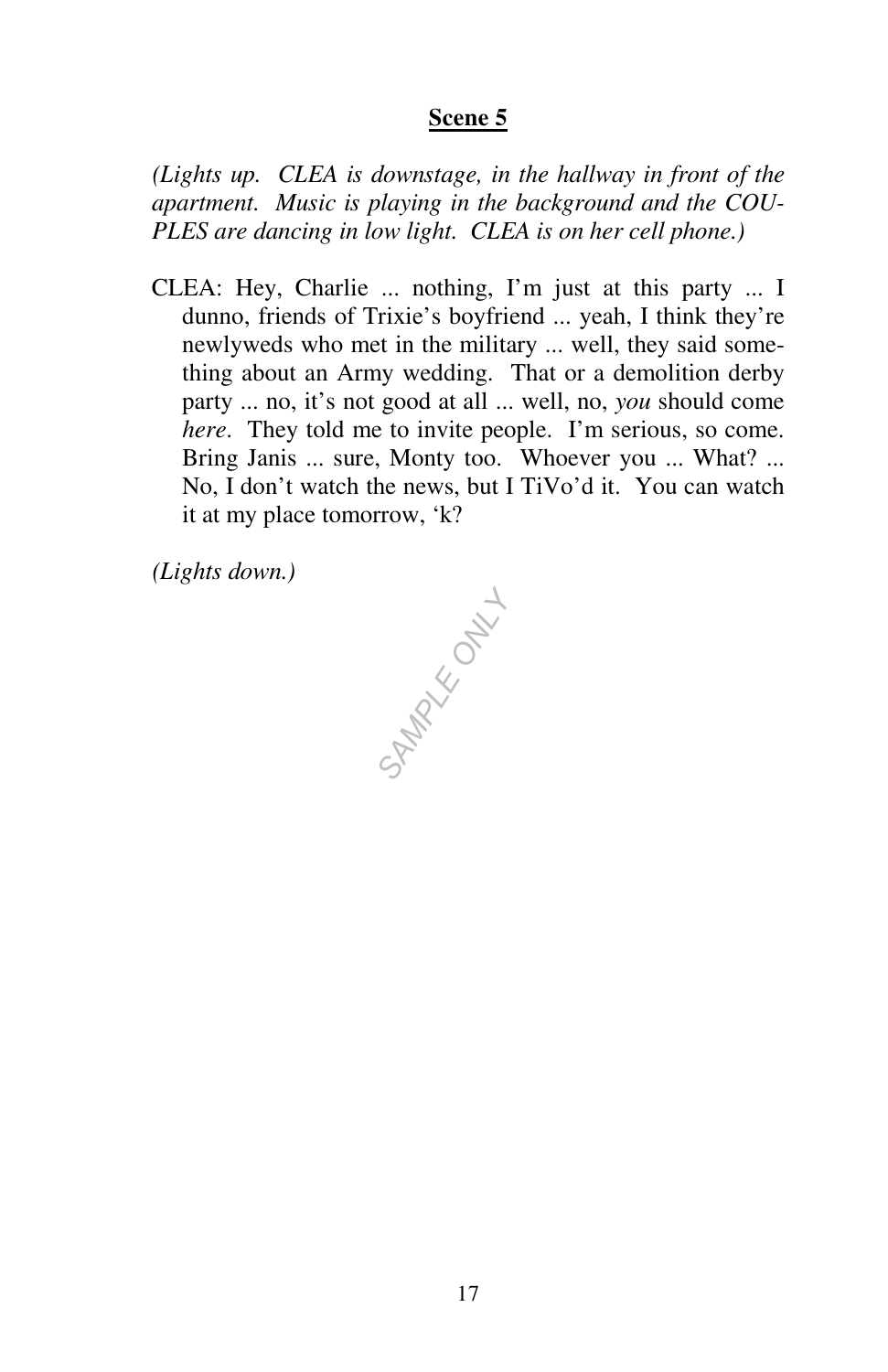*(Lights up on the apartment. All are dancing. TOM stops the music.)* 

TOM: The hills of Megiddo. Or Mount Megiddo to be more ...

TRIXIE: Tom?

TOM: That's what Armageddon means, literally. The battle at the end of the world begins on Mount Megiddo. The Bible names it as the place for the final battle between good and evil. The end of the world. And today, a battle started there. They call them hostilities now, but I doubt anybody was truly hostile about it. Just soldiers following orders.

MICHELLE: Which soldiers?

TOM: Well, ours, of course. I can't speak for the hostility of the enemy soldiers. **E.** I can't spe

JOHN: Whom are we fighting?

*(A pause.)* 

TRIXIE: Tom?

TOM: I swear I knew it this morning. Iran, I think. Or Syria. Or Iraqi insurgents.

MICHELLE: Al Qaeda?

TOM: Maybe.

JOHN: Breakaway PLO members.

TOM: Perhaps.

TRIXIE: Lost North Korean soldiers?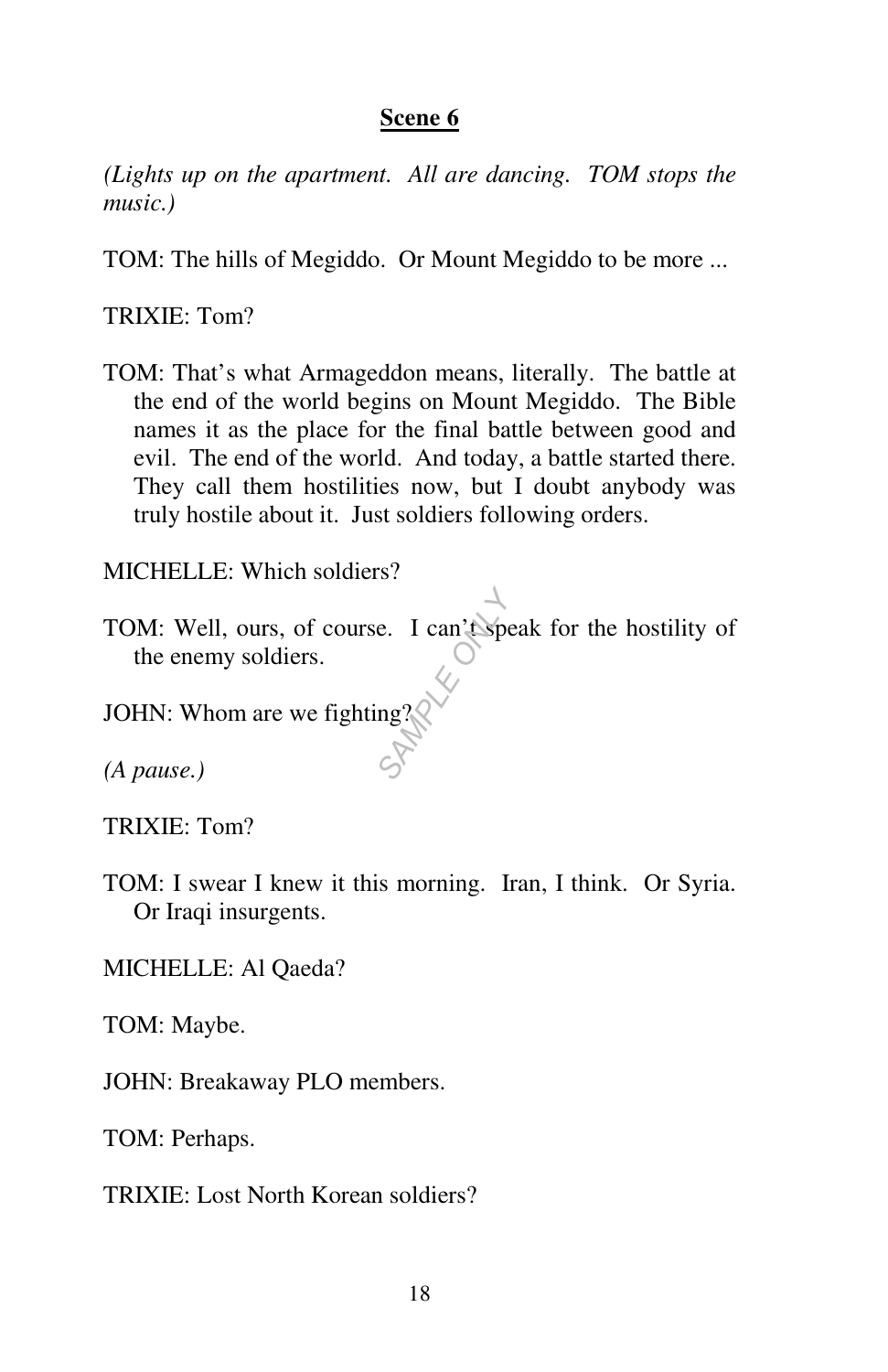TOM: Possibly.

- JOHN: Neo-Nazis?
- MICHELLE: Sandanistas?
- TRIXIE: Basque Separatists?
- TOM: I can't say for sure. We'll win, though. That's all that's important.
- *(Slight pause)*
- MICHELLE: Wait a second. When we asked you before if it's Armageddon, did you think we meant it literally?
- TOM: I thought--
- MICHELLE: Because we didn't mean it literally. We don't care about one battle. We care about the end of the world. we didn't m<br>
e. We care ab<br>
ean the battle<br>
S
- TOM: I thought you meant the battle.
- JOHN: That's a relief.
- MICHELLE: Yes. *(She goes and locks the door.)* Since it's not the end of the world.
- JOHN: Thank you.
- TOM: Oh, it still is the end of the world. The battle was just the first step.
- MICHELLE: How do you know?
- TOM: What was that phrase, Trixie? The one we heard on the court show? I liked it so much.
- TRIXIE: A preponderance of evidence.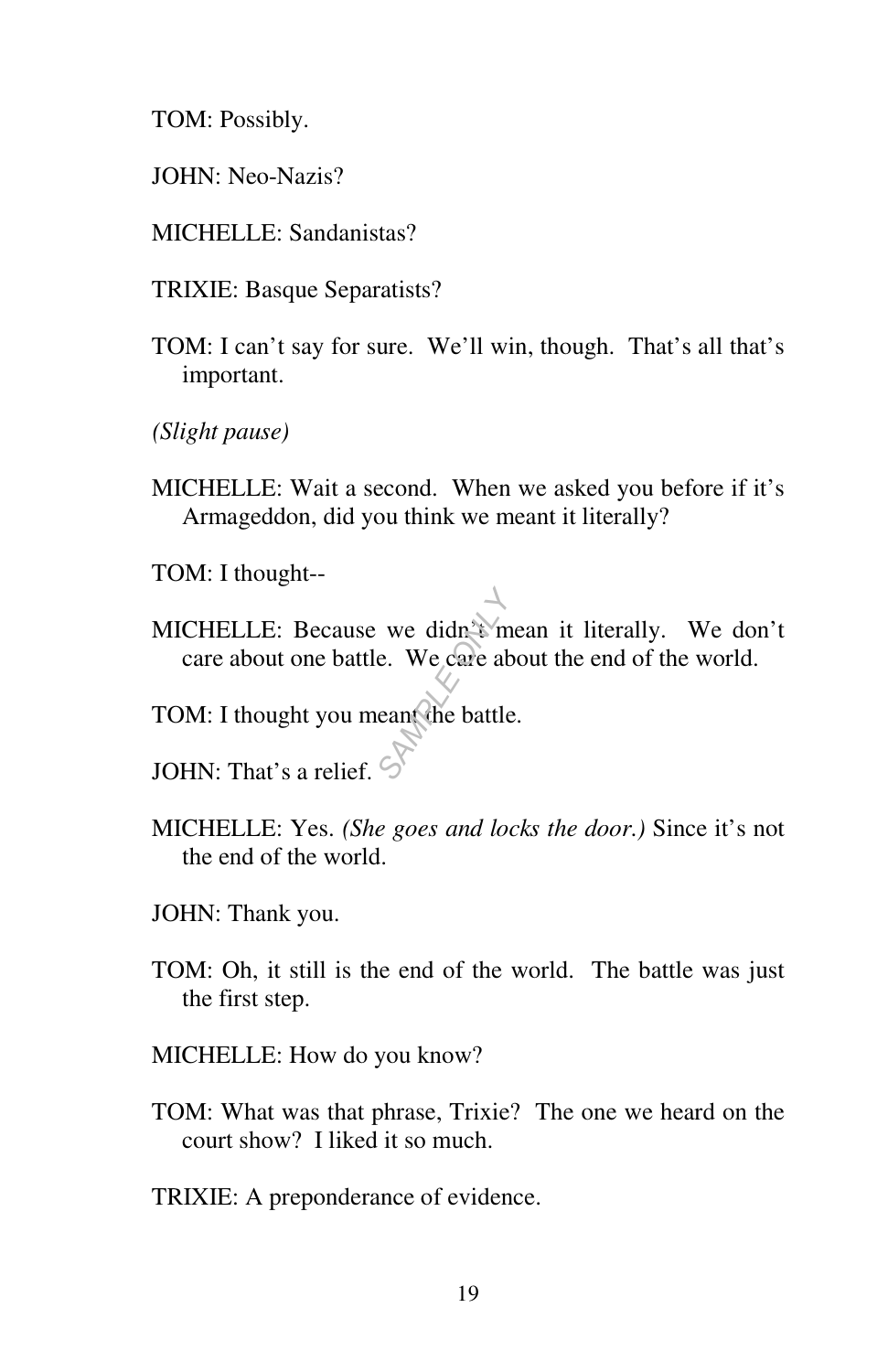# TOM: Isn't that smart?

#### JOHN: What evidence?

TOM: Well ... for starters, the polar ice caps have melted. Both north and south. The ozone layer is on its last legs, with more holes than actual layer. Four new strains of flu with a ninety percent infection rate have been discovered. All of the countries that have the bomb have reported theft in their facilities, including, but not limited to, weaponized anthrax, zyklon B, smallpox, and three thousand kilograms of weapons grade plutonium, tritium and palladium. Tensions have flared between India and Pakistan, Iran and Iraq, Israel and Lebanon, Japan and China, Greece and Cyprus, Canada and French Canada, and the U.S. and everyone else.

MICHELLE: *(A pause, then)* That sounds pretty bad. *a*) That sounds<br>burned out. In<br>*r*.)

TOM: Oh, and the sun just burned out. Inexplicably.

*(Pause. A knock at the door.)* 

MICHELLE: Yes?

CLEA: *(OFF)* It's Clea. I called some people. They're on their way.

MICHELLE: Good.

*(She goes and unlocks the door. CLEA enters. Silence.)* 

TRIXIE: It had to happen some time, right?

*(JOHN and MICHELLE shrug. TRIXIE turns on the music. They all dance. Lights down.)*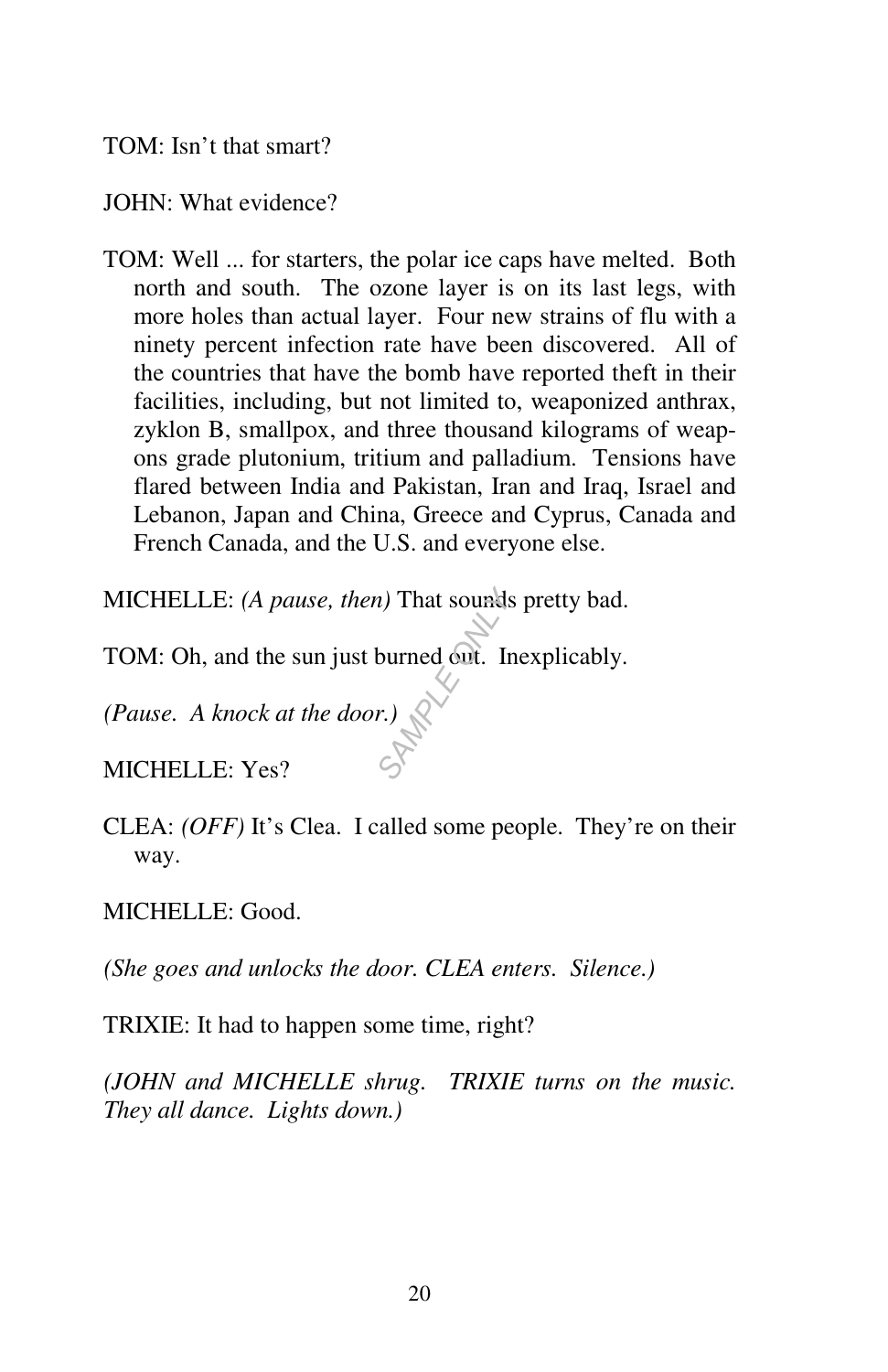*(Lights up and now the apartment is full of people. All are dancing. MICHELLE approaches a woman, ERIKA MAY.)* 

MICHELLE: Hi.

ERIKA MAY: Hi. Great party, huh?

MICHELLE: Thanks. It's my apartment.

ERIKA MAY: Oh yeah?

MICHELLE: I'm Michelle.

ERIKA MAY: Erika May.

MICHELLE: You really think it's  $\text{frac?}$ *SAMPLE ONLY*

ERIKA MAY: Sure. But I'm very optimistic lately.

MICHELLE: Really?

ERIKA MAY: Last night a DJ saved my life.

MICHELLE: I don't think I have that song in my CD's, sorry.

ERIKA MAY: No, I'm being serious. Last night a DJ actually saved my life. I was at a club downtown and it was ... awful. All the guys were hitting on me, and I just wanted to leave. I was going to too, but they changed DJs at the club, just as I was walking out, and the new guy was amazing. He, the first thing he played, he put on some new song, but underneath it he played "Candy's Room." Do you know it?

MICHELLE: No, sorry.

ERIKA MAY: It's a Springsteen song. Now I'm not into the whole classic rock thing, but my brother has the album it's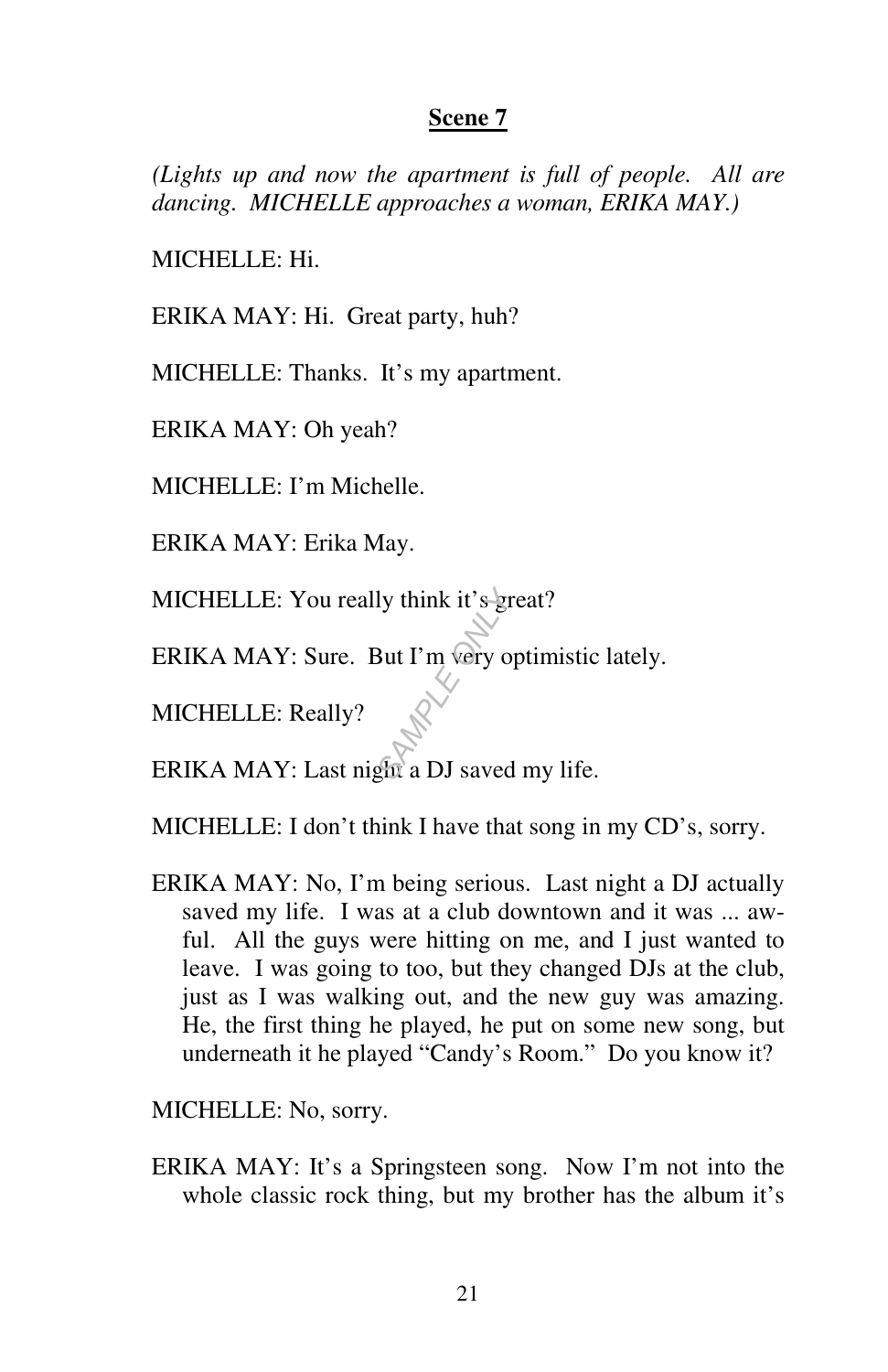on and I used to make him play that song all the time. It has those great drums, lightning quick at first, to show he's anticipating seeing this girl, and then, to show how strong their love is, almost apocalyptic at the end.

MICHELLE: How appropriate.

- ERIKA MAY: And the guitar, the vocals, the ... I think there's a sax in it too ... the DJ was so good I ended up staying the whole night. Crawled into bed at six thirty. It was a great night.
- MICHELLE: I don't ... I mean, that's great. But how did he save your life? You weren't gonna commit suicide, were you?
- ERIKA MAY: No, no, no. See, if that DJ hadn't played that song, I wouldn't've stayed. I would've gone to the bus stop and waited. I found out later that at about the time I was planning on leaving, there was an accident at the bus stop. A drunk driver plowed into it. Y would've been dead, were it not for that amazing DJ. **Example 3**<br>**Example 1**<br>**SAMPLE ONLY 0.5**<br>**SAMPLE ONLY 0.5**<br><br>CONFIDE ONLY 0.5<br>
CONFIDE ONLY 0.5<br>
CONFIDE ONLY 0.5<br>
CONFIDE ONLY 0.5<br>
CONFIDE ONLY 0.5<br>
CONFIDE ONLY 0.5<br>
CONFIDE ONLY 0.5<br>
CONFIDE ONLY 0.5<br>
CONFIDE ONLY 0.5<br>

MICHELLE: Wow.

ERIKA MAY: I know.

MICHELLE: That's quite a story.

ERIKA MAY: Yeah. *(Slight pause)* What did you mean, "how appropriate?" About the apocalyptic drums.

MICHELLE: The obvious.

- ERIKA MAY: We're all dancing. That's the only obvious thing I can think of.
- MICHELLE: Don't end a sentence with a ... do you know why we're having this party?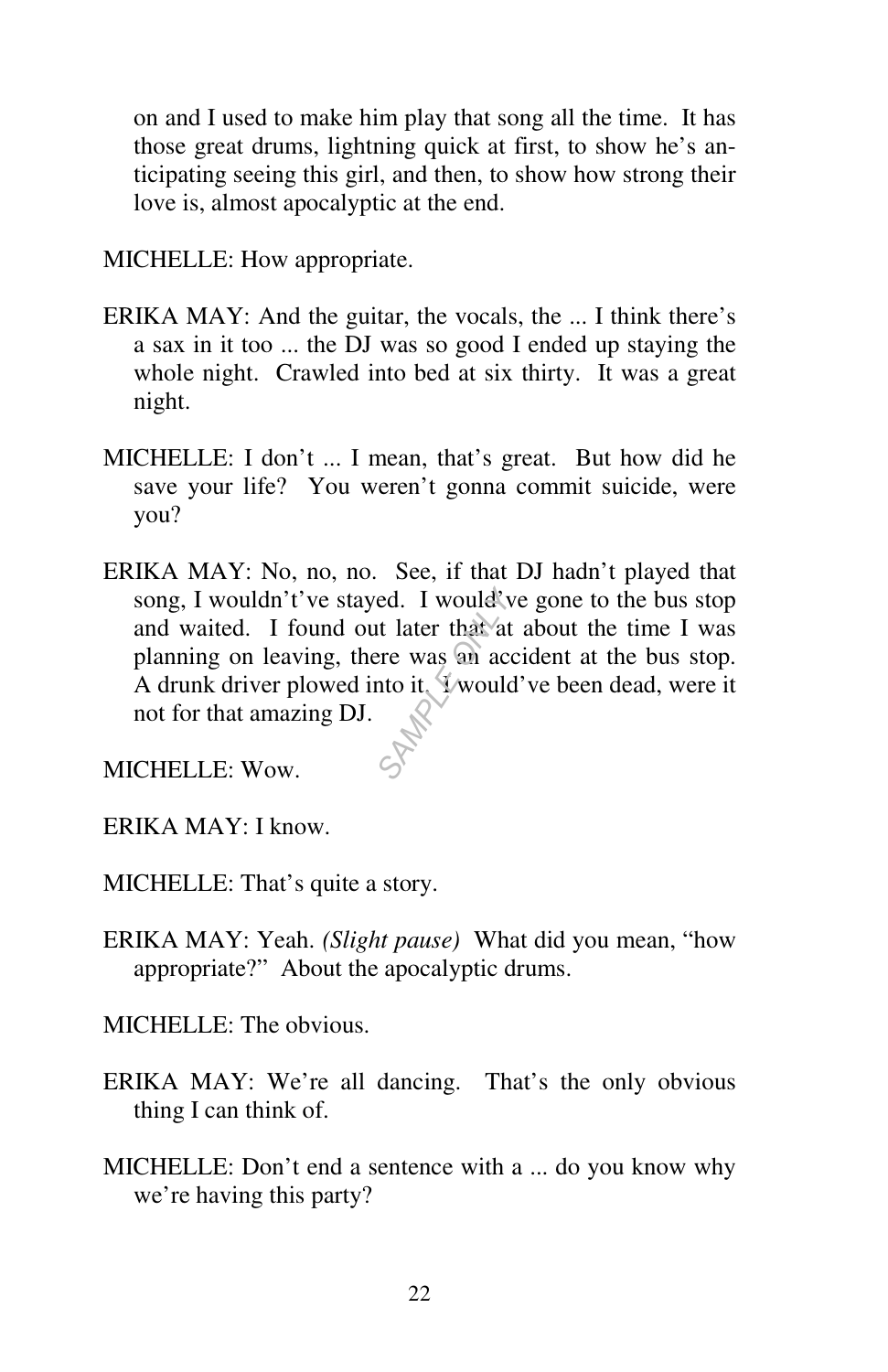ERIKA MAY: You're nice people?

MICHELLE: I mean, the occasion. The reason for the party.

ERIKA MAY: Who needs a reason to dance?

*(She goes back to dancing. A beat, then.)* 

MICHELLE: *(Yelling)* John! *(No answer)* John!!

*(He pops his head up.)* 

JOHN: What?

MICHELLE: We need to talk.

*(Lights down.)*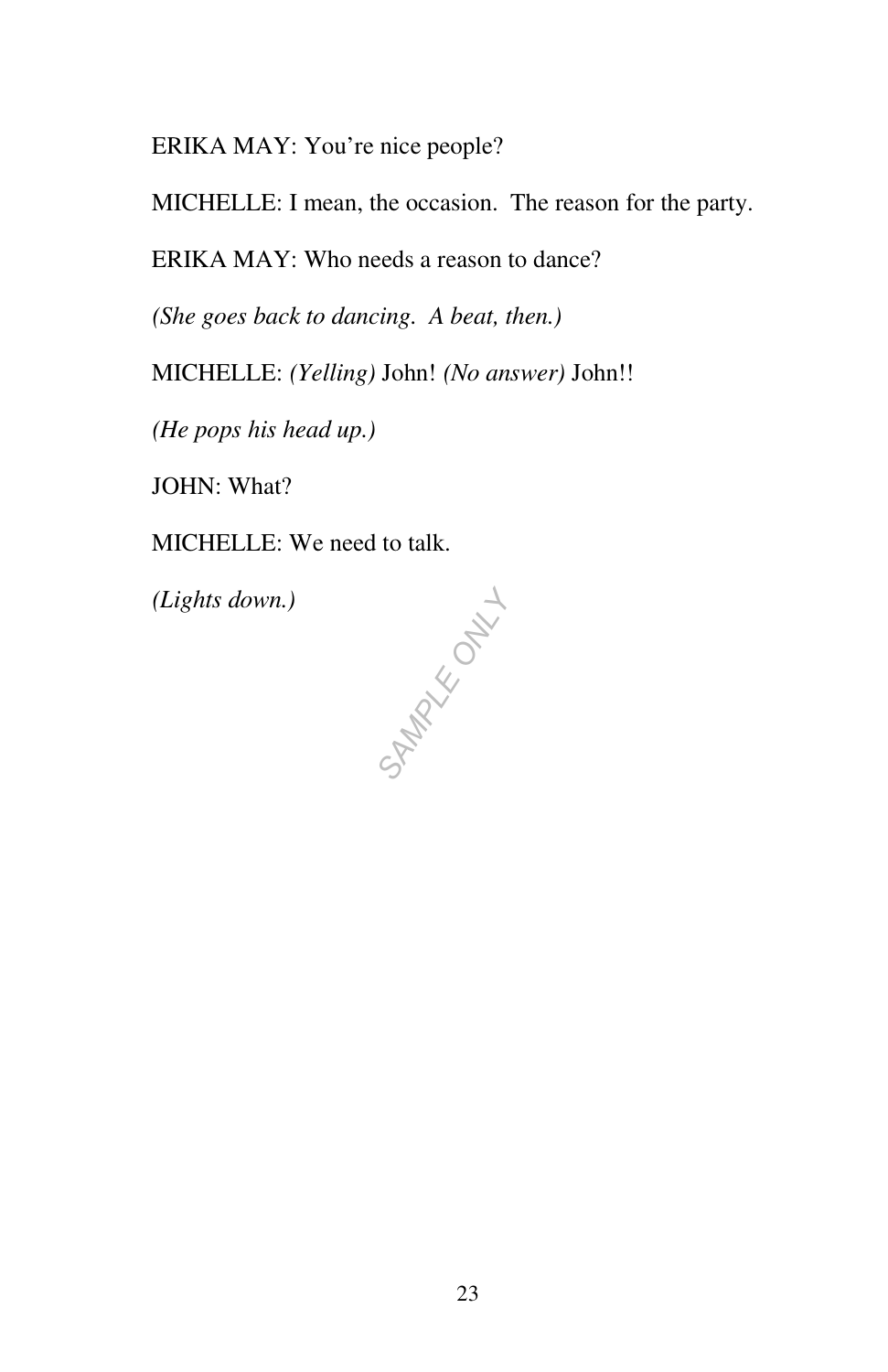*(Lights up. JOHN and MICHELLE are downstage, in the hallway in front of the apartment. Music is playing in the background and the guests are dancing in low light.)* 

MICHELLE: I think you should know--

JOHN: Have you ever thought, Michelle, that maybe *I* don't like to be talked to while *I'm* dancing?

MICHELLE: John.

- JOHN: No, you've never thought of that, have you?
- MICHELLE: John, did you know these people don't know it's the end of the world?

JOHN: I asked you first.

MICHELLE: *(A slight pause, then)* No, I never thought of that. **Example 2 AMPLE ONLY.**<br>
SAMPLE ONLY 0.1

JOHN: Well, I don't.

- MICHELLE: John, people don't know it's the end of the world.
- JOHN: We do. Tom and Trixie do.
- MICHELLE: But nobody else in there does. We should tell them.
- JOHN: I don't know. They're all having such a good time. I'd hate to spoil that.
- MICHELLE: That's true. *(Brief pause)* Maybe they'd have a better time if we told them.

JOHN: I doubt that.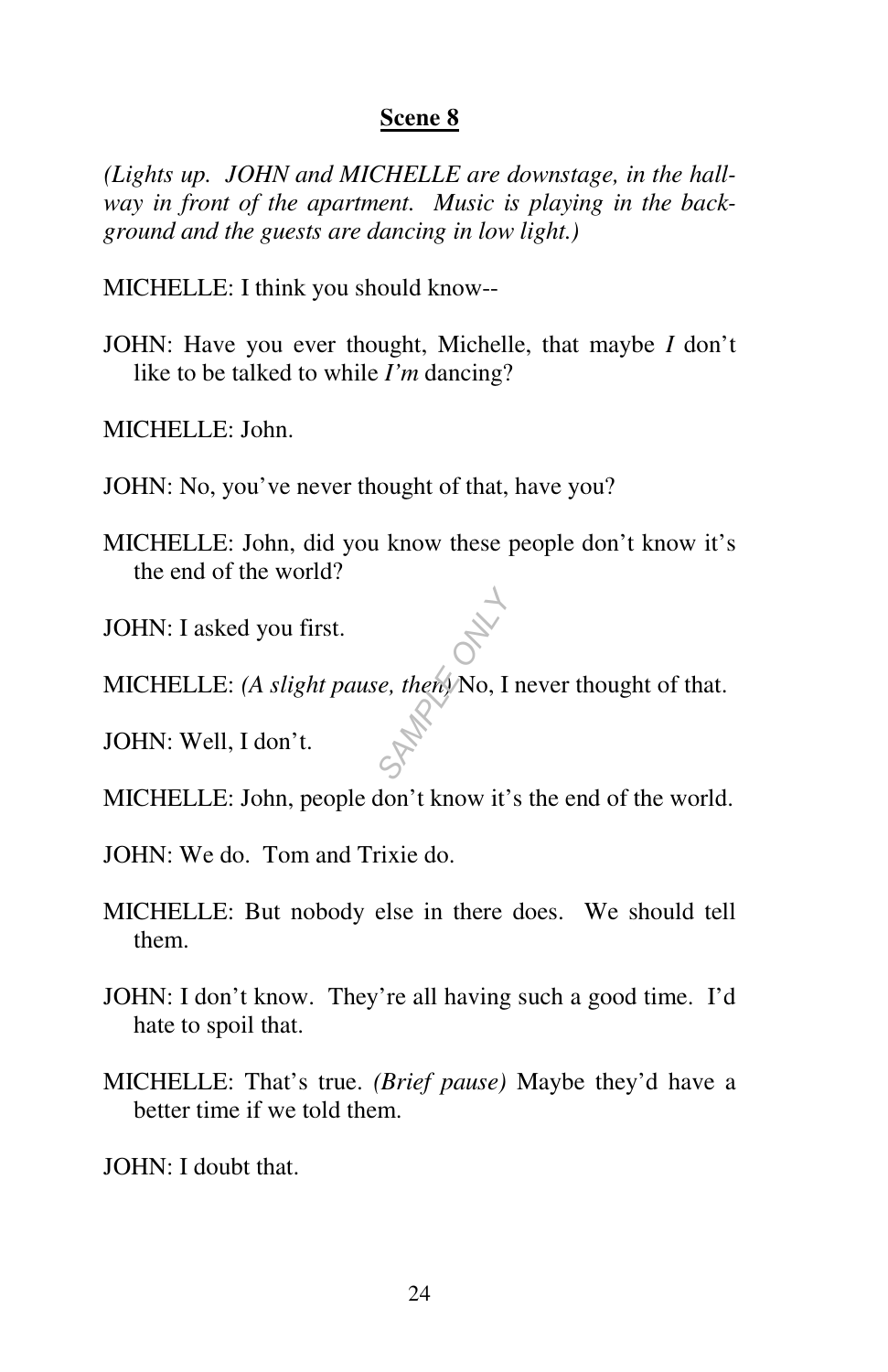- MICHELLE: You never know. People are always saying, live each day like it's your last. Maybe they would if they know it really is.
- JOHN: That's true.
- MICHELLE: I'm just not sure.
- JOHN: We're the hosts, right? If we tell them, we need to do it in a way that's ...

MICHELLE: Congenial?

JOHN: No.

MICHELLE: Gentle?

JOHN: No.

MICHELLE: Appropriate.

JOHN: Exactly. You do have a way with words, Michelle. Extraction of the same of the same of the same of the same of the same of the same of the same of the same of the same of the same of the same of the same of the same of the same of the same of the same of the same of the

MICHELLE: Thank you, John.

JOHN: We should probably go back in.

MICHELLE: Yeah.

JOHN: You want me to tell everyone?

MICHELLE: No, I'll do it. Way with words and all.

JOHN: True.

*(Light change. The lights come down on the hall and go up on the apartment. CLEA, TRIXIE, and TOM are dancing.)*

CLEA: So did Tom's friends meet in the Army?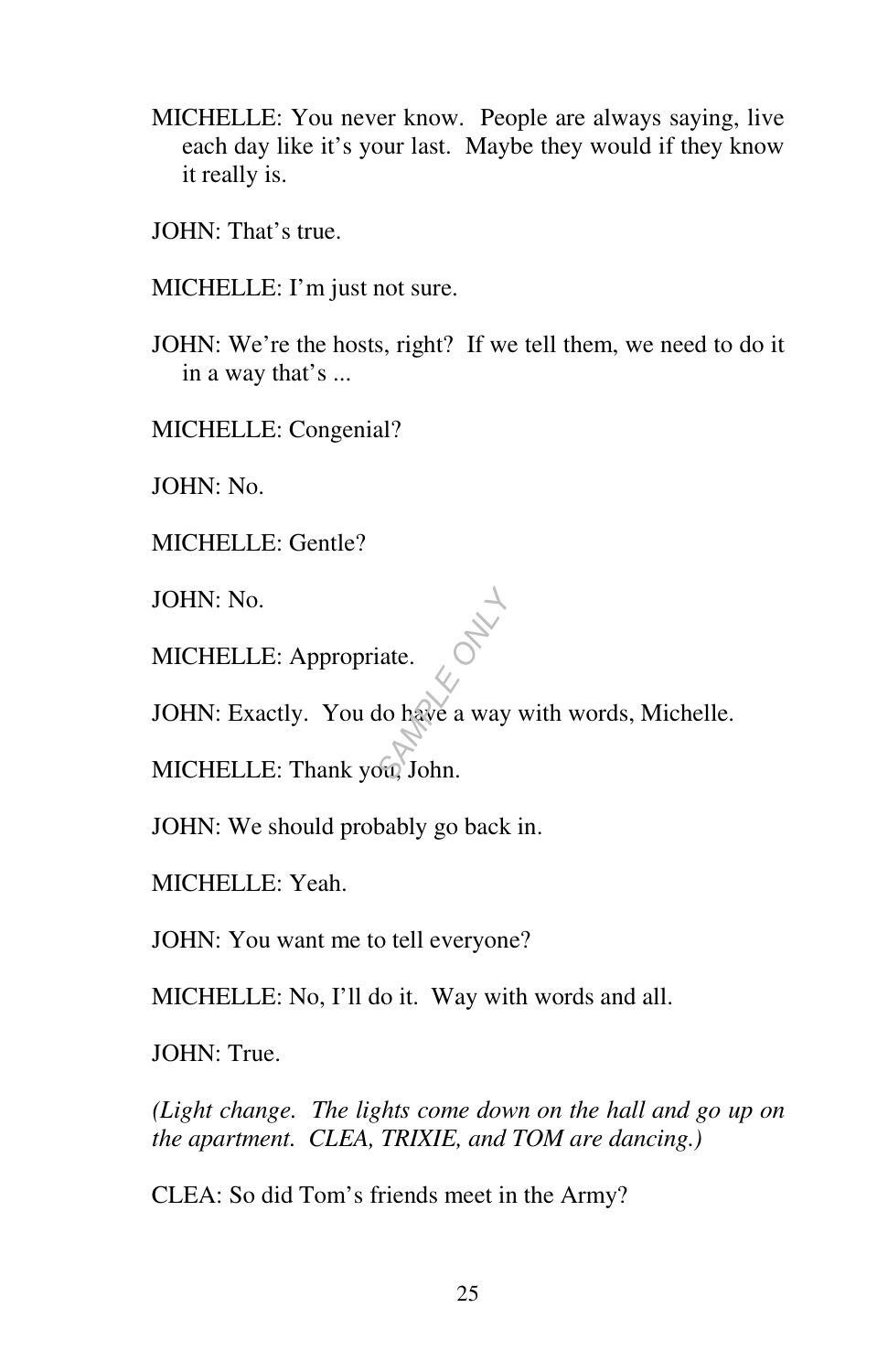TRIXIE: What?

CLEA: Since we're celebrating their wedding.

TRIXIE: What are you talking about?

CLEA: You guys said this was an Army wedding party.

TOM: *(Laughing)* No, no, no. Not "Army wedding," Armageddon. It's an Armageddon party.

CLEA: Oh. That makes much more sense.

TRIXIE: Yes.

*(Slight pause)* 

CLEA: It's Armageddon?

TOM: Yes.

CLEA: *(Louder)* It's Armageddon?? **SAMPLE OF SAMPLE OF SAMPLE OF SAMPLE OF SAMPLE OF SAMPLE OF SAMPLE OF SAMPLE OF SAMPLE OF SAMPLE OF SAMPLE OF S** 

TRIXIE: Yes, but--

*(JOHN and MICHELLE enter.)* 

CLEA: *(Louder still)* It's Armageddon!!

*(The music stops. Everyone stops dancing.)* 

MICHELLE: Okay, new plan.

*(Lights down.)*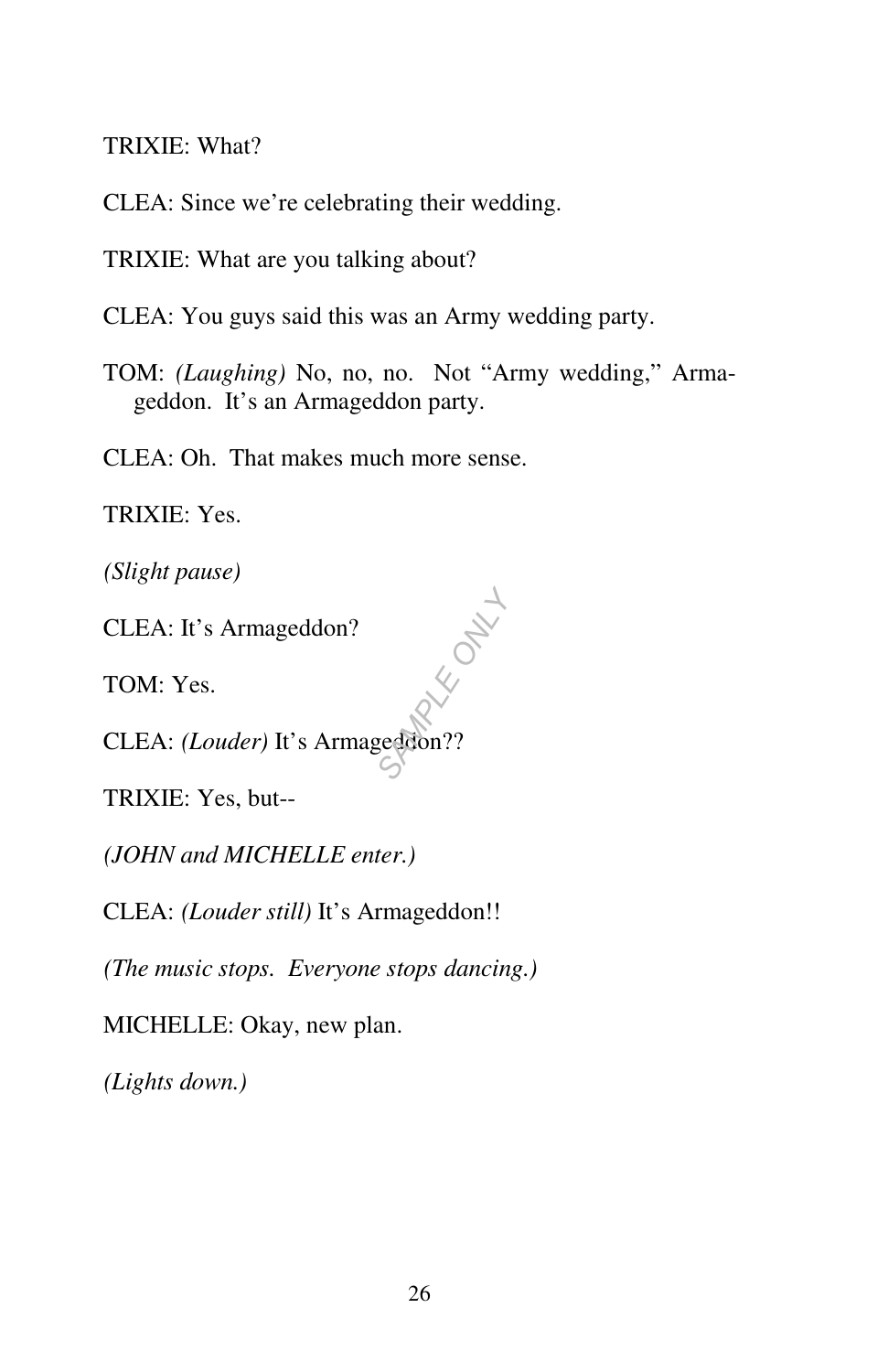*(Lights up. Nobody is dancing. Everybody looks depressed.)* 

- MICHELLE: I'm sure this is a shock to a lot of you, and if you have any questions, we'll try to answer them as best as we can.
- CLEA: You aren't sad about this?
- MICHELLE: Of course I am.
- CLEA: You don't seem sad.
- MICHELLE: I was sad before. Now I've come to accept it as an inevitability.
- TRIXIE: It had to happen some time, right?
- MICHELLE: Thank you, Trixie. Well put. Who's next? **SAMPLE ONLY A**<br> **SAMPLE ONLY A**<br> **SAMPLE ONLY A**<br> **SAMPLE ONLY A**<br> **SAMPLE ONLY A**<br> **SAMPLE ONLY A**

*(A few people talk all at once.)* 

- MICHELLE: Well, this won't do. Raise your hand if you have a ...
- *(A man, CHARLIE, raises his hand.)*
- MICHELLE: Yes, you.

CHARLIE: Is Armageddon the same thing as the Apocalypse?

MICHELLE: Tom, you wanna take this one?

TOM: Sure, Michelle. The short answer is yes and no.

*(Pause. CHARLIE raises his hand again.)* 

CHARLIE: What's the long answer?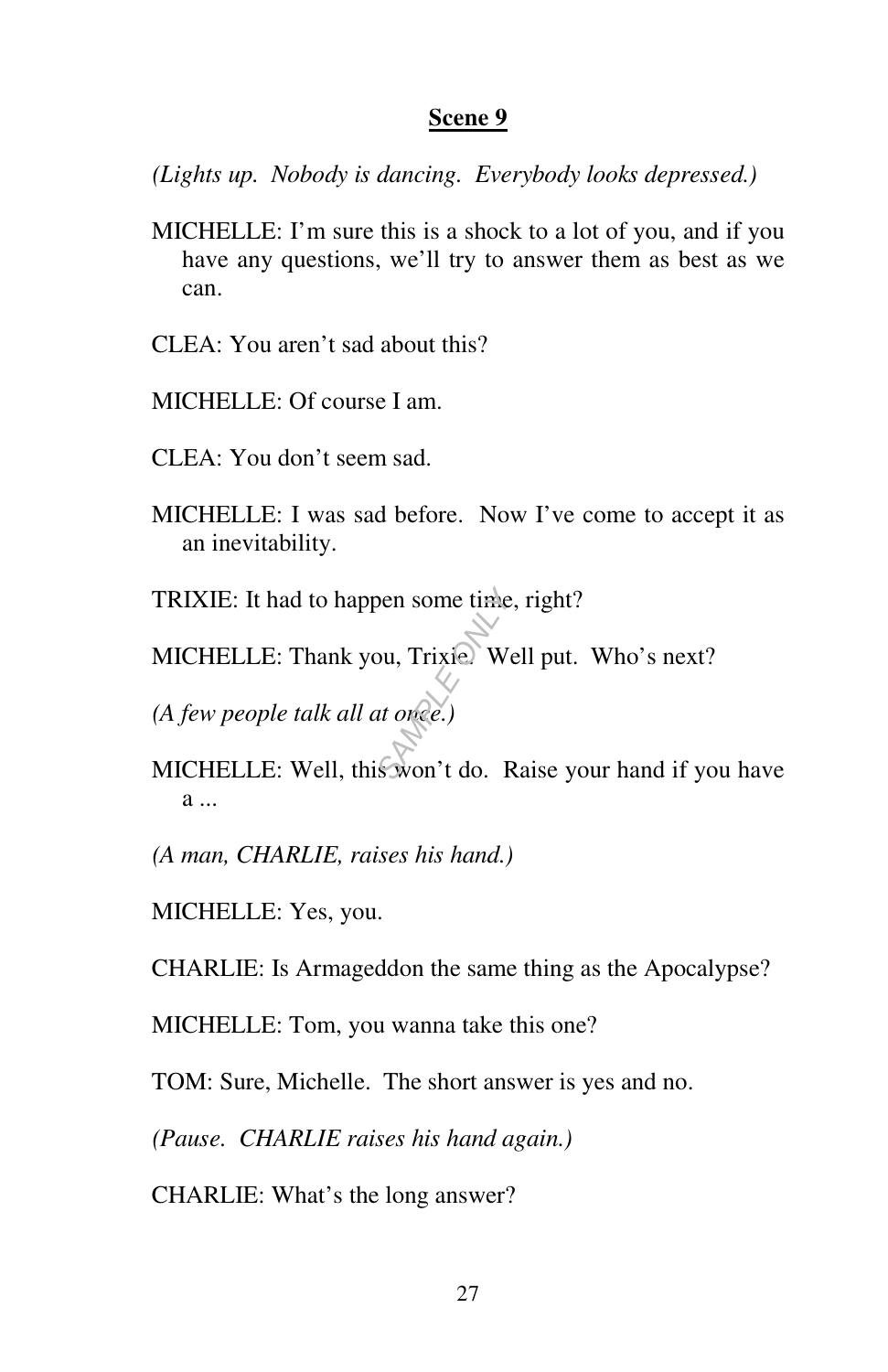TOM: Oh. Well, the word "Apocalypse" means the revealing of information not know to all humans to a specific group of people. So that's the no. The English language, however, has taken the idea of Apocalyptic Eschatology, that is, revelations about the end of the world, and uses the word "Apocalypse" to refer to the end of the world. That's the yes.

MICHELLE: It's synecdoche.

JOHN: Metonymy, actually.

- MICHELLE: Synecdoche is a form of metonymy.
- JOHN: A form in which a part of something stands in for the whole. I don't think this qualifies.
- MICHELLE: Any revelation about the end of the world, would, by definition, be a part of the end of the world itself. So calling it synecdoche would be correct. **SAMPLE ONLY 15 AMPLE ONLY 0.5**<br> **SAMPLE ONLY 0.5**<br> **SAMPLE ONLY 0.5**<br>  $\begin{pmatrix} 1 & 0 \\ 0 & 0 \end{pmatrix}$

*(CHARLIE raises his hand again.)* 

MICHELLE: Yes?

CHARLIE: I just mean ... we are talking about the end of the world, right?

MICHELLE: Yes.

CHARLIE: Okay. Glad that's straight.

*(A woman, JANIS, raises her hand.)* 

MICHELLE: Yes?

JANIS: Should we be repenting?

MICHELLE: Repenting what, dear?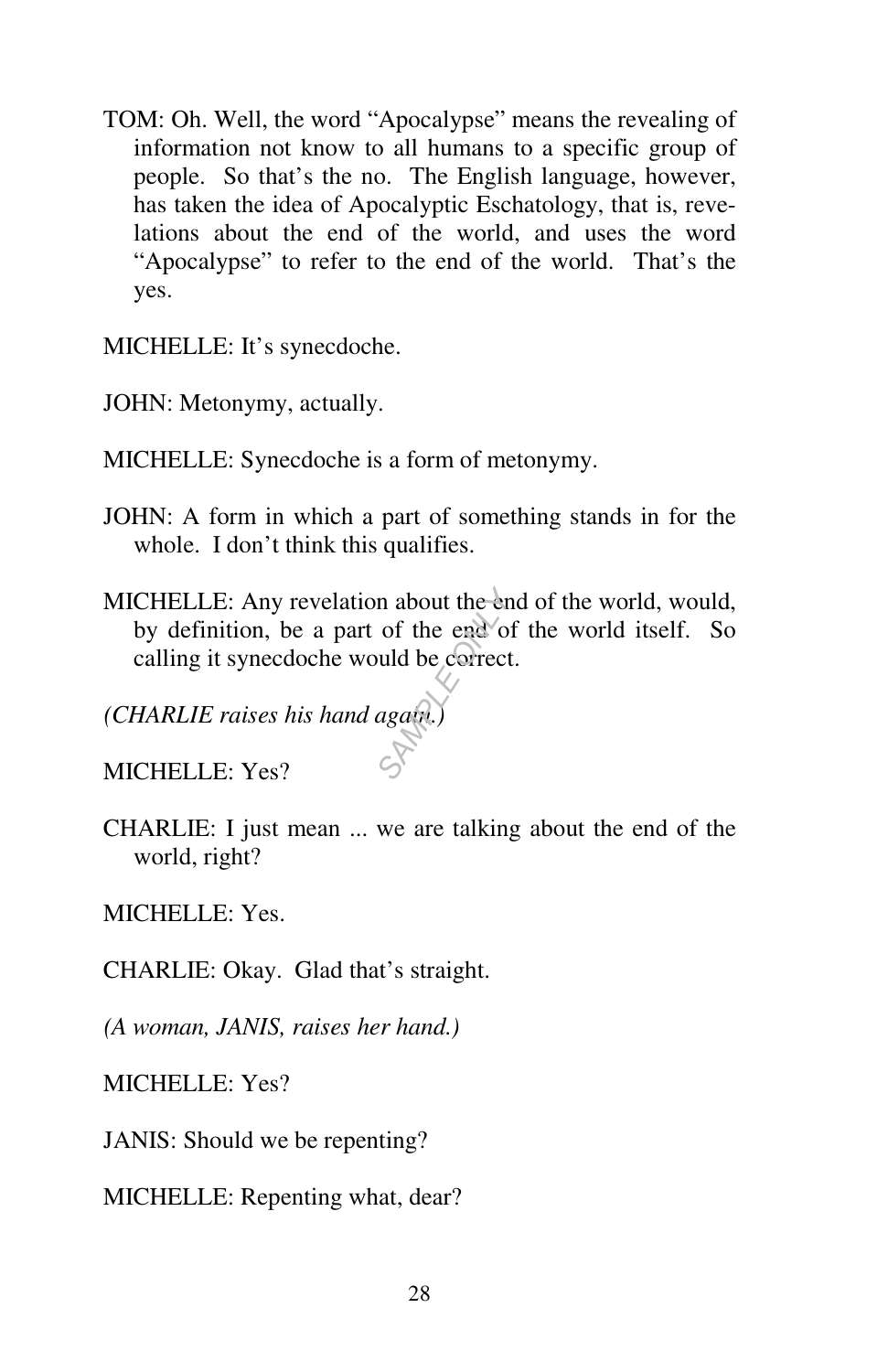JANIS: Our sins.

MICHELLE: Well, I don't know. If you didn't feel bad about them before, I think it's pretty clear you'd just be doing it because of what's going to happen.

*(A man, MONTY, speaks.)* 

MONTY: What *is* going to--

MICHELLE: Hands please.

*(He raises his hand.)* 

MICHELLE: Yes?

MONTY: What *is* going to happen?

MICHELLE: Haven't you been listening? The end of the world. you been li

MONTY: But what does that entail?

JOHN: It entails the ... well ...

MICHELLE: John.

JOHN: I'm trying to answer our guest.

MICHELLE: Were you going to say it entails the world ending?

JOHN: *(A slight pause, then)* And if I was?

MICHELLE: Skip it. And it's "were."

JOHN: Perfectionist.

MICHELLE: As if that's a bad thing.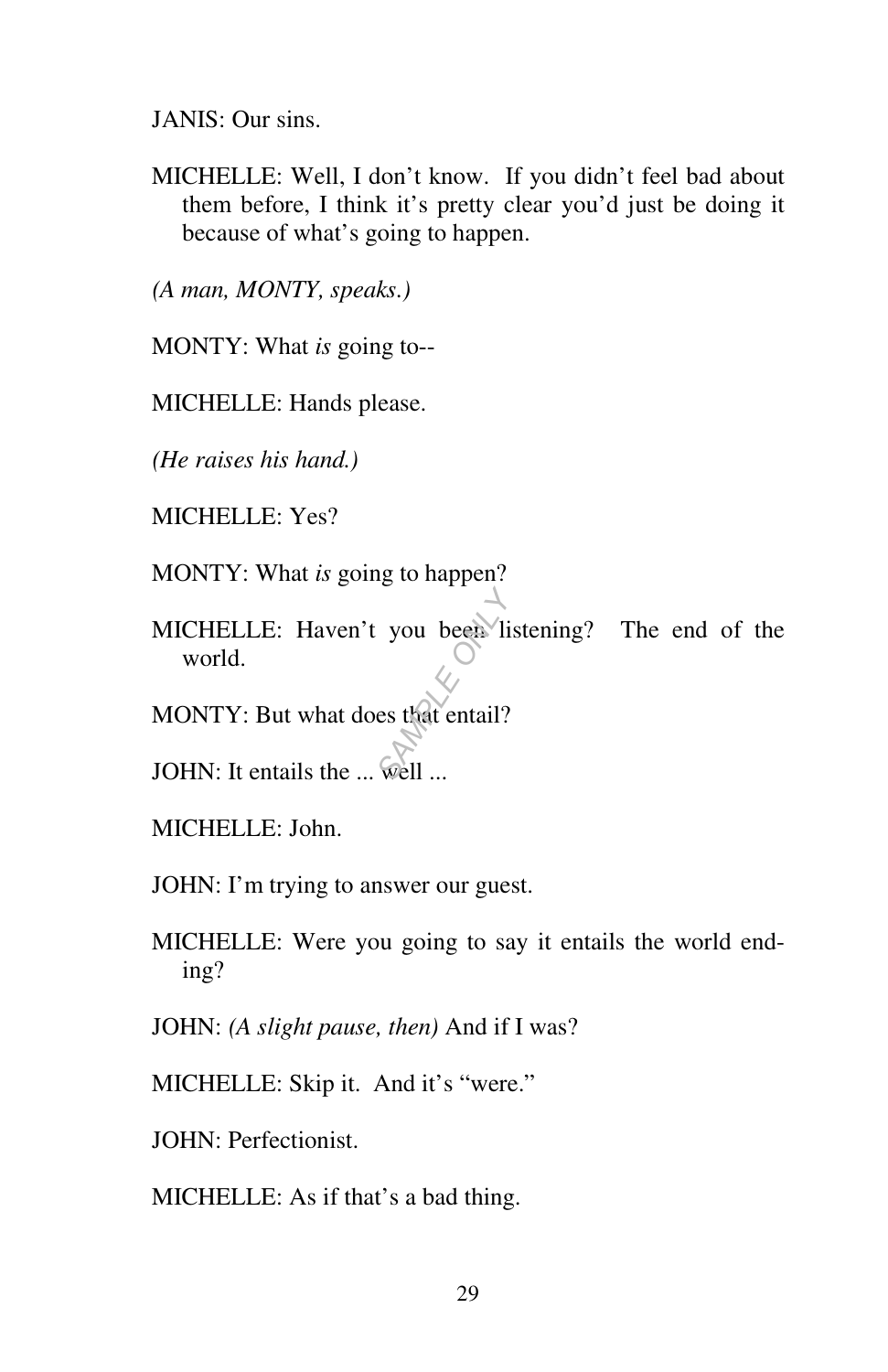MONTY: Do you know?

MICHELLE: The specifics? No. Tom?

TOM: Well, there are a variety of theories on--

MONTY: So, no.

TOM: Not enough to be sure.

MONTY: Then why would you have a party at a time like this? Why would you invite us?

JOHN: We didn't invite you. We don't even know you.

MICHELLE: Who *did* invite you?

MONTY: *(Indicating JANIS)* She did.

- JANIS: But I don't know them either. *(Indicating CHARLIE)* He invited me. *S*) She did.  $\rightarrow$ <br>them either. (<br>e. She told m
- CHARLIE: Clea invited me. She told me to call you guys, to bring friends.
- MONTY: Why would you bring us here? Why would you have us spend Armageddon *here*?

CLEA: I didn't know it was Armageddon.

JANIS: How could you not know?

CLEA: You didn't.

- CHARLIE: Yeah, but we weren't out inviting people to some party. We were just minding our own business.
- TRIXIE: And what was that?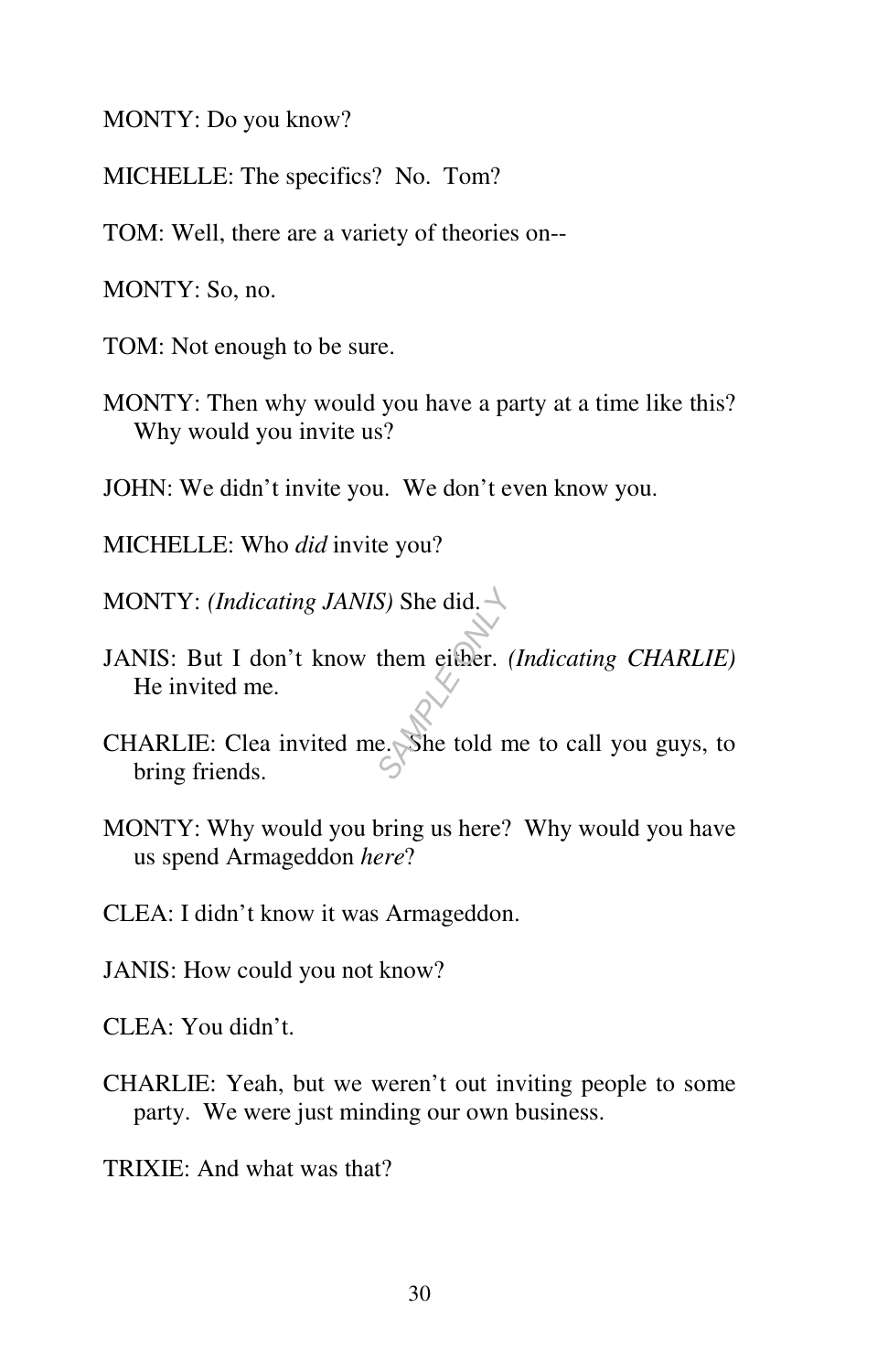CHARLIE: None of your business.

CLEA: Well, leave if you hate it here so much.

- MONTY: It's too late for that, don't you see? It's already begun. The end of the world has begun, and we could all end, could be blinked out of existence any minute.
- CLEA: So you better get moving.
- JANIS: I bet the best places to spend the Apocalypse are already full.
- MONTY: And you know what's worse than being here for the end of the world? Trying to find a place to spend the end of the world.
- CHARLIE: I mean, what'll we tell everybody else, assuming an afterlife. Oh, I was at the Ritz, drinking champagne and eating caviar when it all ended. Where were you? Me, I was on the N/R. We'd be a laughingstock. **SAMPLE ONLY A** at the Ritz diameter of the Ritz of the all ended a window of the all ended by the absolution of the absolution of the system of the system of the system of the system of the system of the system of the sys
- JOHN: So ... you're staying?
- CHARLIE: Damn right we're staying.
- CLEA: Well, I don't want to stay at a party where everybody hates me.
- TOM: Trixie and I don't hate you, Clea. We like you.
- MICHELLE: John and I are indifferent.
- MONTY: You're not going anywhere.
- CLEA: Why not?
- JANIS: You could find a better party somehow. You've always been good at sniffing that sort of thing out.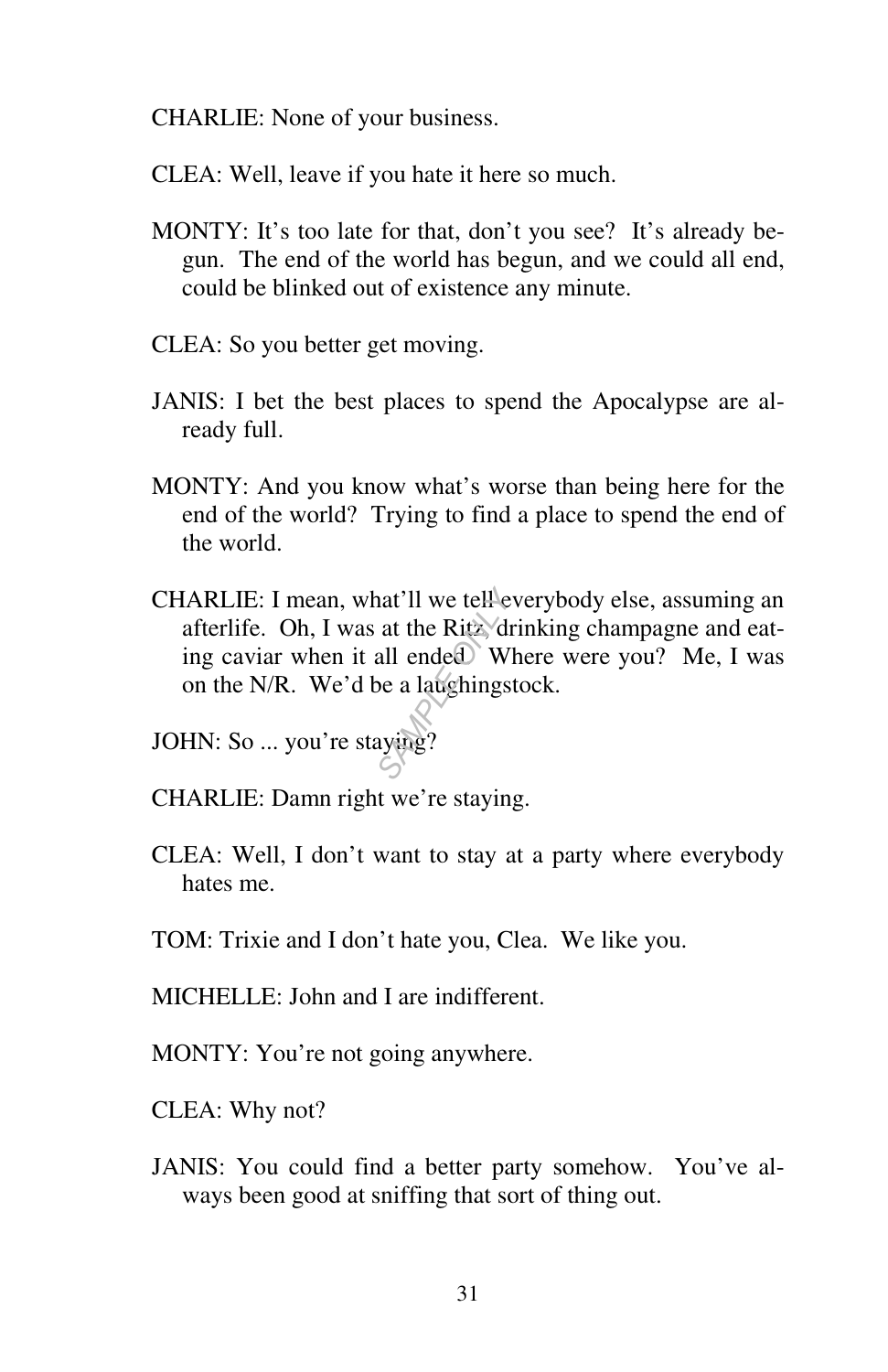CLEA: Then you guys can--

JOHN: *(To MICHELLE)* You're not going to correct her?

 $MICHELLE: Who?$ 

JOHN: *(To JANIS)* You. I'm sorry. I don't know the names of many people here.

JANIS: Janis.

- JOHN: Thank you, Janis. *(To MICHELLE)* You're not going to correct Janis? "Sniffing that sort of thing out."
- MICHELLE: "Sniff out" is, leading grammarians would say, a verb-preposition phrase wherein the two elements are inextricably linked.
- JOHN: Thank you, Michelle. *(To CLEA)* You were saying?
- CLEA: You guys can come with me then. If I'm so skilled at sniffing out good- e. (*To CLEA*)<br>
e with me the<br>
spood a char
- MONTY: But there's just as good a chance you'll find nothing as the chance that you'll find something better. So we stay here. All of us.
- CLEA: I'm not staying.
- CHARLIE: If you try to leave, we'll kill you.

CLEA: Charlie!

- MICHELLE: *(To JOHN)* I'm guessing that one's Charlie.
- CHARLIE: Maybe not kill, but ... they have knives here, I'd imagine. In the kitchen? If you try to leave, we stab you. Incapacitate you so you can't leave.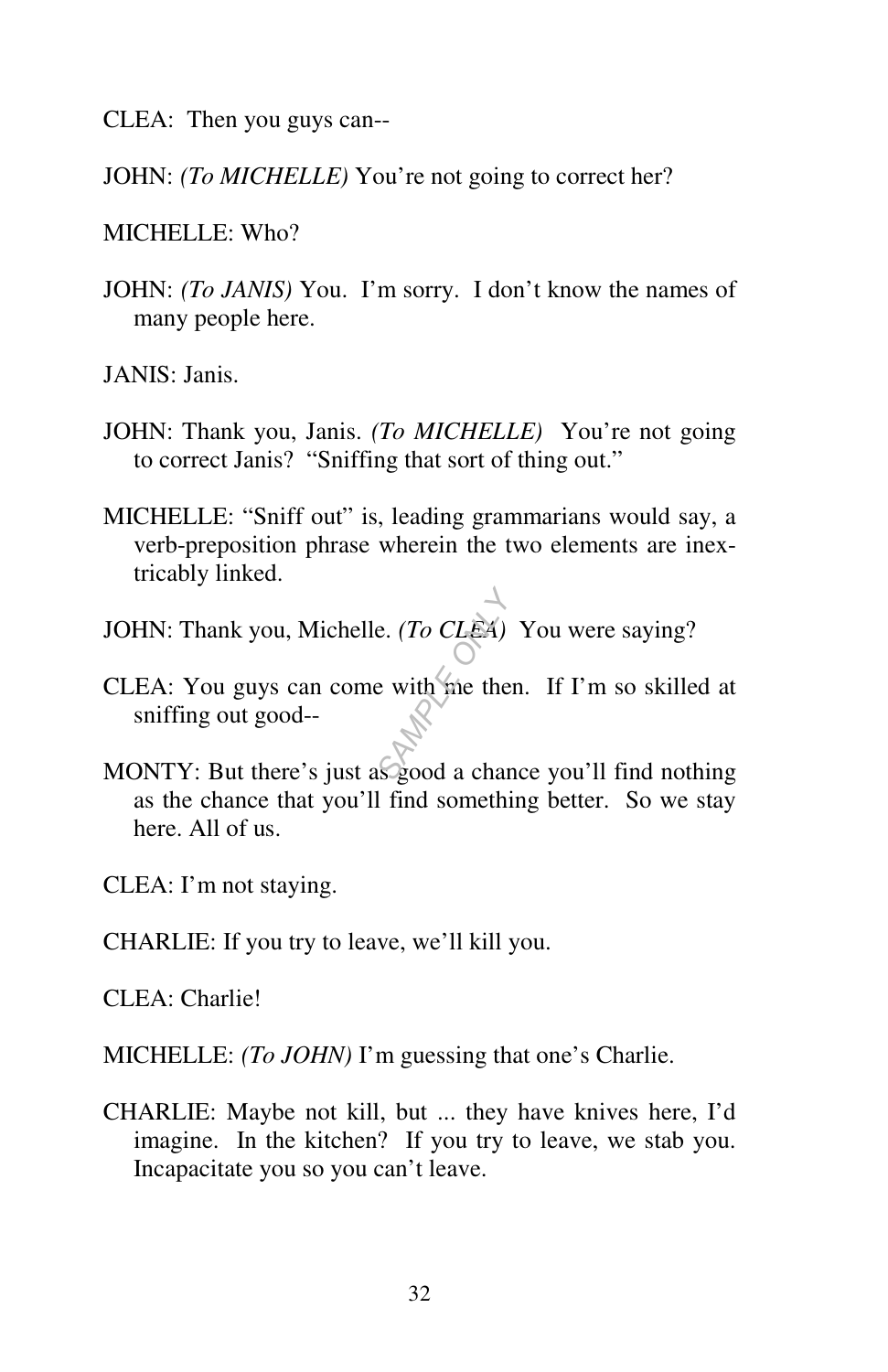- JANIS: It's not as if we'll be arrested, or go to jail, or stand trial. The end of the world may have some benefits.
- CHARLIE: Nobody leaves. Monty.

MICHELLE: And that's--

JOHN: I got it.

*(MONTY puts the music on. They all dance. Lights down.)* 

**SAMPLE ONLY!**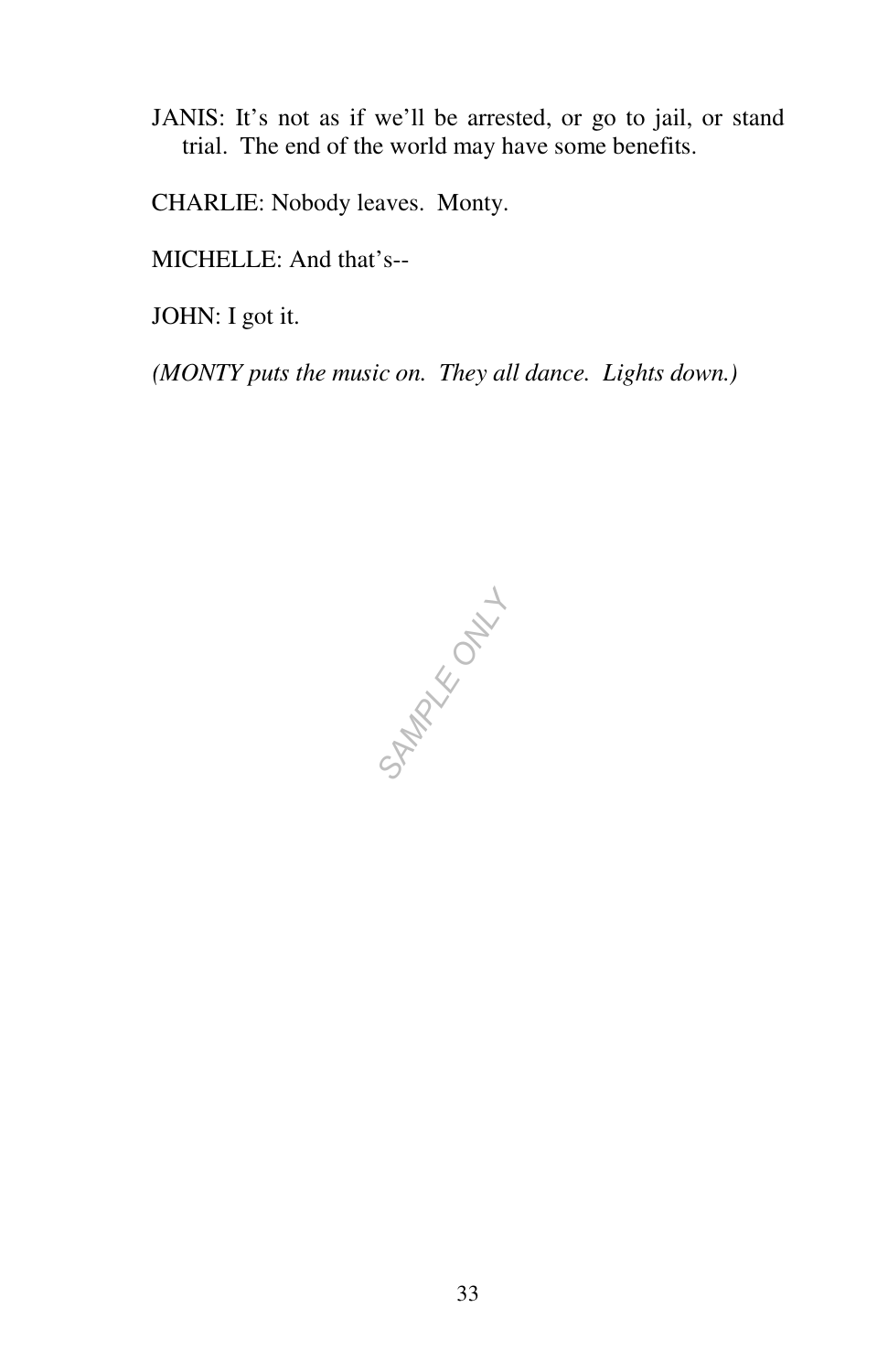*(Lights up. All are dancing. JANIS stops the music. She raises her hand.)* 

MICHELLE: Yes?

JANIS: I had one more question.

MICHELLE: Go ahead.

JANIS: Trixie.

TRIXIE: Yes?

JANIS: What's that short for? I've always wondered.

TRIXIE: Beatrix. Like Beatrix Potter.

JANIS: Oh, Peter Rabbit. I've always wanted to reread that book. *SAMPLE ONLY*

MICHELLE: Me too.

JANIS: Do you have it here?

MICHELLE: Sure.

JANIS: May I borrow it?

MICHELLE: Why?

JANIS: The reason anyone borrows a book.

MICHELLE: But with all that's going on--

JANIS: It's a short book. I'll take my chances.

MICHELLE: I'll go get it.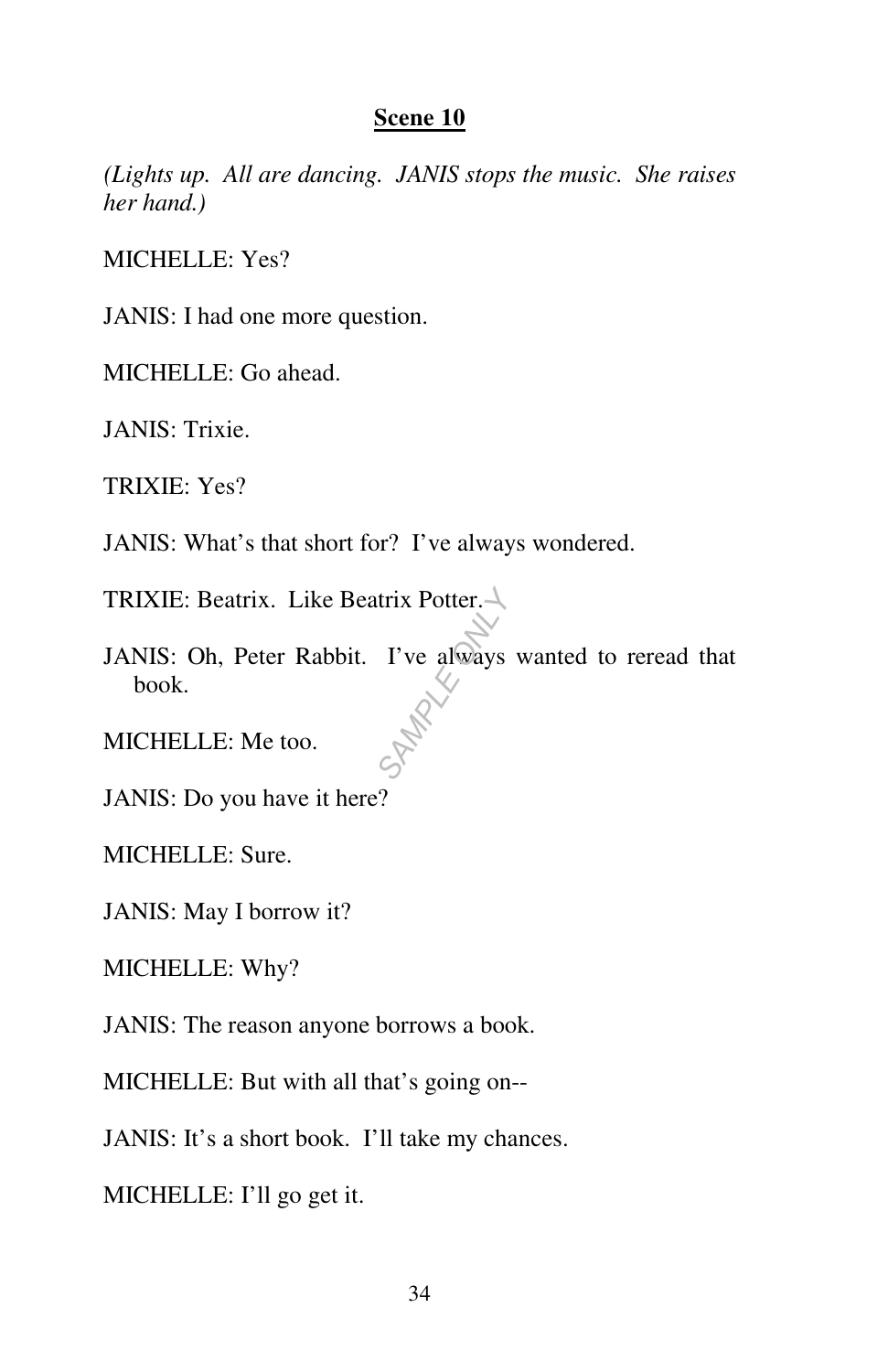*(She exits. TOM goes to turn to music back on but is stopped by the sound of ERIKA MAY crying.)* 

TOM: Are you okay?

ERIKA MAY: Of course not. Who cries when she's okay?

TRIXIE: What's wrong?

ERIKA MAY: This. All this. The end of everything.

TRIXIE: It had to happen sometime, right?

ERIKA MAY: But I was spared. Last night a DJ saved my life.

JANIS: I love that song.

CHARLIE: I hate it.

ERIKA MAY: I mean a DJ really saved my life last night. And I was spared for what? For this? To see the world end? ERIKA MAY: I mean a DJ realty saved my life last night. And<br>
I was spared for what? For this? To see the world end?<br> **TOM:** You'd rather be dead?<br> **ERIKA MAY:** Of course. One of the few benefits of being

TOM: You'd rather be dead?

dead is mourners. People to remember your good qualities, and ignore your bad ones. People to miss you. All of us gone, all at once, there'll be nobody to mourn for us. Just nothingness.

*(A heavy silence. MICHELLE returns with the book.)*

MICHELLE: Okay, here's your book. *(She hands it to JANIS)* All right.

*(She turns the music back on. Nobody dances but MICHELLE, who stops after a few seconds.)* 

MICHELLE: What?

*(Lights down.)*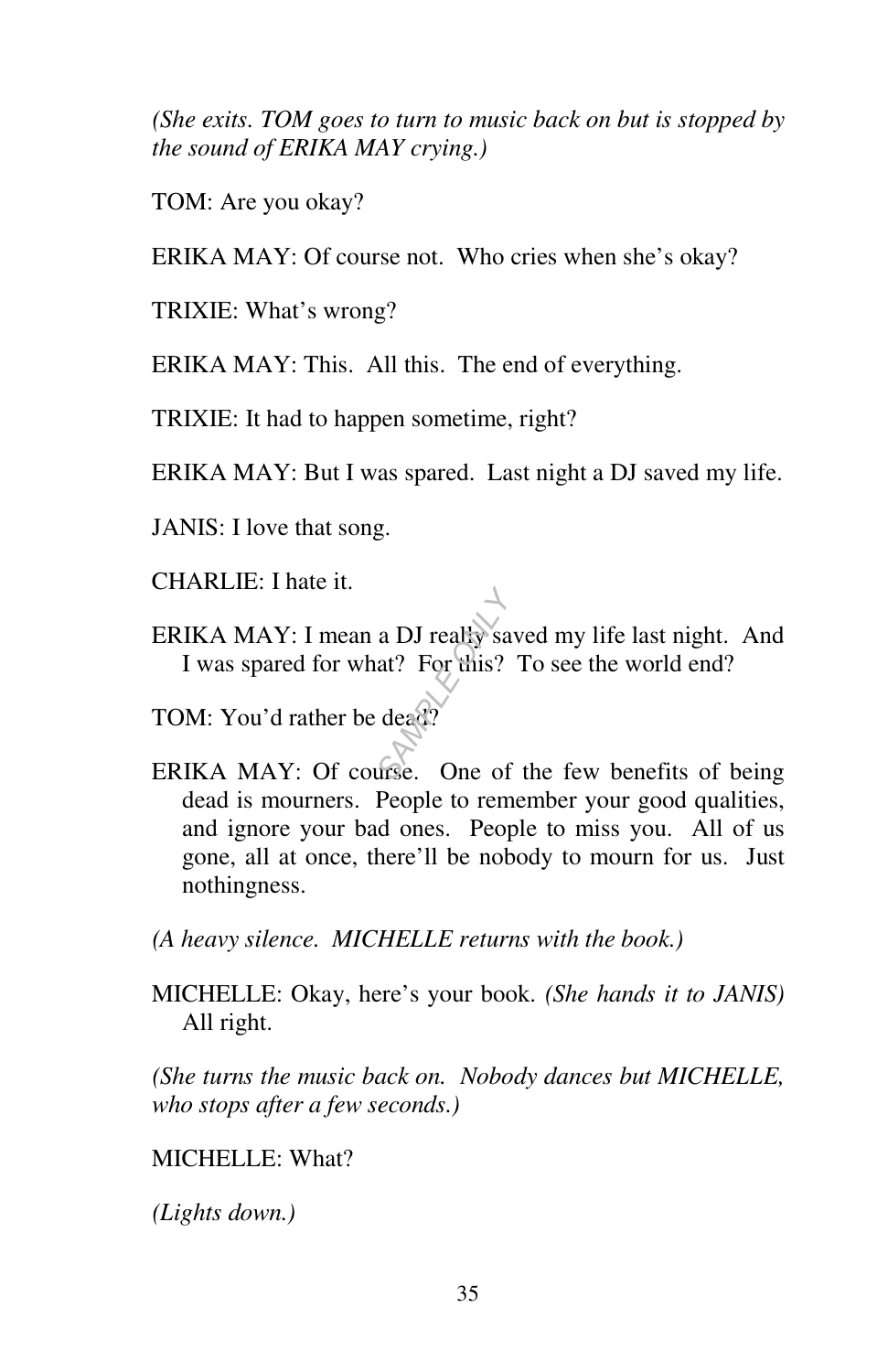*(Lights up. MICHELLE turns off the music.)* 

MICHELLE: What??

JOHN: She's wondering why she was spared.

MICHELLE: One of us was spared? While I was out of the room? Well, that's not fair.

ERIKA MAY: I was. Before.

- JANIS: Last night a DJ--
- MICHELLE: I know. I heard.

ERIKA MAY: So?

- MICHELLE: How should I know? You got to live one more day than all those who died yesterday. Shouldn't you take comfort in that? I know? You<br>died yesterday<br>See the end
- ERIKA MAY: In living to see the end of the world? Who would take comfort in that?
- MONTY: So many good things will be gone.
- TRIXIE: But so many bad things too.

CHARLIE: What?

TRIXIE: Genocide, for example. It's over and done. Never to be seen again. Child molestation, too. I'm glad that's gone. And NASCAR. I won't miss NASCAR.

CLEA: I won't miss traffic jams.

MONTY: I won't miss overbooked flights.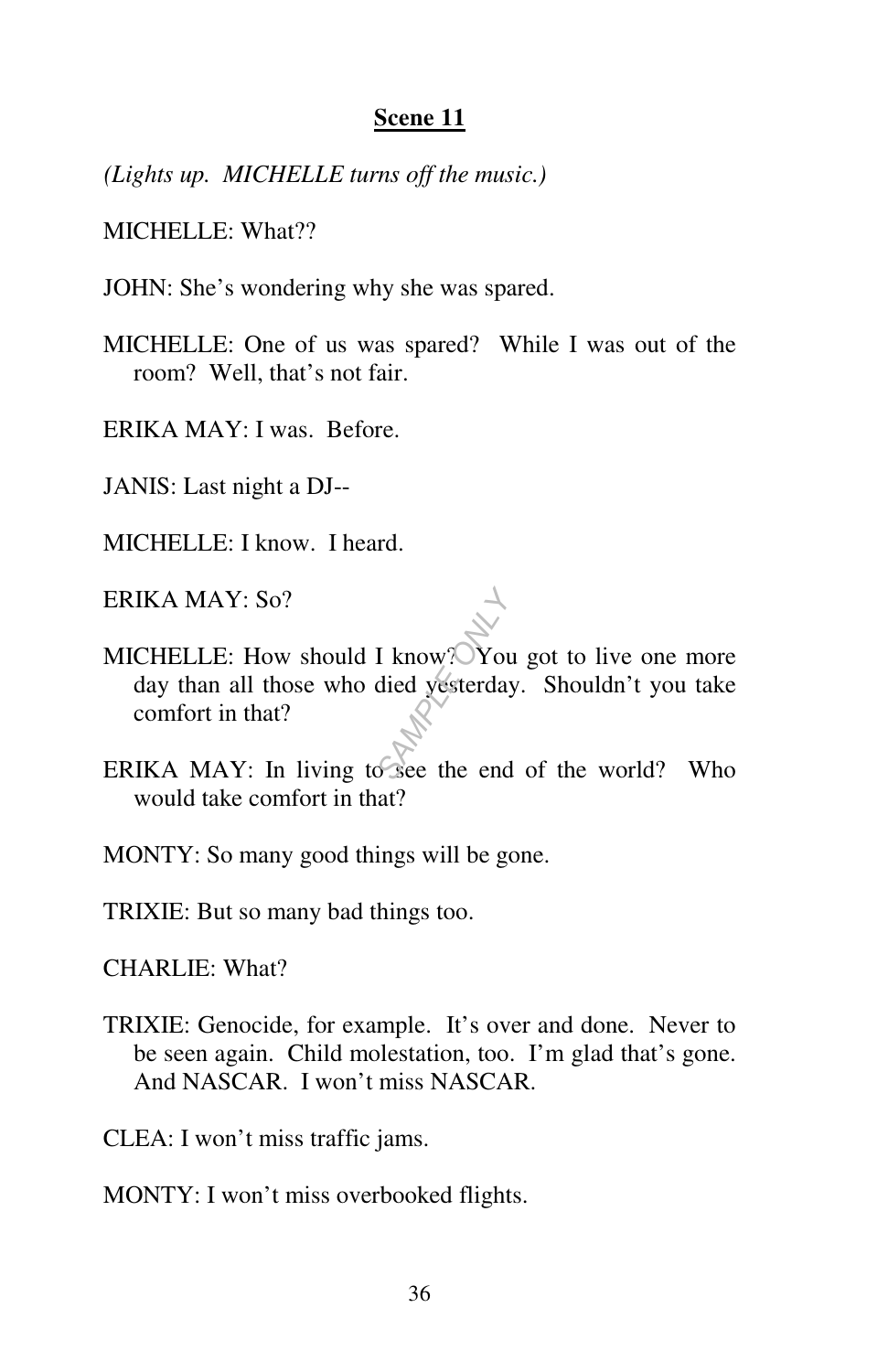- JANIS: I won't miss overpriced drinks at trendy bars I have to wait in a line to enter.
- MICHELLE: I won't miss Mongolia.
- JOHN: What's wrong with Mongolia?
- MICHELLE: Nothing. I just won't miss it.
- CHARLIE: I won't miss the first fifty eight minutes of any NBA game.
- TOM: I won't miss fake award show banter.
- TRIXIE: I won't miss people who can't figure out the boarding process of an airplane.
- JANIS: I won't miss people who cut shopping lines because they "just have one quick question" for the sales clerk.
- MONTY: I won't miss reality show contestants who want to become actors. people who contract question<br>six reality show<br>*SAMPLE* on the process of the process of the process of the process of the process of the process of the process of the process of the process of the process of the process of
- JOHN: I won't miss self-help books.
- CHARLIE: I won't miss historical thrillers that everyone thinks are true, but clearly aren't.
- JOHN: I won't miss my parents.
- MICHELLE: I won't miss your parents.
- CLEA: I won't miss people trying to squeeze onto packed subway cars.
- TRIXIE: I won't miss wacky family films.
- TOM: I won't miss fake nostalgia cable shows.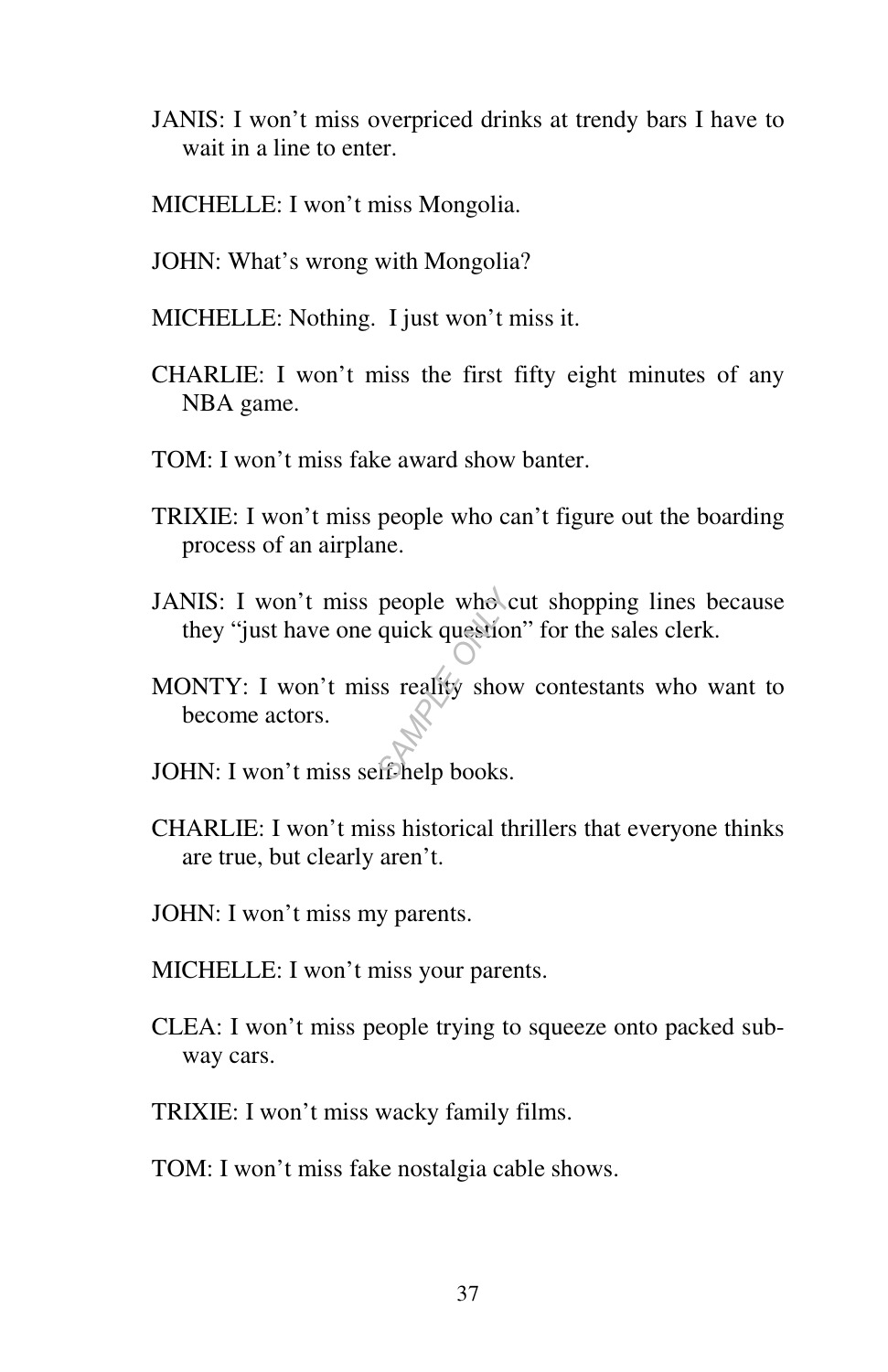MONTY: I won't miss republicans.

JANIS: I won't miss any politicians, really.

- MICHELLE: I won't miss people longing for an America that never actually existed.
- CLEA: I won't miss racism.
- CHARLIE: I won't miss people who think they have a right to go through life without being offended.
- JOHN: I won't miss lame, one-joke musicals, movies, or sitcoms.
- MICHELLE: I won't miss critics who only like something when nobody else does, and hate something if anyone else likes it.
- TOM: I won't miss people who have absolutely no sense of what assholes they really are.  $\vee$ e who have a<br> *n* are.<br> *S*<br> *S*<br> *S*

JANIS: I won't miss a lot of people, actually.

*(This may go on longer, with all adding in more things they won't miss.)* 

TRIXIE: *(To ERIKA MAY)* And you? What won't you miss?

ERIKA MAY: Me? I'll miss everything.

*(A pause)* 

CLEA: Bullshit. There's gottta be something you'll be glad to see go.

ERIKA MAY: I don't know. ... Roaches, I guess?

TOM: Roaches don't count. They may survive the apocalypse.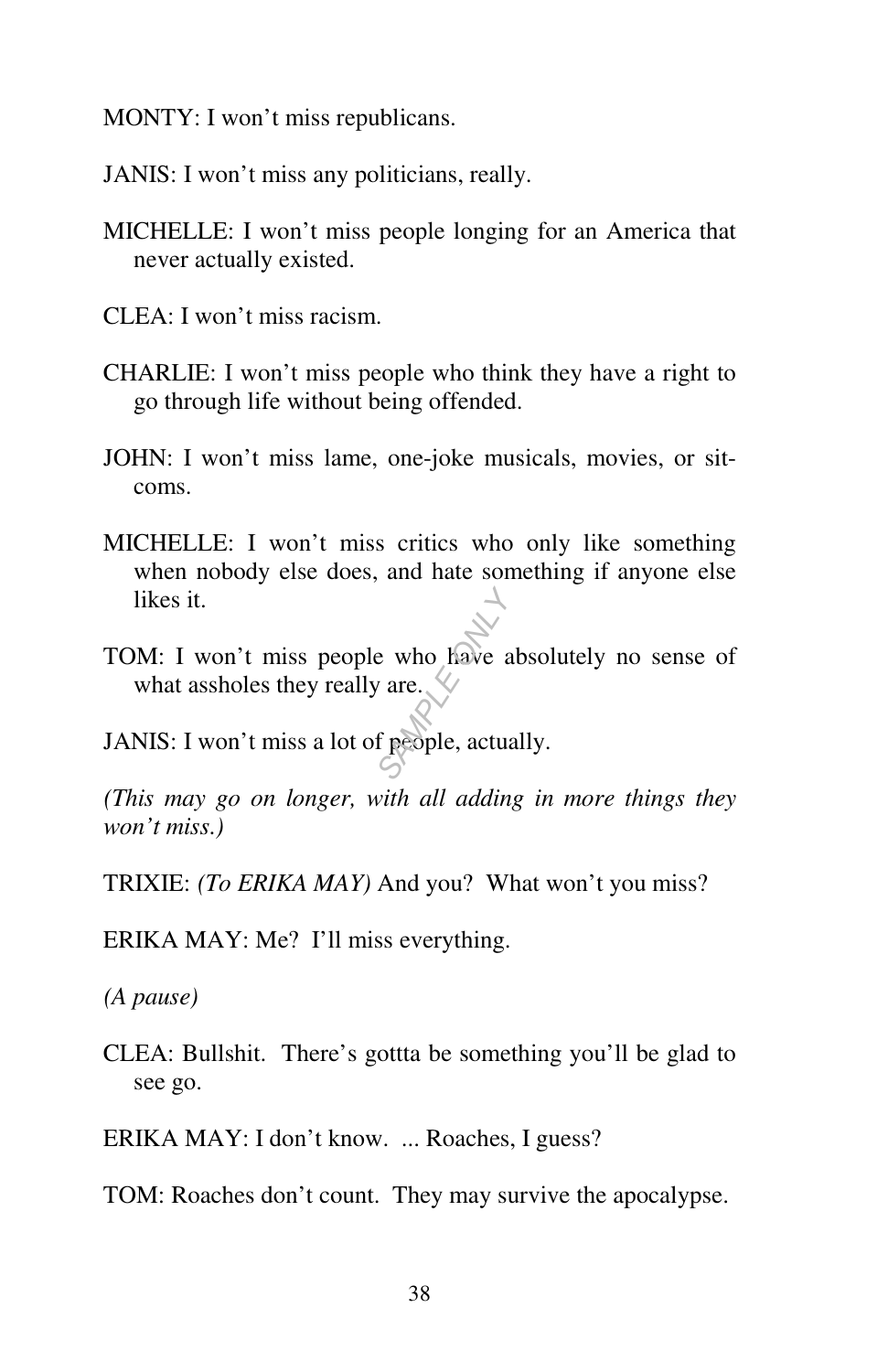#### CLEA: What else?

- ERIKA MAY: I won't miss .. preschools that require interviews.
- TRIXIE: Good. That's something.
- ERIKA MAY: I won't miss room temperature, soggy french fries. Bad drivers. People who sing slow songs at karaoke. Fundamentalists on any belief or issue. Showboating football players. The media's obsession with the disappearance of young, attractive white women. The media's sensationalism being confused with liberalism. The media. Angst as art. Anyone who looks at abstract art and says, "Even I could do that." Ignorance masquerading as morality. The belief that two people screaming platitudes at each other is debate. Political spin. Hagiography. Poor vocabulary. Constant mistakes in the usage of the perfect tense, and the words, "literally" and "ironic.<sup>35</sup> People who make you listen to their poetry. People who follow bands around on tour. Bands who play their songs live exactly t words, "literally" and "ironic." People who make you listen to their poetry. People who follow bands around on tour. Bands who play their songs live exactly the same way they play them on their albums. Paparazzi. People who devour celebrity gossip. The slow death of privacy. The inability of people to read a room. Hypocrisy. And the suffocating belief by baby boomers that nobody in subsequent generations can do anything that will ever surpass or even be on par with anything they've ever done.

*(Silence. Satisfied, ERIKA MAY goes and turns on the music. She starts dancing with a renewed vigor. Soon, everyone joins in. Lights down.)*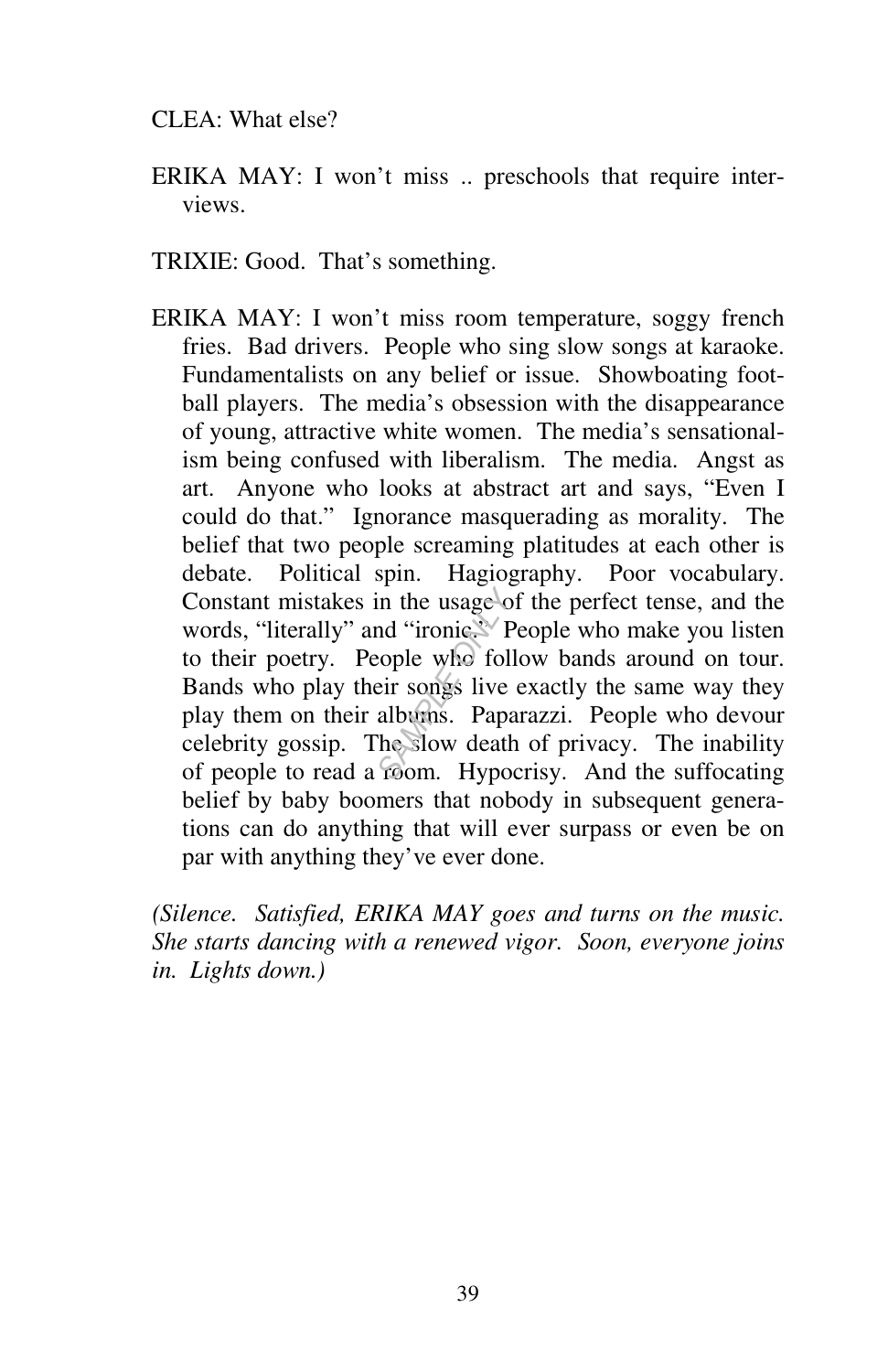*(Lights up. All are dancing. ERIKA MAY stops the music.)* 

ERIKA MAY: Oh, and police procedural slash crime investigation shows.

*(She starts the music. She stops it after a second.)* 

ERIKA MAY: Except for *Law & Order* reruns.

*(General consensus among the group. She starts the music. All dance. Lights down.)* 

**SAMPLE ONLY L**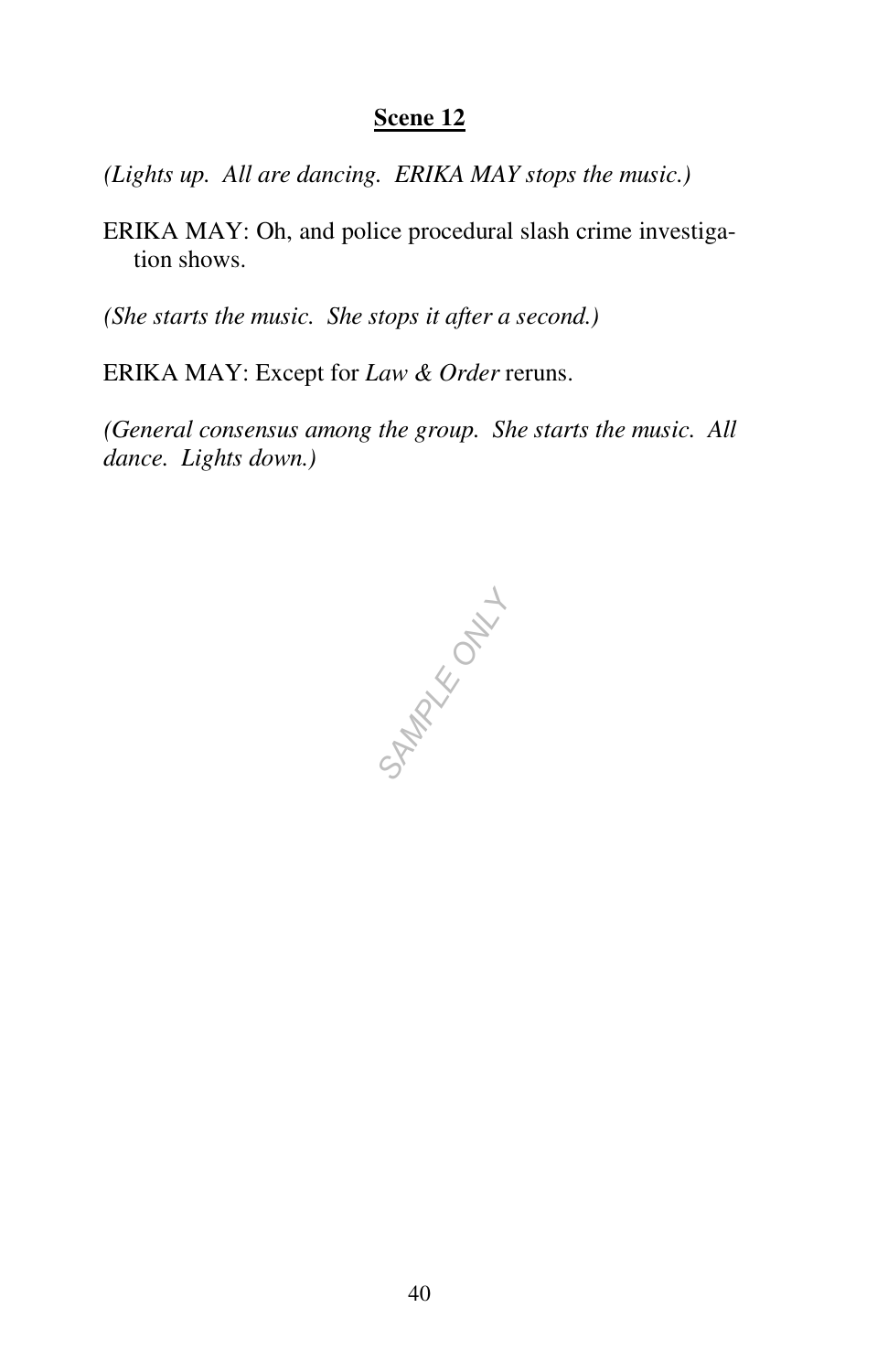*(Lights up. All are dancing. TOM enters, Bible in hand, and stops the music.)* 

TOM: I've been reading.

TRIXIE: Tom's so good at that.

JOHN: The Bible?

MONTY: Good idea. I'm sure Revelations can tell us—

MICHELLE: Revelation. Singular. Not plural.

MONTY: Is that right?

TOM: No. *(He looks down at the open Bible.)* Sorry, yes.

MICHELLE: The Revelation of John is the full name of the book. *Sample on at the operation*<br> *SAMPLE*<br> *SAMPLE*<br> *SAMPLE* 

ERIKA MAY: You've read it?

MICHELLE: No. I'm just someone who knows things.

JOHN: She's actually not being sarcastic right now.

TRIXIE: What did you read, Tom?

- TOM: Revelations. -tion, sorry. I'm used to saying ... I read it. Skimmed it really. Lots of number imagery. Sevens mostly. They mention the number seven--
- MICHELLE: He.
- TOM: Excuse me?
- MICHELLE: He mentions. The Revelation of John.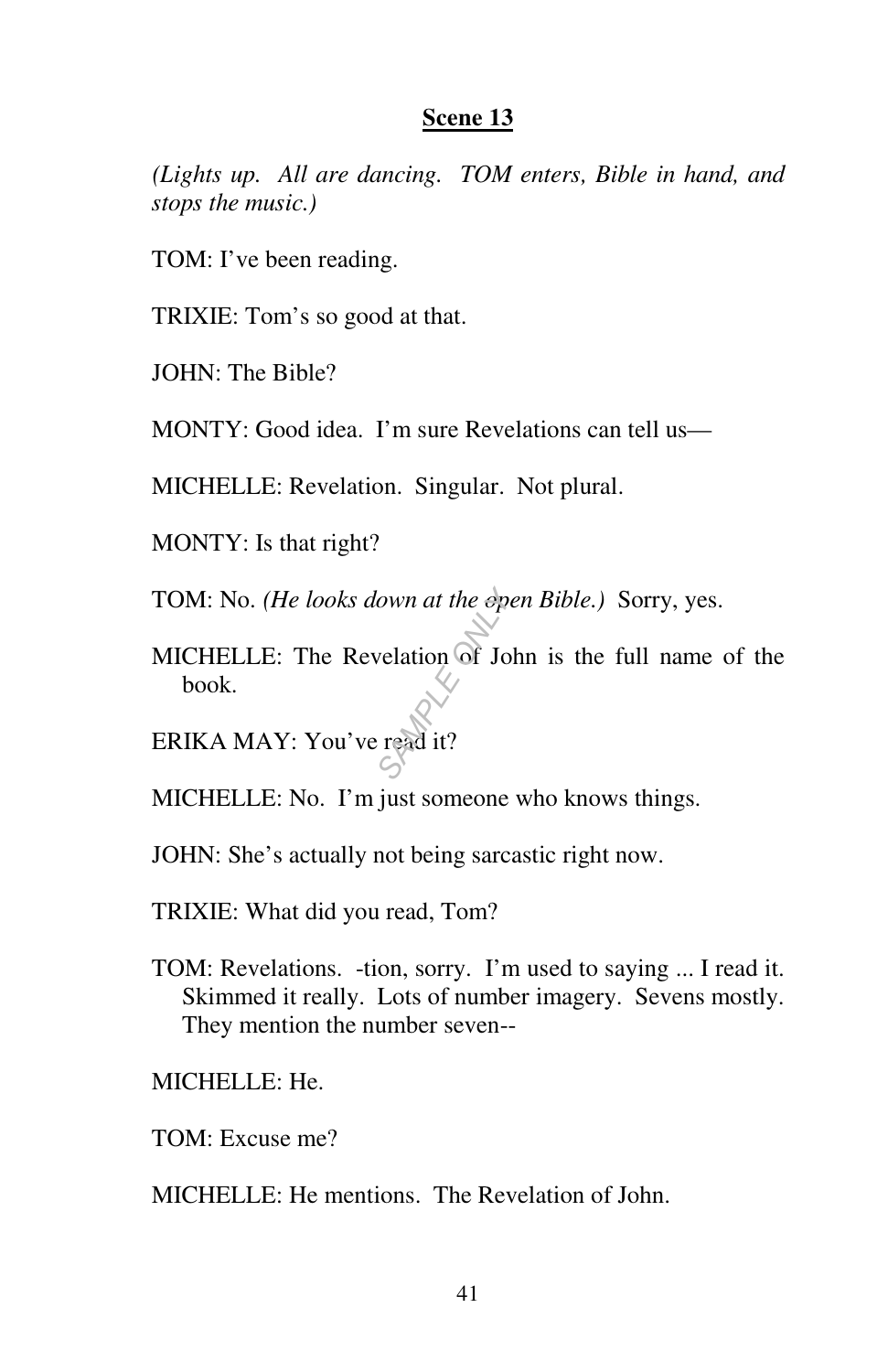- TOM: Right. He mentions the number seven fifty-two times. Weird coincidence, huh?
- CLEA: Wait a second! There are seven of us here.

*(They all look around.)* 

- CLEA: Not counting two of us. Are there any mentions of nine?
- TOM: No. Mostly sevens. Seven churches, seven spirits, seven lampstands, seven stars, seven seals, seven horns, seven eyes, seven trumpets, seven thunders, seven signs, seven crowns, seven plagues, seven golden bowls, seven hills, and seven kings.
- TRIXIE: I told you he's good at reading.
- JANIS: What does it tell us about what's to come?
- TOM: It's hard to say. Most of it's pretty symbolic. Written for people who lived in the first century. **SAMPLE OF STRANGE OF STRANGE OR STRANGE OR STRANGE OR STRANGE OR STRANGE OR STRANGE OF STRANGE OR STRANGE OR STRANGE OR STRANGE OR STRANGE OR STRANGE OR STRANGE OR STRANGE OR STRANGE OF STRANGE OR STRANGE OR STRANGE OR ST**

JANIS: Great.

*(She goes off to a corner of the room and reads her book.)* 

CHARLIE: What can *you* tell us?

TOM: Well, there's a woman, a whore. And there are beasts, and one of them has the number 666 on it. Or he makes people put that number on them. Anyway, that's where we get that whole 666, *Omen* thing.

CHARLIE: So, sixes and sevens.

TOM: And twelves. And 144,000. Which is divisible by 12. Twice.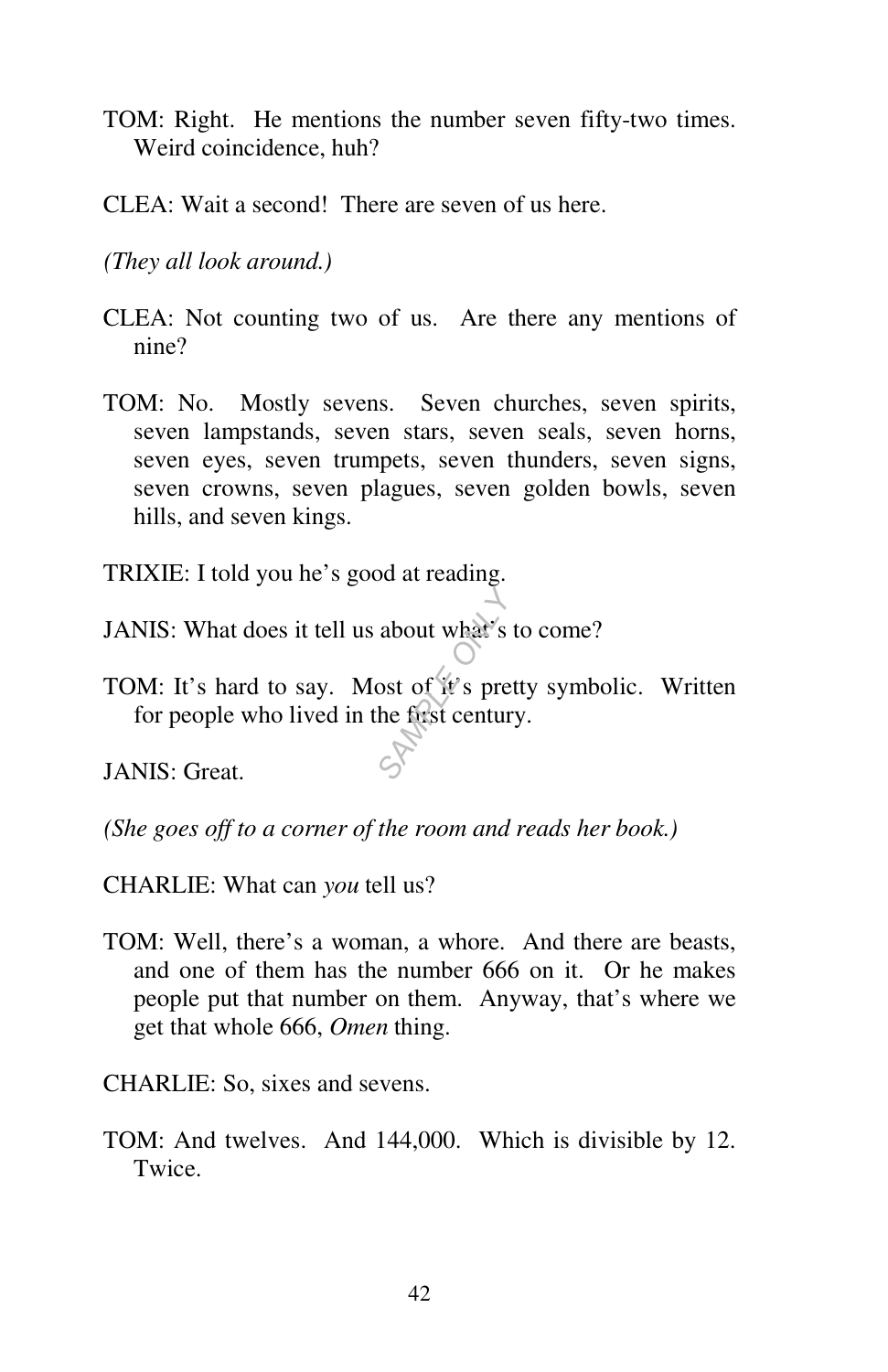ERIKA MAY: But what's to come for us?

- TOM: The description of heaven is really nice. Lots of jewelencrusted streets. And rivers and gates. So if you're going there, you're pretty set.
- ERIKA MAY: But for us here on Earth, before that?
- TOM: It doesn't look too good. If I'm getting the symbolism right. *(Pause)* I was mostly just impressed that seven was mentioned fifty-two times. *(Pause)* Sorry.

*(He turns the music back on. All but JANIS dance. Lights down.)* 

**SAMPLE ONLY**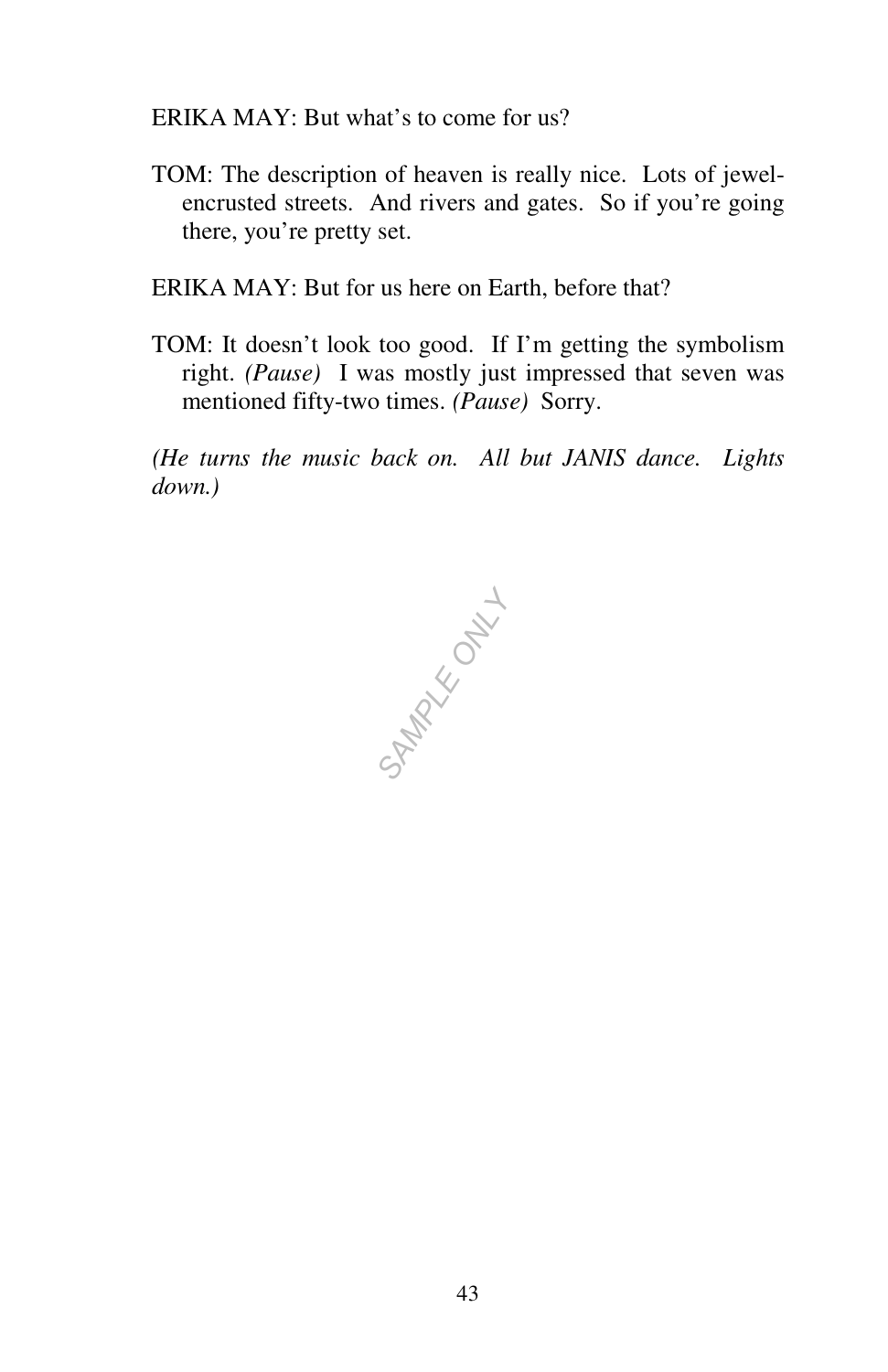*(Lights up. All but JANIS are dancing. MONTY stops the music.)* 

CLEA: What caused it?

TOM: Armageddon? *(CLEA nods.)* Sin, I imagine. I'll check.

*(He flips through the Bible.)* 

- CLEA: Sin's been around forever, though. What tipped the scales?
- JOHN: Maybe there was a clock on all of us, and it just ran out.
- CLEA: So there was nothing we could do? Bullshit. I'm not buying it. Someone's at fault here.  $\rightarrow$ buying it. Someone's at fault here.<br> **TRIXIE:** You think someone here did it?<br> **MONTY:** I blame the Baby Boomers.<br> **ERIKA MAY:** Our parents? Why them?

TRIXIE: You think someone here did it?

MONTY: I blame the Baby Boomers.

MONTY: Because they committed the unforgivable sin.

TRIXIE: What's that?

TOM: I'll check that too.

*(He flips through the Bible.)* 

MONTY: The unforgivable sin is apostasy.

TRIXIE: I still don't know what that is.

MICHELLE: Apostasy is affirming belief in something and then later rejecting that belief.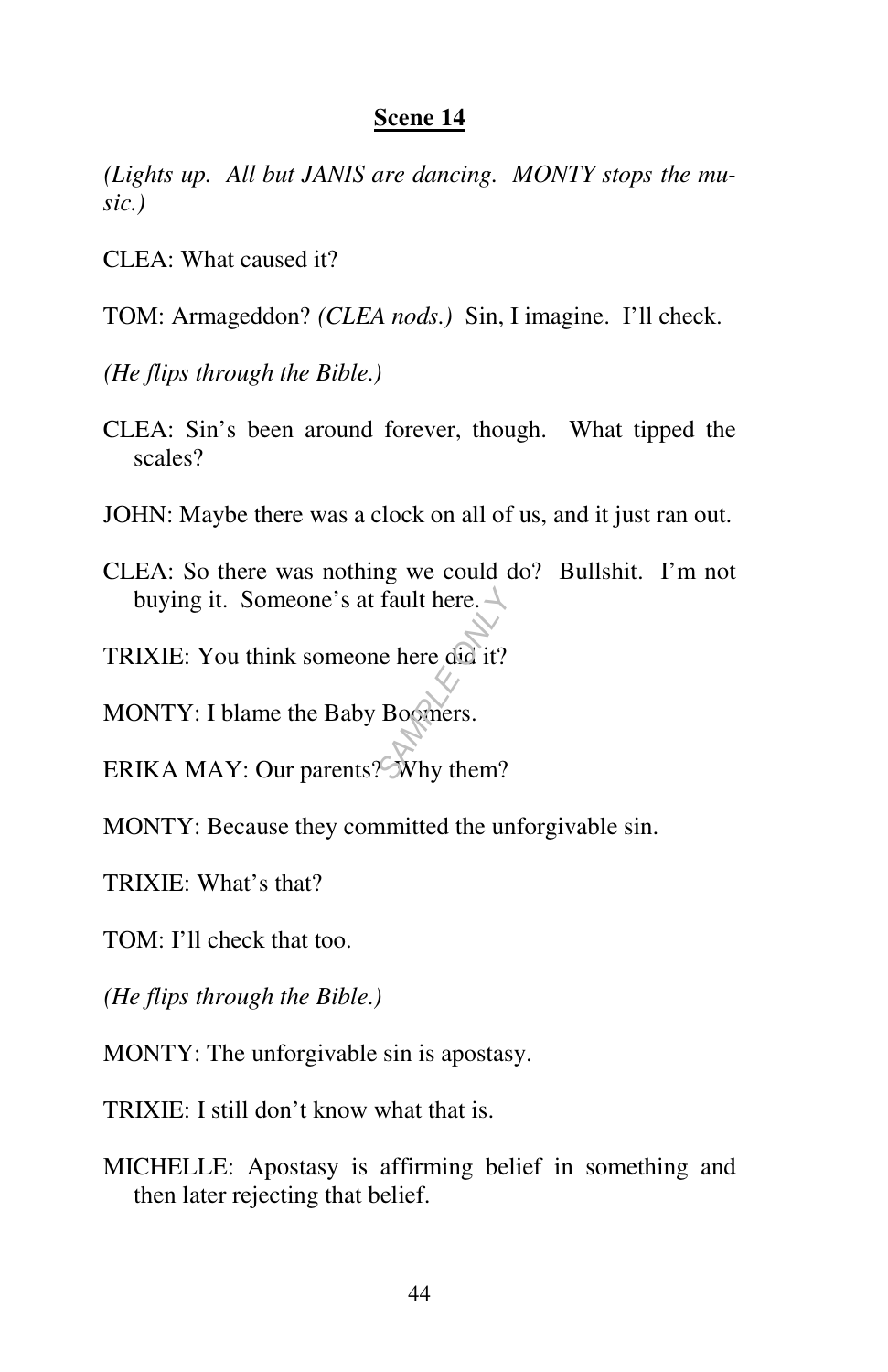- CHARLIE: Changing your mind is the unforgivable sin? That's hardcore.
- MONTY: It's more than just changing your mind. It's taking up a religion and renouncing it. It's demanding the reins of power, protesting against war, talking about free love, and then, when you get a bit older, never ceding power over to your children, starting war, and criminalizing sex.
- ERIKA MAY: That sounds like the Boomers to me.
- CLEA: So they're dicks, so what? How does that cause the end of the world?
- MONTY: It has nothing to do with the Bible. Well, I mean, it might, but ... what I'm saying is, what is the one way that the Baby Boomers could be assured of never being out of power in this country? *SAMPLE*<br>
SAMPLE ONLY THE ONLY STATE ONLY THE ONLY THE ONLY THE ONLY THE ONLY THE ONLY THE ONLY THE ONLY THE ONLY THE ONLY THE ONLY THE ONLY THE ONLY THE ONLY THE ONLY THE ONLY THE ONLY THE ONLY THE ONLY THE ONLY THE ONLY
- CHARLIE: Anti-aging pills.
- MONTY: Rephrasing: what's the only realistic way?
- MICHELLE: They find out that the world could possibly end and they do nothing, assuring that they will be the last generation to rule.
- MONTY: Exactly.
- JOHN: That doesn't quite work.
- MONTY: Why not?
- JOHN: Well, it's not as if America just gets information that nobody else in the world does.
- MONTY: Then all the countries are in on it. Most of them are ruled by Boomers anyway.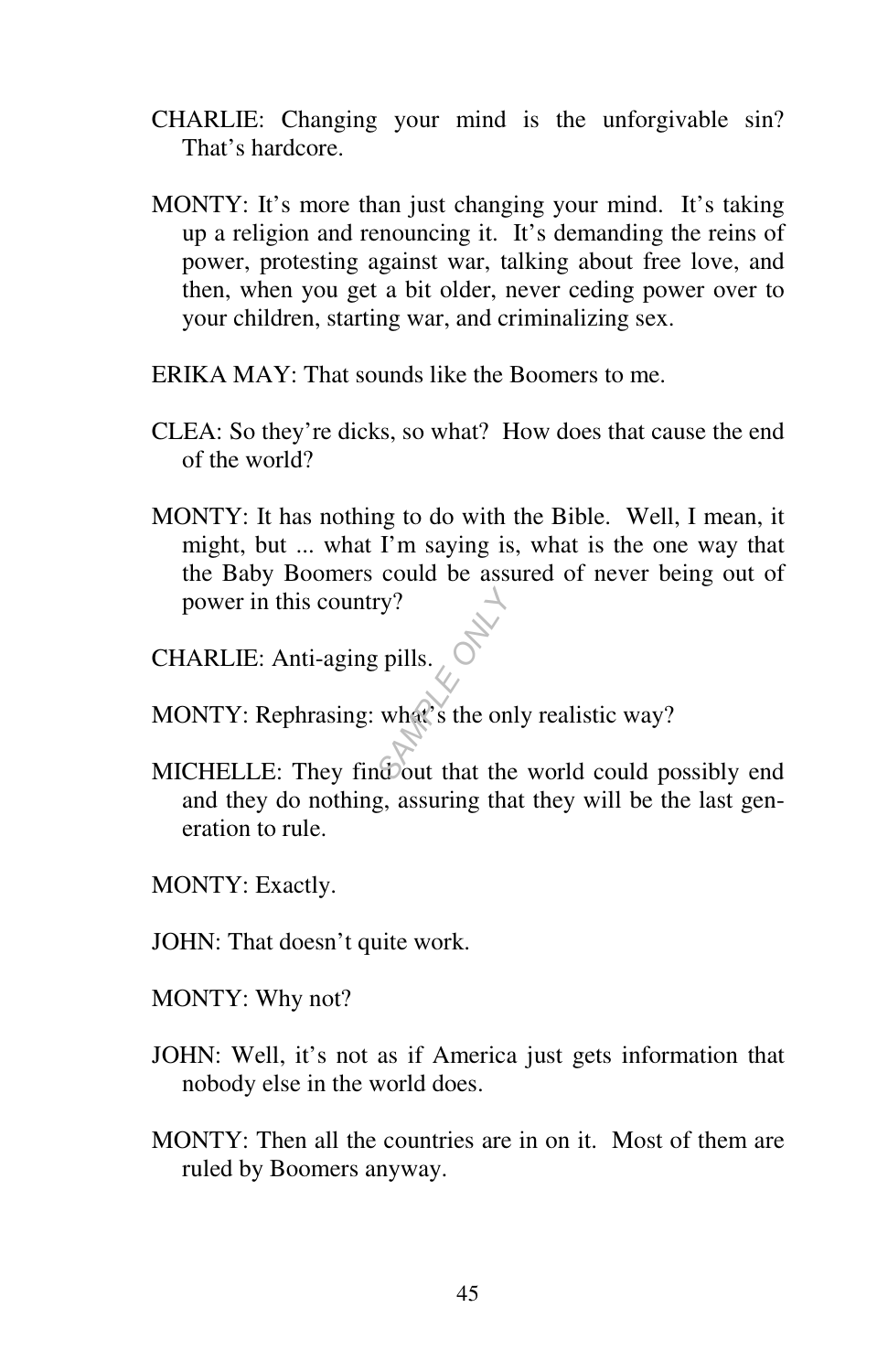JOHN: Except that the Baby Boom is a specifically American phenomenom. So what do they care in other countries?

 $MONTY: I don't$ 

CHARLIE: And if they're keeping knowledge about the end of the world from us, who's to say they're not hiding anti-aging pills from us too.

MICHELLE: He's right.

CHARLIE: See.

- MICHELLE: Not you. John. John's right. It can't be the Boomers. Sorry, Monty.
- MONTY: But what if it started with the Boomers here. Then all they'd have to do is convince the leaders of other countries that they'd never have to worry about losing an election or being overthrown. No matter what the generation, people would go for that. convince the<br>we to worry all<br>o matter what<br> $\sim$

*(A pause, then.)* 

JOHN: Fucking Boomers.

MICHELLE: Seriously.

CLEA: Is there an outside chance that they'll die in Armageddon first.

TOM: Lemme check.

*(He flips through the Bible. CLEA turns on the music. All but JANIS dance. Lights down.)*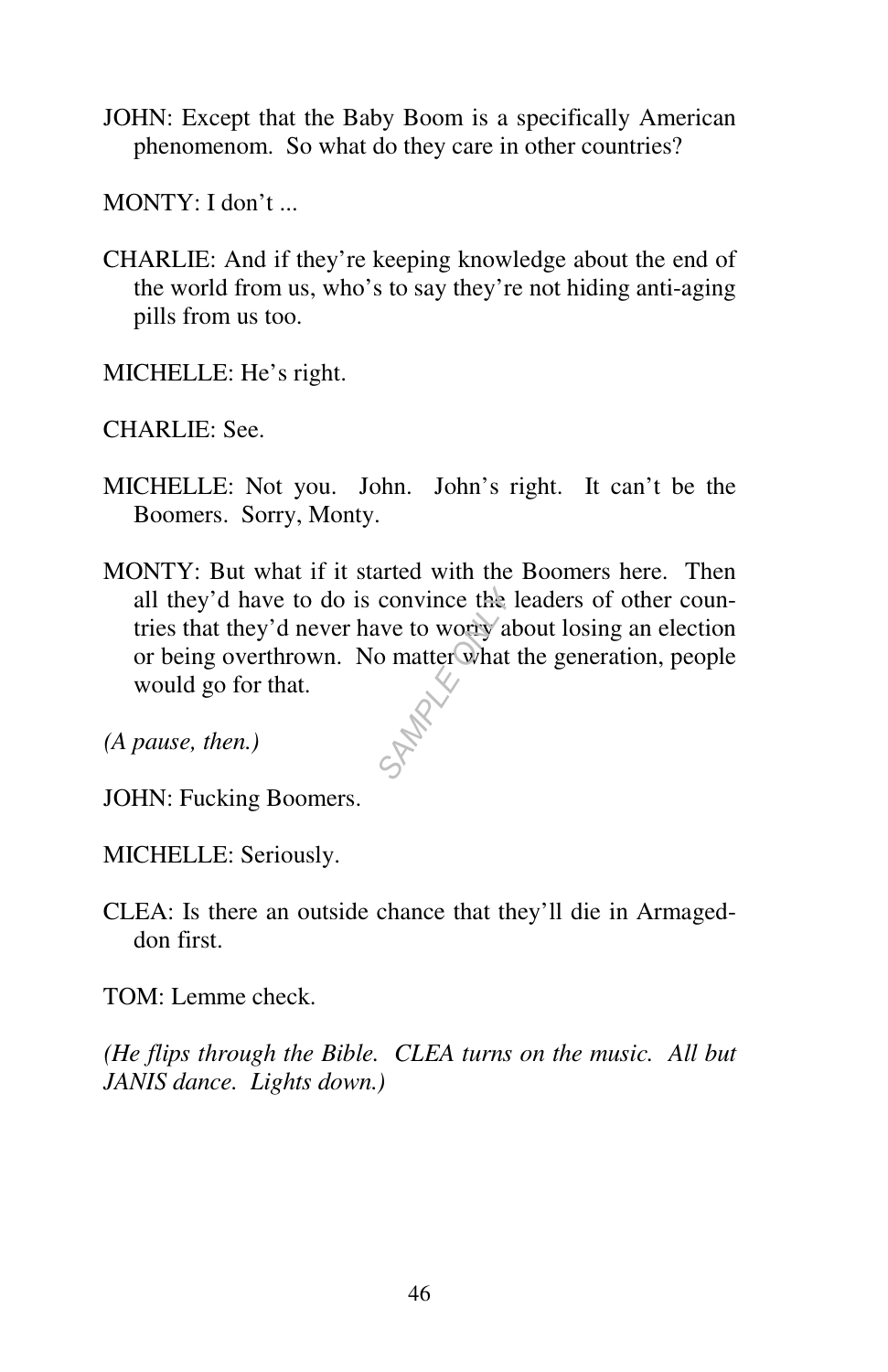*(Lights up. All are dancing. JANIS is reading. ERIKA MAY is dancing with CHARLIE. She gives him a kiss.)* 

ERIKA MAY: Come with me.

*(They exit and go to the hall. JANIS shuts her book. She gets up and stops the music.)* 

- JANIS: Has anyone read this? I mean, has anyone actually read this?
- TRIXIE: Read what?
- JANIS: This book, this awful book by your namesake.
- JOHN: Beatrix Potter can't be Trixie's namesake. Trixie was born after Beatrix. can't be Trix<br>
SAMPLE ONLY<br>
Example of Sample of Sample of Sample of Sample of Sample of Sample of Sample of Sample of Sample of Sample of Sample of Sample of Sample of Sample of Sample of Sample of Sample of Sample of Sam
- JANIS: I'm saying--

JOHN: *(To MICHELLE)* That's right, isn't it?

MICHELLE: Yes, John, very good.

JOHN: Thank you, Michelle.

JANIS: Peter Rabbit. Anyone ever read it?

*(All raise their hands.)* 

JANIS: And who remembers what it's about?

*(All lower their hands.)* 

JANIS: Nobody?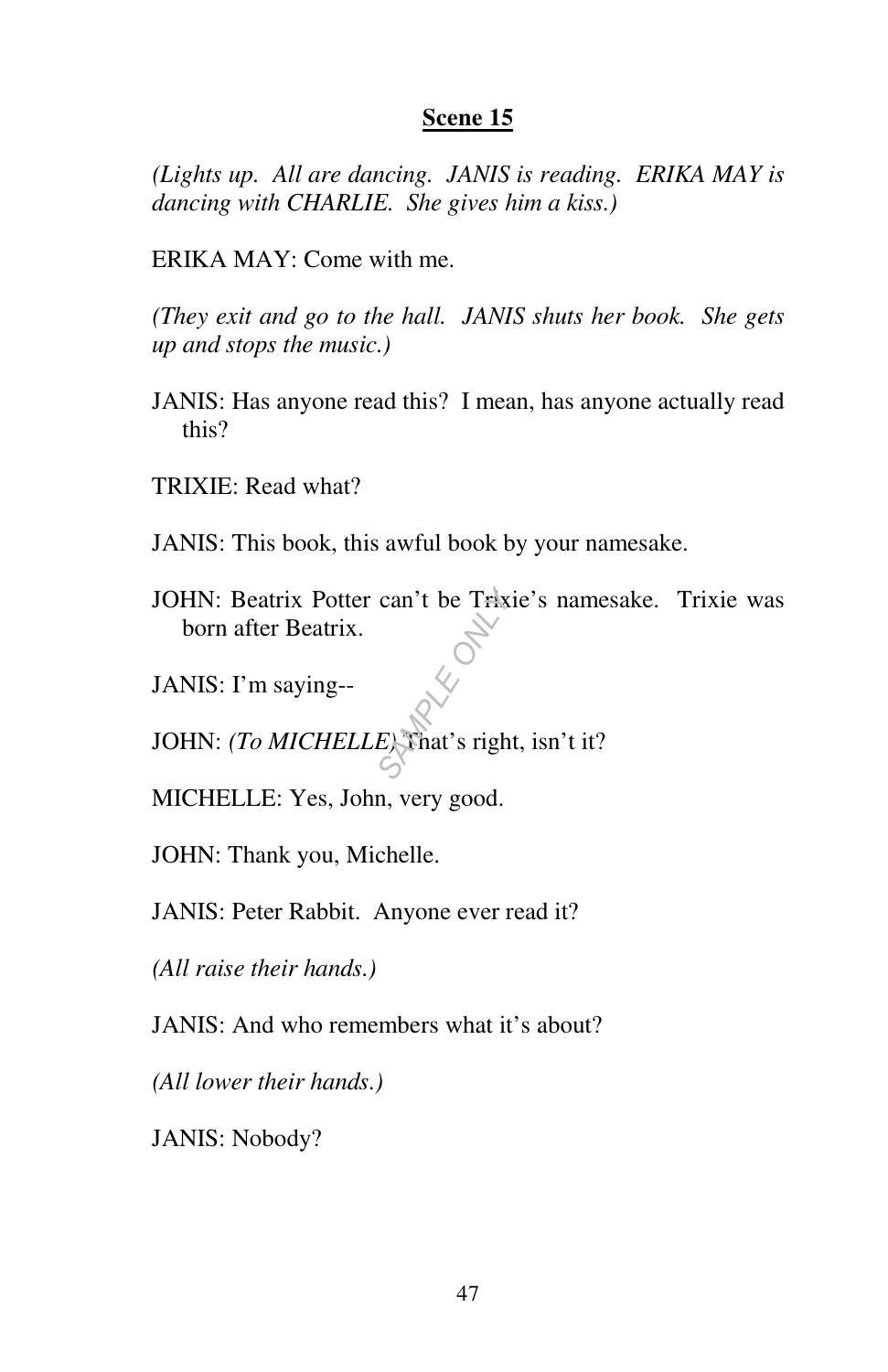- MICHELLE: Well, I know there's Peter. And there's Flopsy, Mopsy, and Cotton-tail. Which leads one to believe that the only other option was "Dropsy," so "Cotton-tail" seemed better to Ms. Potter.
- JANIS: And what happens to Peter?
- MICHELLE: I can't recall. He's chased by Mr. McGregor, I think. I'm drawing a blank.
- JANIS: The story starts with Peter's father being dead.

*(TRIXIE gasps.)* 

- JANIS: There's more.
- TRIXIE: But in and of itself, that's so surprising. Usually it's the mother that starts out dead. Wicked stepmothers and all. I wonder what that might signify. *SAMPLE* CONCRETE CONCRETE ONLY NOTE OF A BUTCH OF A BUTCH OF A BUTCH OF A BUTCH OF A BUTCH OF A BUTCH OF A BUTCH OF A BUTCH OF A BUTCH OF A BUTCH OF A BUTCH OF A BUTCH OF A BUTCH OF A BUTCH OF A BUTCH OF A BUTCH OF A BUTC
- TOM: We should probably hear the whole story first.
- TRIXIE: I suppose you're right.
- TOM: But something to keep in mind, certainly.
- JANIS: Peter's father is dead, at the hand of Mr. McGregor. And Mrs. McGregor has put Peter's father in a pie.

TRIXIE: Savages.

- JANIS: Peter's mother tells her children to stay away from Mr. McGregor's farm.
- MICHELLE: That's right. And Flopsy, Mopsy, and not-Dropsy obey but Peter doesn't.
- JANIS: Yes. Peter's mother goes out and gets a loaf of brown bread and five currant buns, while his siblings go get blackberries.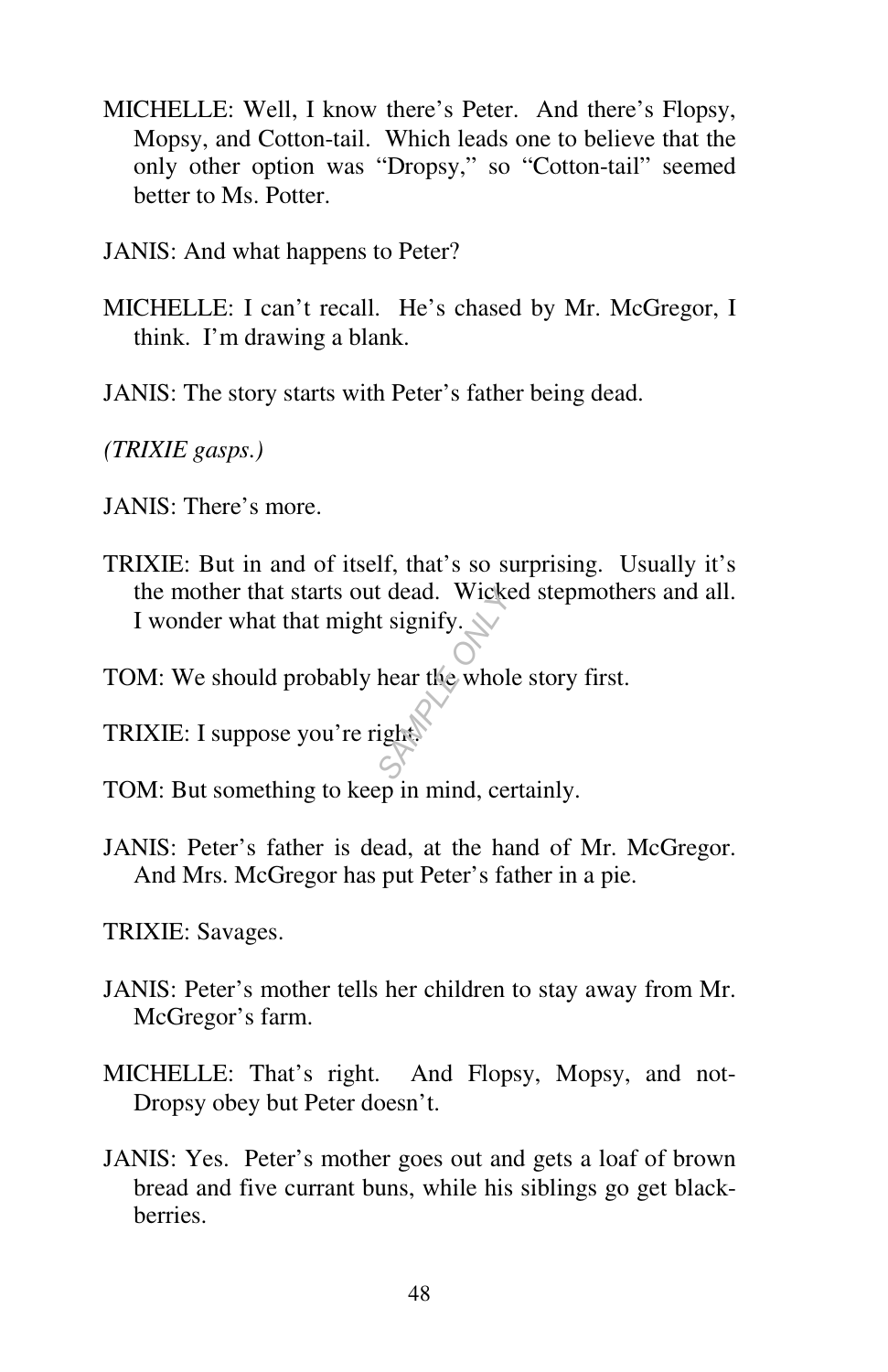TRIXIE: Lots of food imagery in this story.

- JANIS: Anyway, Peter goes to see where his father was murdered, and he ends up eating vegetables from Mr. McGregor's garden. Mr. McGregor finds him and chases after him.
- MICHELLE: Like I said.
- JANIS: Peter tears up his clothes and barely makes it home alive. And do you know what happens when he gets home?
- MONTY: He's rewarded for learning more about his father's killer?
- CLEA: No. I remember now. He's sent to bed without any supper.
- JANIS: That's exactly it. Peter has a spoonful of tea, and Flopsy, Mopsy, and Cottontail have bread, milk, and blackberries. **SAMPLE OF SAMPLE OF SAMPLE OF SAMPLE OF SAMPLE OF SAMPLE OF SAMPLE OF SAMPLE OF SAMPLE OF SAMPLE OF SAMPLE OF SAMPLE OF SAMPLE OF SAMPLE OF SAMPLE OF SAMPLE OF SAMPLE OF SAMPLE OF SAMPLE OF SAMPLE OF SAMPLE OF SAMPLE OF S**
- TOM: Respectively?
- JANIS: No. Peter's the only member of his family to care that the father is dead, and he's punished for this. Ignorance and apathy are rewarded.

TRIXIE: *(A pause, then)* That's fucked up.

JANIS: I'll tell you ... I won't miss *Peter Rabbit* either.

*(She hands the book back to MICHELLE and turns on the music. She dances. All dance. Lights down.)*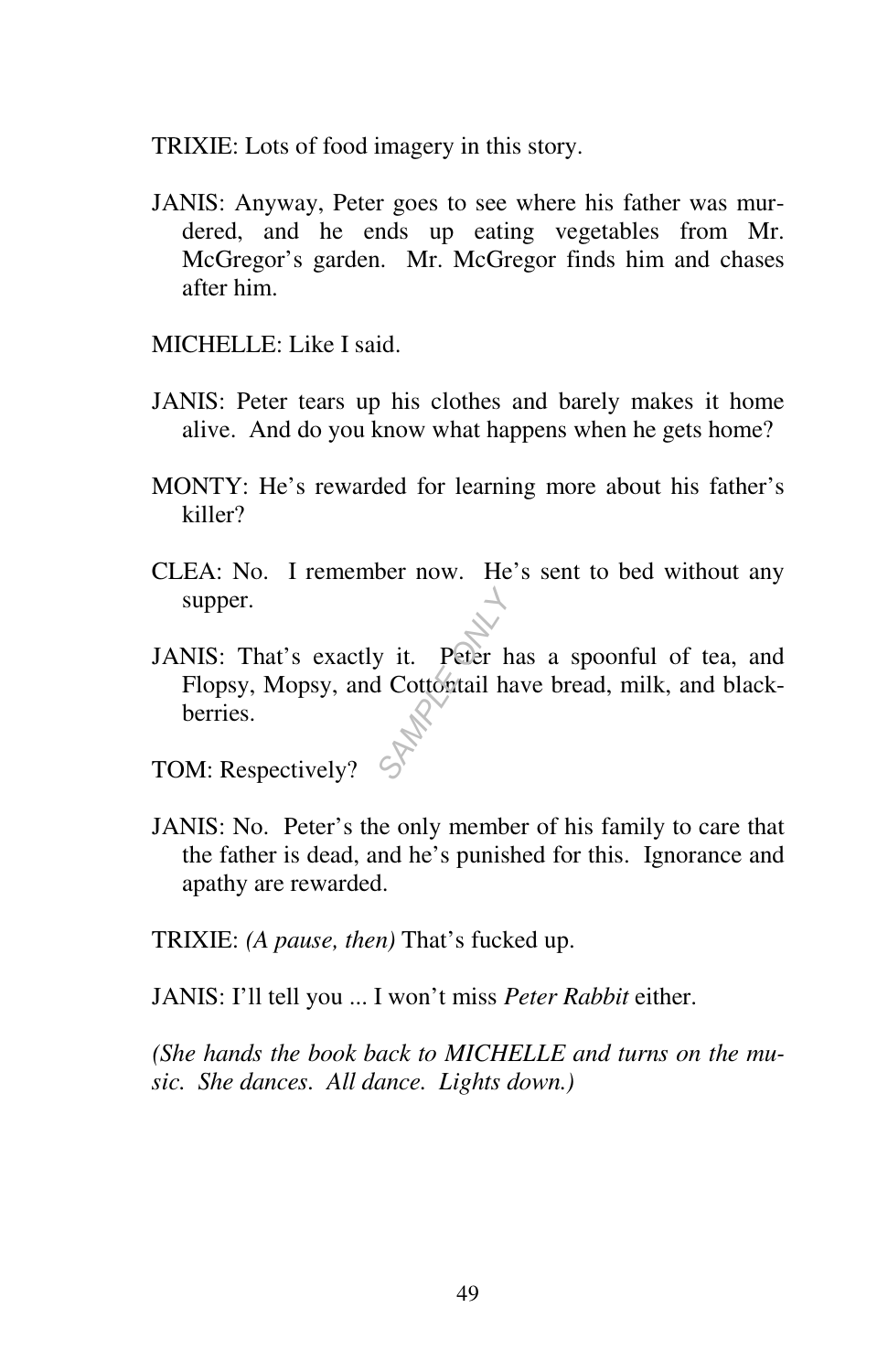*(Lights up. ERIKA MAY and CHARLIE are kissing downstage, in the hallway in front of the apartment. Music is playing in the background and the couples are dancing in low light. They break off.)* 

ERIKA MAY: I'm Erika May.

CHARLIE: Charlie.

*(They awkwardly shake hands.)* 

ERIKA MAY: You said you'd kill that girl.

CHARLIE: I didn't mean--

ERIKA MAY: You did. You said it.  $\rightarrow$ *SAMPLE ONLY*

CHARLIE: Maybe I did.

ERIKA MAY: I liked that.

CHARLIE: Okay. If that's what it takes.

ERIKA MAY: What it takes for what?

CHARLIE: For ... well, for end of the world sex.

ERIKA MAY: You think that's why I brought you out here?

CHARLIE: Yeah. Didn't you?

ERIKA MAY: For starters.

*(They kiss again.)* 

CHARLIE: And what else?